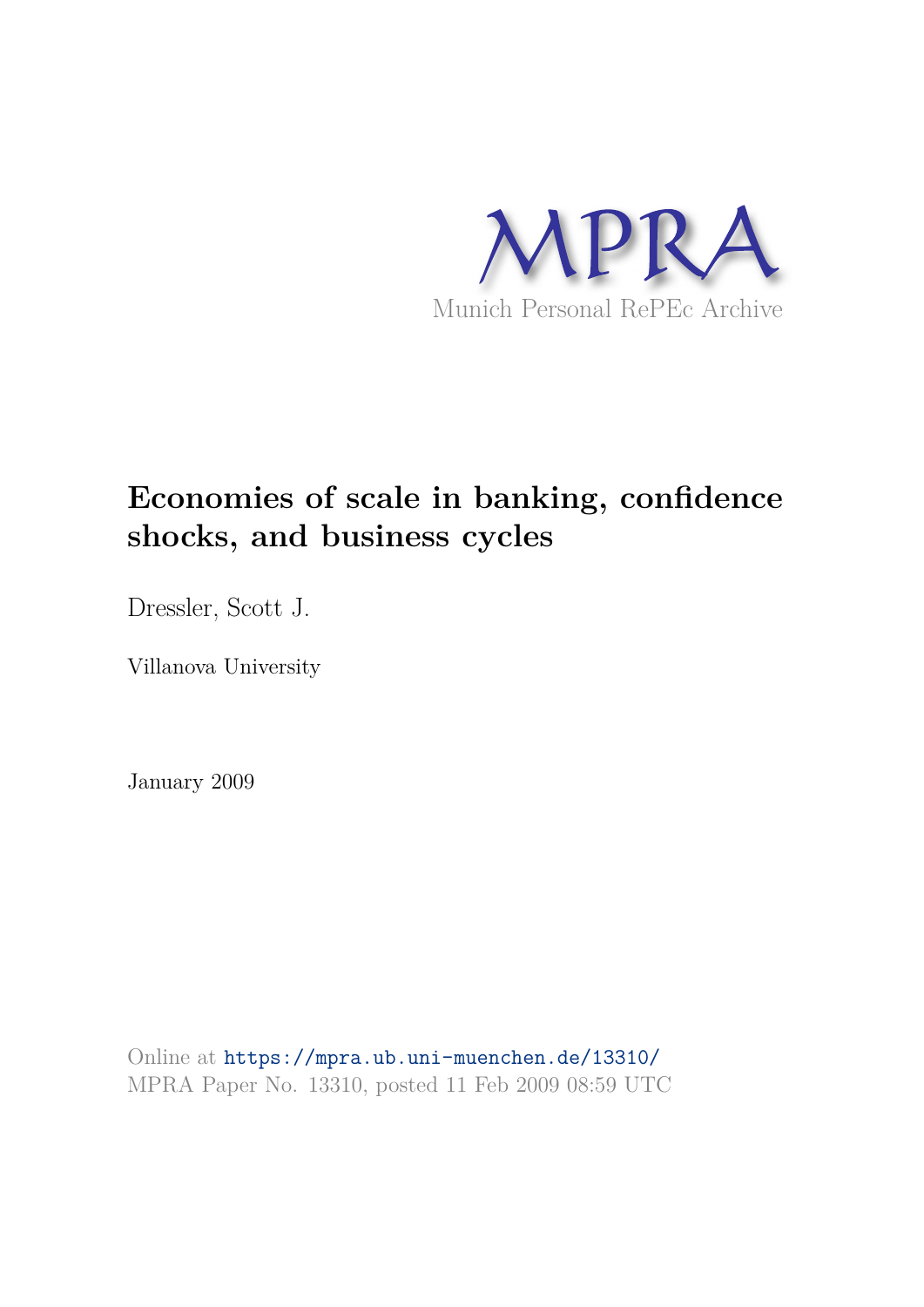# Economies of Scale in Banking, Confidence Shocks, and Business Cycles\*

Scott J. Dressler<sup>†</sup>

Villanova University

January 2009

<sup>\*</sup>This paper has benefitted from comments and suggestions by Dean Corbae, Kim Ruhl, and seminar participants at Drexel University, Purdue University, the University of Texas at Dallas, and the Federal Reserve Banks of Atlanta and Dallas. All errors and omissions are those of the author. First version: February 2007.

<sup>&</sup>lt;sup>†</sup>Address: Villanova University; 800 Lancaster Avenue; Villanova, PA 19085-1699. Phone: (610) 519-5934. Fax: (610) 519-6054. Email: scott.dressler@villanova.edu.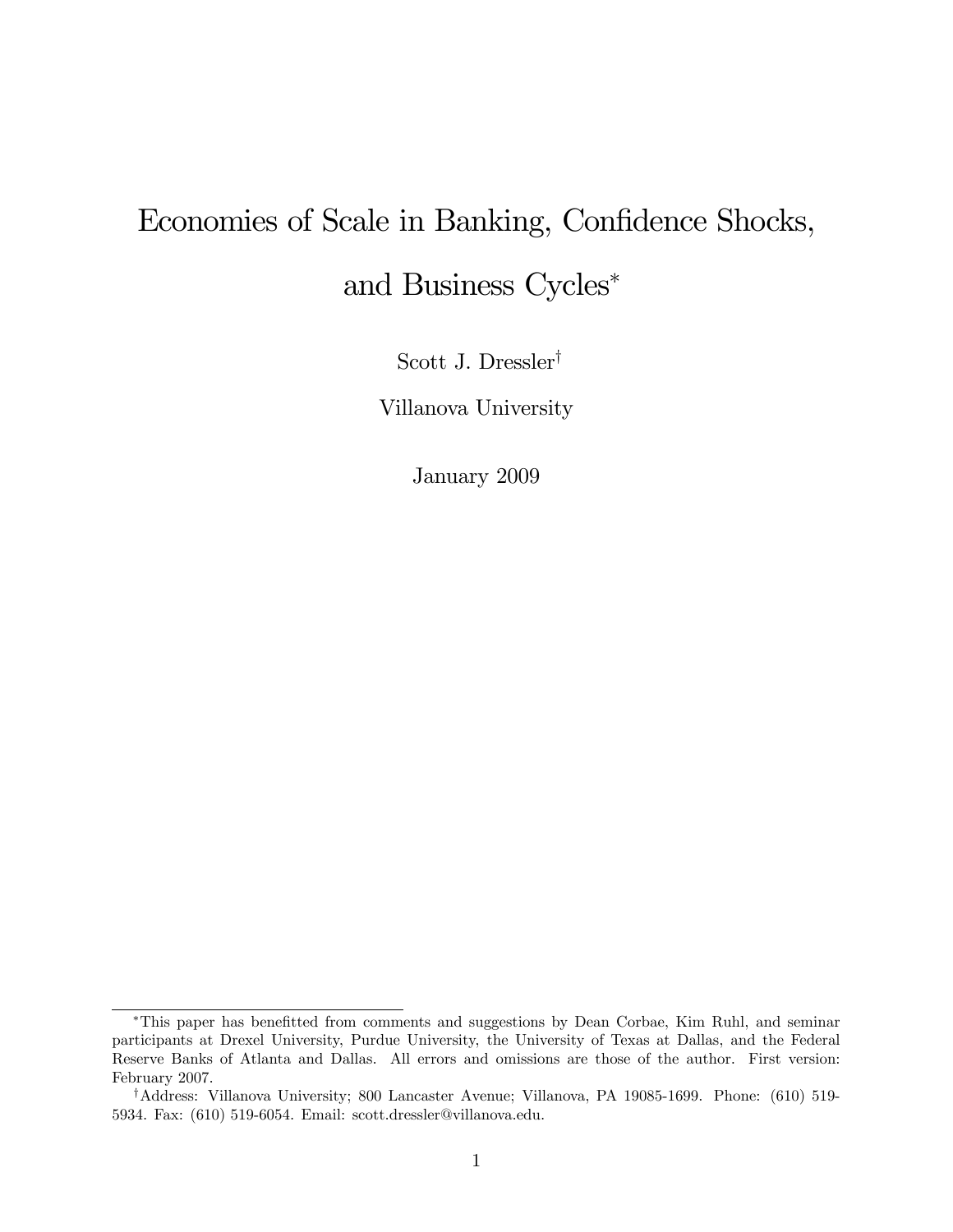#### Abstract

This paper quantitatively investigates equilibrium indeterminacy due to economies of scale (ES) in financial intermediation. Financial intermediation provides deposits (inside money) which can substitute with currency to purchase consumption, and depositing decisions are susceptible to non-fundamental confidence (sunspot) shocks. With the intermediation sector calibrated to match US data: (i) indeterminacy arises for small degrees of ES; (ii) sunspot shocks qualitatively resemble monetary shocks; and (iii) monetary policies can stabilize the real impact of sunspot shocks, but only under complete information. The analysis also assesses the removal of these shocks on the volatility decline observed during the US Great Moderation.

Keywords: Financial Intermediation, Inside Money, Indeterminacy, Business Cycles JEL: C68, E32, E44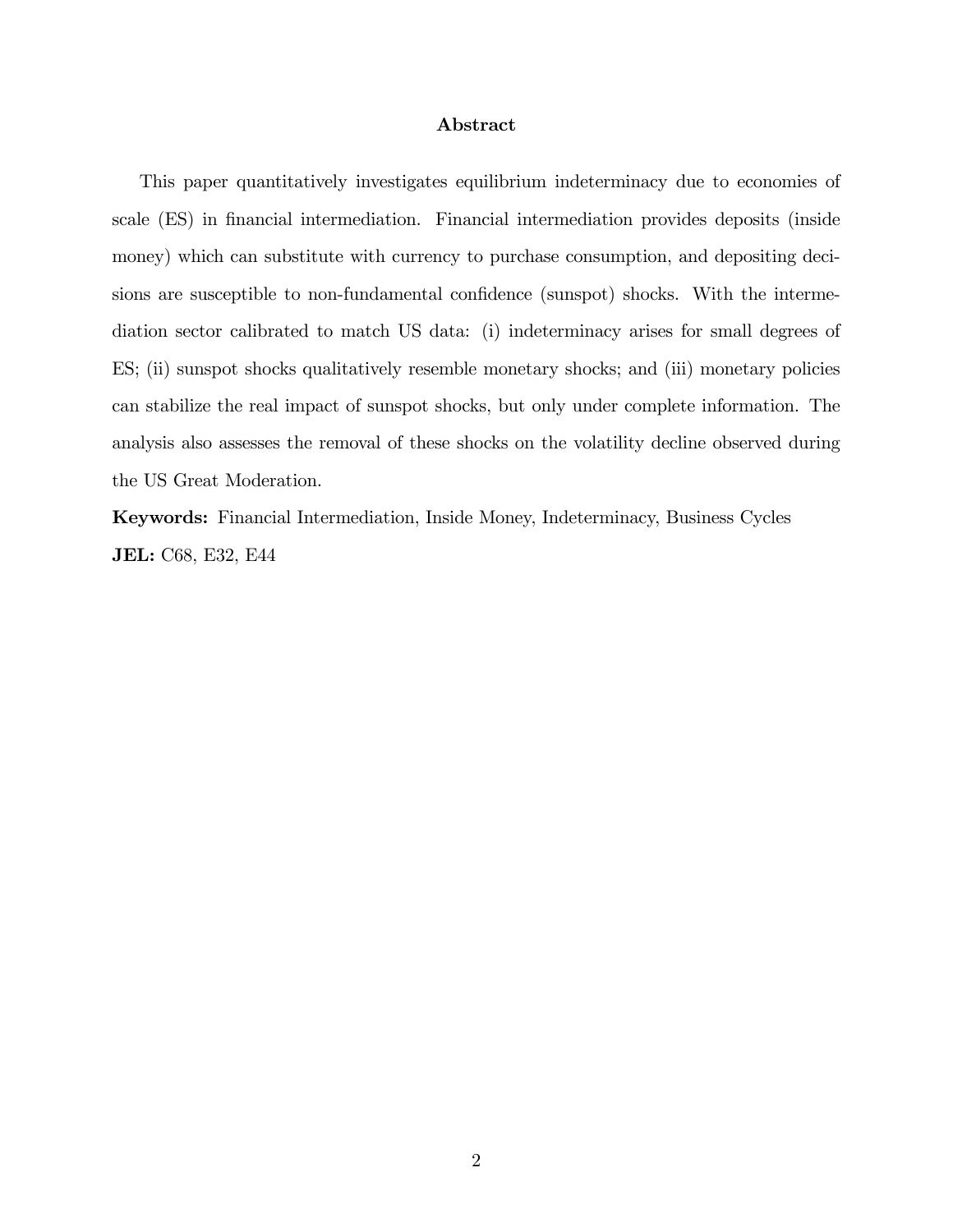## 1. Introduction

What are the conditions through which economies of scale (ES) in financial intermediation gives rise to equilibrium indeterminacy? When these conditions are satisfied, what is the quantitative importance of non-fundamental shocks to confidence in the financial sector on economic volatility? These questions are motivated by two distinct literatures: the literature on increasing returns to scale in production where indeterminacy delivers belief-induced business cycles (e.g. Benhabib and Farmer, 1994), and the literature on banking crises where a strategic complementarity in intermediation delivers multiple (steady state) equilibria (e.g. Cooper and Corbae, 2002). In contrast to the literature on indeterminacy from the production sector, this analysis builds on the empirical evidence of Hughes and Mester (1998) that banks of all sizes exhibit significant economies of scale.<sup>1</sup> In contrast to the literature on banking crises, the potential for indeterminacy around a single steady state is quantitatively assessed in an otherwise standard, business-cycle environment. By combining elements of both literatures, this paper is a first attempt at quantitatively examining the significance of banking as an avenue through which agents' beliefs (or *animal spirits*) can be a source of business-cycle fluctuations.

To illustrate how ES can deliver equilibrium indeterminacy, suppose intermediaries possess decreasing marginal costs of managing deposits and pass these costs onto depositors. ES will distort the depositing decisions of the household and provide the basis for a strategic complementarity in the householdsí depositing decisions. If a single household believes that the deposit holdings of other households will decrease (increase), then her anticipated cost of holding deposits increase (decrease) and she will hold less (more) deposits. The sunspot shocks resulting from this strategic complementarity, which can be interpreted as self-fulfilling, belief-driven shocks to confidence in the intermediary, will influence the composition of inside (deposit) and outside (currency) money holdings, aggregate prices, and

<sup>&</sup>lt;sup>1</sup>See Berger and Mester (1999) for references both in support and in contrast to this result. More recently, Wang (2003) and Allen and Liu (2007) have uncovered modest ES in intermediation.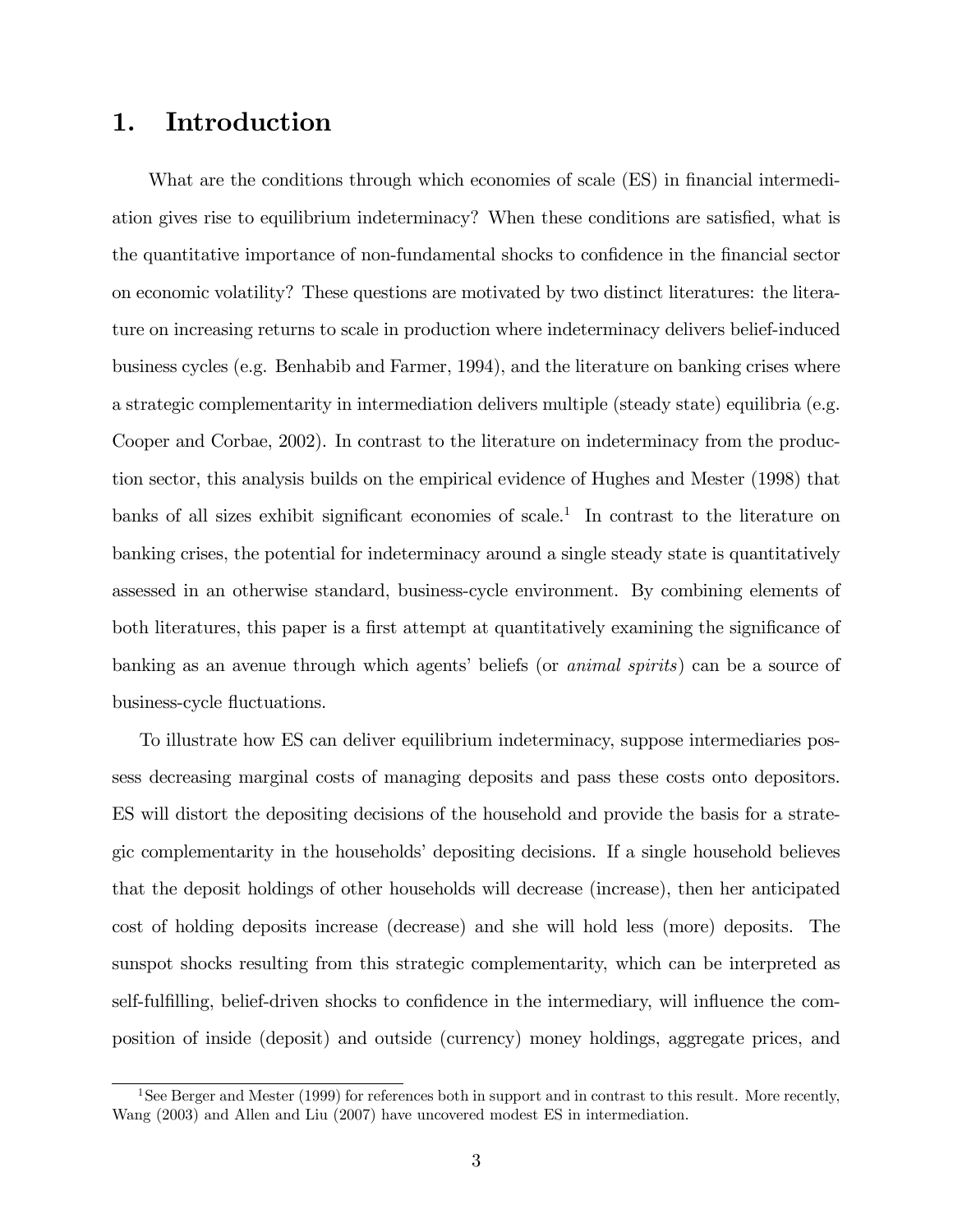potentially real quantities.

The intermediation technology described above is explored in an environment featuring multiple mediums of exchange (currency and deposits) as in Freeman and Kydland (2000), Önancial intermediaries as in Corbae and Dressler (2009), and nominal wage rigidity. Both currency and deposits can be used to purchase consumption, and financial intermediaries provide the necessary inside monetary component. When banks give rise to equilibrium indeterminacy, sunspot shocks have a nominal impact because they influence broad monetary aggregates which in turn influence aggregate prices. Nominal wage rigidity links these shocks to the real economy and delivers business-cycle fluctuations.

The results of the analysis are as follows. First, with the size of the intermediary sector calibrated to US data (a value added of approximately 1 percent of output), indeterminacy arises for small degrees of ES in the intermediation sector without the need for multiple productive sectors or unusual parameter values.<sup>2</sup> Second, since sunspot shocks and monetary shocks both influence the trade of between inside and outside money balances, the real response of these shocks are qualitatively similar. Third, monetary policies are able to assuage the real (but not nominal) impact of sunspot shocks, but only when the monetary authority has complete information. In other words, the monetary authority can offset the real impact of a confidence shock when the shock can be fully observed. When the confidence shock is observed with a lag, the ability of the monetary authority to stabilize the real economy is severely hindered.

The results presented in this paper can be considered a deeper, quantitative analysis of the qualitative conclusions proved in Dressler (2009a). Using a simple monetary environment along the lines of Carlstrom and Feurst (2001), the main results of Dressler (2009a) was that equilibrium indeterminacy does not depend on a large degree of ES in intermediation nor a large intermediation sector. What indeterminacy does depend on is monetary policy and

<sup>&</sup>lt;sup>2</sup>The degree of increasing returns needed for indeterminacy in environments with one sector of production [e.g. Farmer and Guo (1994) and Gali (1994)] far exceeds the estimates of Basu and Fernald (1997). Furthermore, Farmer (1993) shows that indeterminacy arises in cash-in-advance economies only for weak degrees of intertemporal substitution.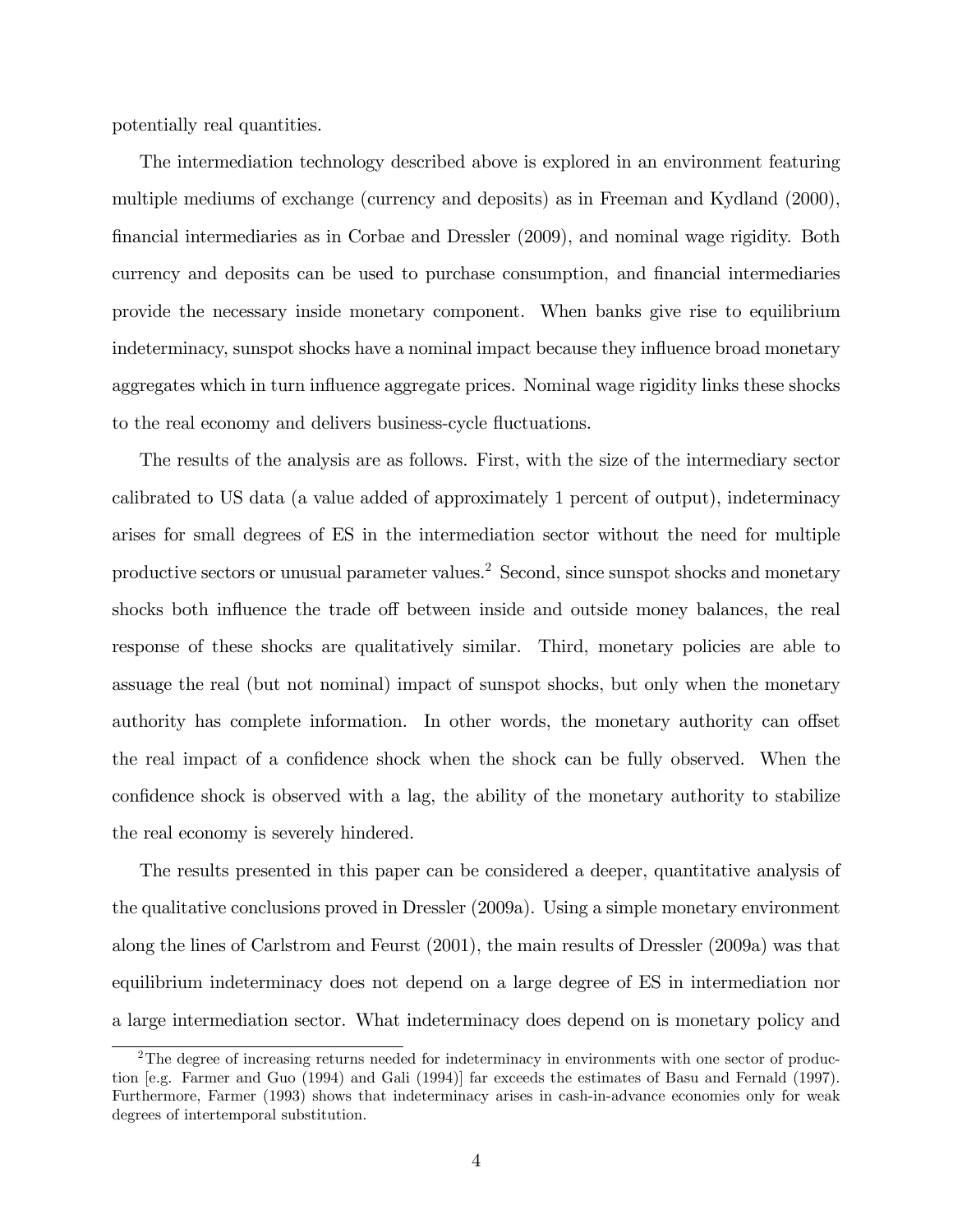the determination of nominal interest rates. In other words, models with multiple mediums of exchange must have equal margin costs of using each medium in equilibrium. The cost of deposit use is the potential source of indeterminacy in the environment, and the cost of currency is the nominal interest rate. Therefore, the determination of nominal interest rates becomes a crucial ingredient in the environment. If the monetary authority chooses to not target nominal interest rates and allows them to be influenced by changes in deposit costs, then indeterminacy from Önancial intermediation manifests itself as an indeterminacy in the nominal interest rate path. When the monetary authority targets the nominal rate, as in following a backward-looking Taylor (1993)-type rule, the nominal rate (and the cost of deposits) are realized and indeterminacy fails to arise for any degree of ES.

Given these previously established results, the present analysis restricts attention to monetary policies which are either exogenous or target money growth rates similar to McCallum (1993)-type rules, and quantitatively explores the degree of ES necessary for indeterminacy and the quantitative importance of the resulting non-fundamental shocks. The impact of these shocks are quantified through a calibration exercise using the 1982 adoption of a nominal interest rate targeting rule by the US as a natural experiment (see Meulendyke, 1989, ch 2). Prior to 1982, indeterminacy from the financial intermediation sector could impact economic volatility, but not after. Since this policy change occurred around the time the US observed a large decline in economic volatility (termed the Great Moderation), the exercise can assess a consequence of this policy change that has not been previously considered. Depending on the degree of nominal wage rigidity, the model accounts for up to 10 percent of the decline in output volatility that Stock and Watson (2003) were unable to explicitly account for in their assessment of the Great Moderation and attributed to "other unknown" forms of good luck".

The paper is organized as follows. Section 2 presents the model. Section 3 analyzes the model dynamics. Section 4 concludes.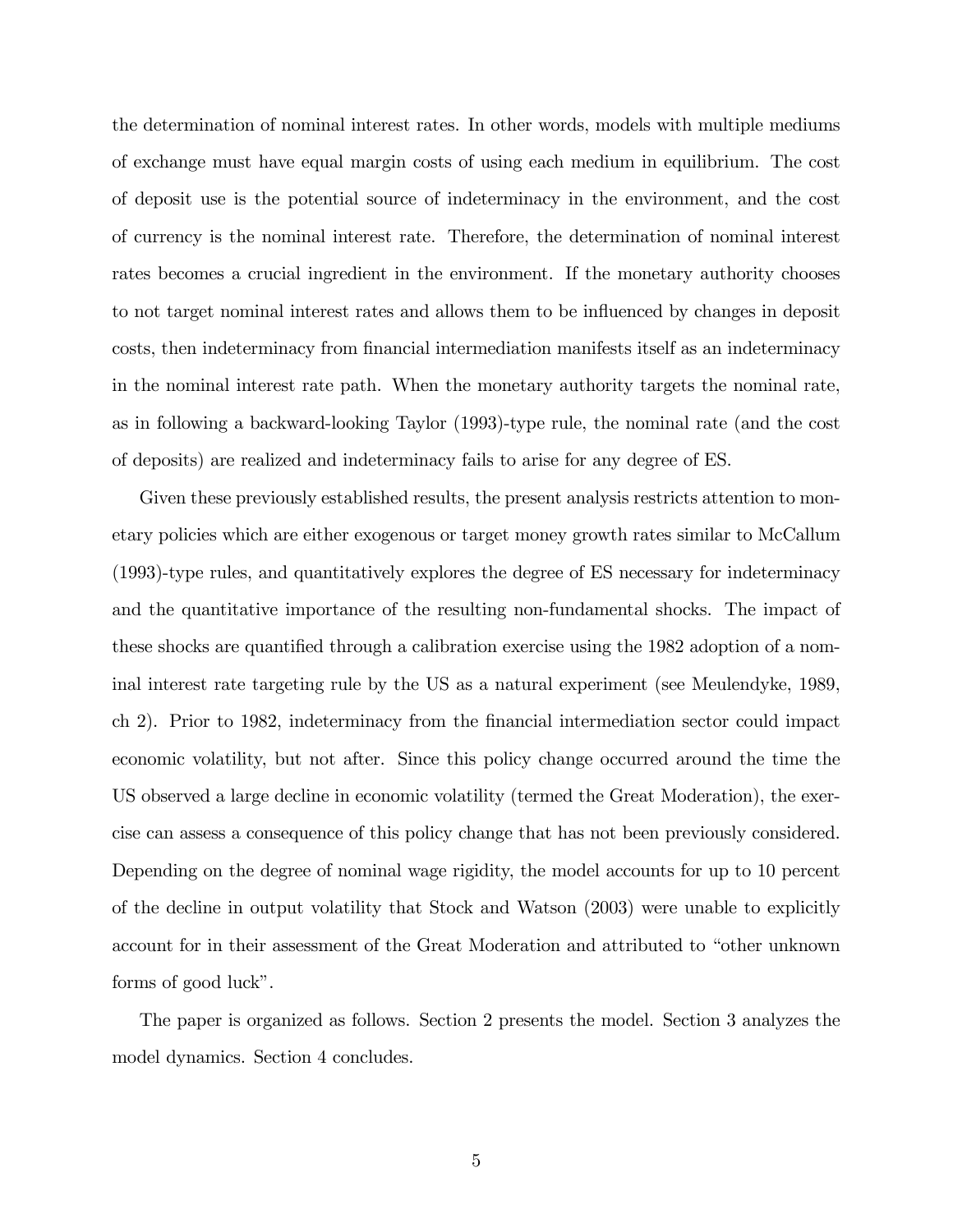## 2. The Model and Equilibrium

#### 2.1. The Model

Time is discrete and the horizon is infinite. The economy is populated by a continuum of households indexed by  $i \in [0, 1]$  which supply differentiated labor, a continuum of industries which produce differentiated goods indexed by  $j \in [0, 1]$  with a large number of perfectly-competitive Örms operating is each industry, a Önancial intermediary, and a monetary authority. Each of these agents are described in turn.

#### Households

The preferences of household *i* are given by

(1) 
$$
E_0 \sum_{t=0}^{\infty} \beta^t u \left[ c^i(t) \, , h^i(t) \right],
$$

where  $c^{i}(t)$  is a composite consumption good,  $h^{i}(t) = \int_{0}^{1} h^{i}(t) dt$  is labor supply across industries, and  $\beta \in (0,1)$  is the discount rate. Composite consumption of household i is an (Armington) aggregate of differentiated goods given by the CES specification

(2) 
$$
c^{i}(t) = \left[\int_{0}^{1} \varphi_{j}^{\frac{1}{\varpi}} c_{j}^{i}(t)^{\frac{\varpi-1}{\varpi}} d j\right]^{\frac{\varpi}{\varpi-1}},
$$

where  $c_j^i(t)$  denotes household *i*'s consumption of good *j*,  $\varphi_j$  denotes the weight associated with good j, and  $\varpi$  denotes the elasticity of substitution across consumption goods.

Household *i* begins period *t* with amounts of physical capital  $k^{i}(t)$  and nominal currency  $m^{i}(t)$ . Every household receives an identical lump-sum transfer  $T(t)$  of currency from the monetary authority, and buys and sells nominal bonds  $B^{i}(t)$  which are zero in net supply (across locations) and earn a gross nominal return  $1 + R(t)$ . The household then deposits  $d^{i}(t)$  of its capital into a financial intermediary earning a gross real return  $r_{d}(t)$ , and lends  $a^{i}(t)$  directly to firms earning a gross real return  $r(t)$ . Therefore,  $k^{i}(t) = a^{i}(t) + d^{i}(t)$ .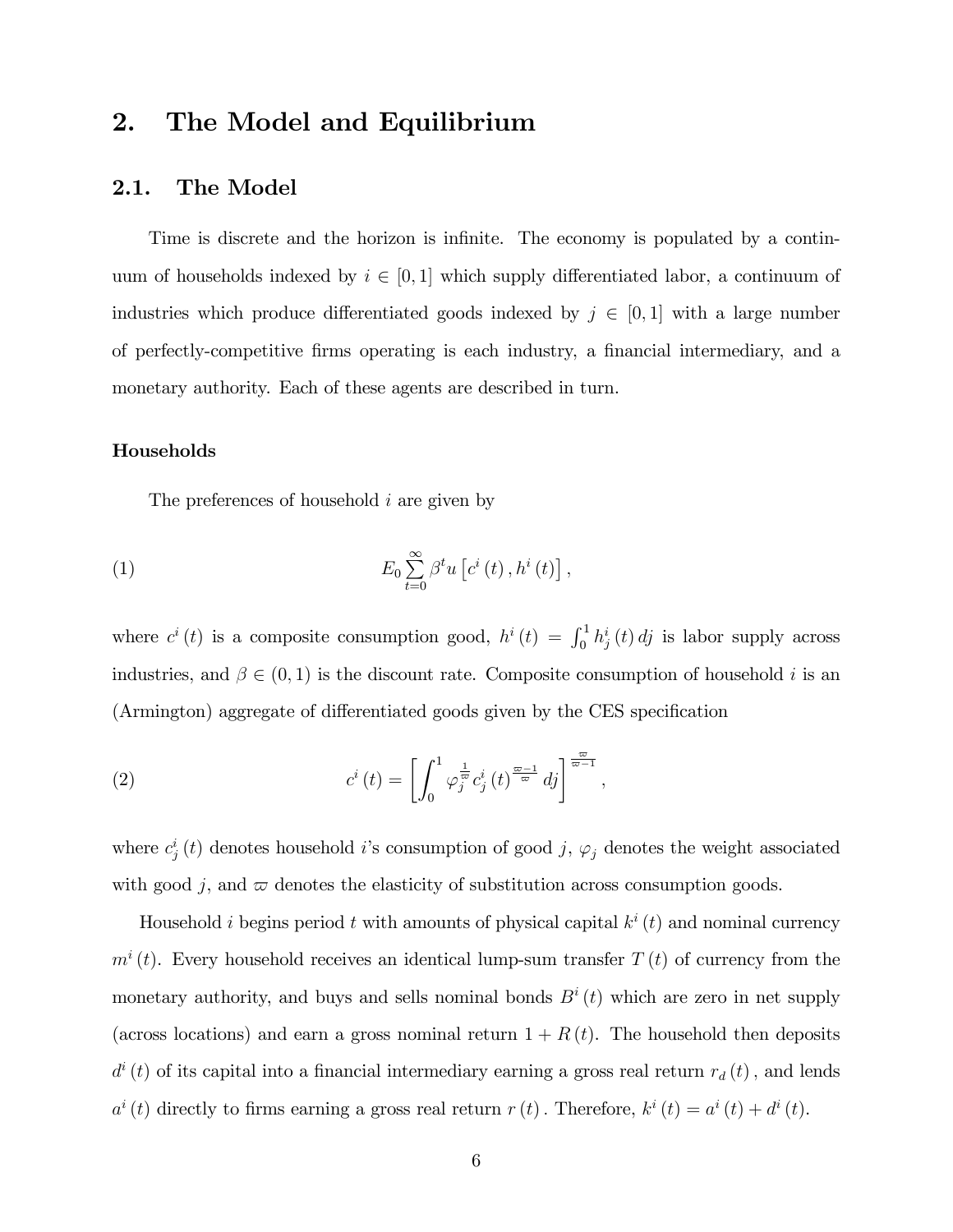Both deposits and currency can be used to purchase consumption. As in the standard cash-in-advance model, previously held currency balances can costlessly purchase consumption goods. Deposits are chosen at the beginning of the period and pay interest, but bear a fixed real cost  $\gamma$  for each consumption good purchased. This cost can be interpreted as a per-check processing cost.

The use of money balances deliver the conditions

(3) 
$$
m^{i}(t) + T(t) - B^{i}(t) \geq \int_{0}^{1} \mathbf{1}_{Jm}(j) P_{j}(t) c_{j}^{i}(t) df,
$$

(4) 
$$
P_k(t) d^i(t) \geq \int_0^1 \mathbf{1}_{Jd}(j) P_j(t) c^i_j(t) d j,
$$

where  $P_j(t)$  denotes the price of consumption good j,  $P_k(t)$  is the price of capital (and capital deposits), and Jm and Jd are subsets of  $[0, 1]$  which denote the good types purchased with currency and deposits, respectively. The indicator function  $\mathbf{1}_{Jm}(j)$   $(\mathbf{1}_{Jd}(j))$  equals one if a particular good of type j is a member of  $Jm$  ( $Jd$ ), and equal zero otherwise.

Household i is a monopoly supplier of type-i labor which is sold to all firms. Since households substitute imperfectly for one another in production, each household sells it labor in a monopolistically-competitive market: household i sets the nominal wage  $W_j^i(t)$ to a representative firm from industry j (henceforth, firm j) such that it satisfies firm j's demand taking all prices as given. It is assumed that the household faces a quadratic cost of adjusting its nominal wage as in Rotemberg (1982),

$$
\frac{\phi}{2} \left[ \frac{W_j^i(t)}{\pi W_j^i(t-1)} - 1 \right]^2,
$$

where  $\phi$  governs the size of the real adjustment cost and  $\pi$  denotes the gross, long-run inflation rate.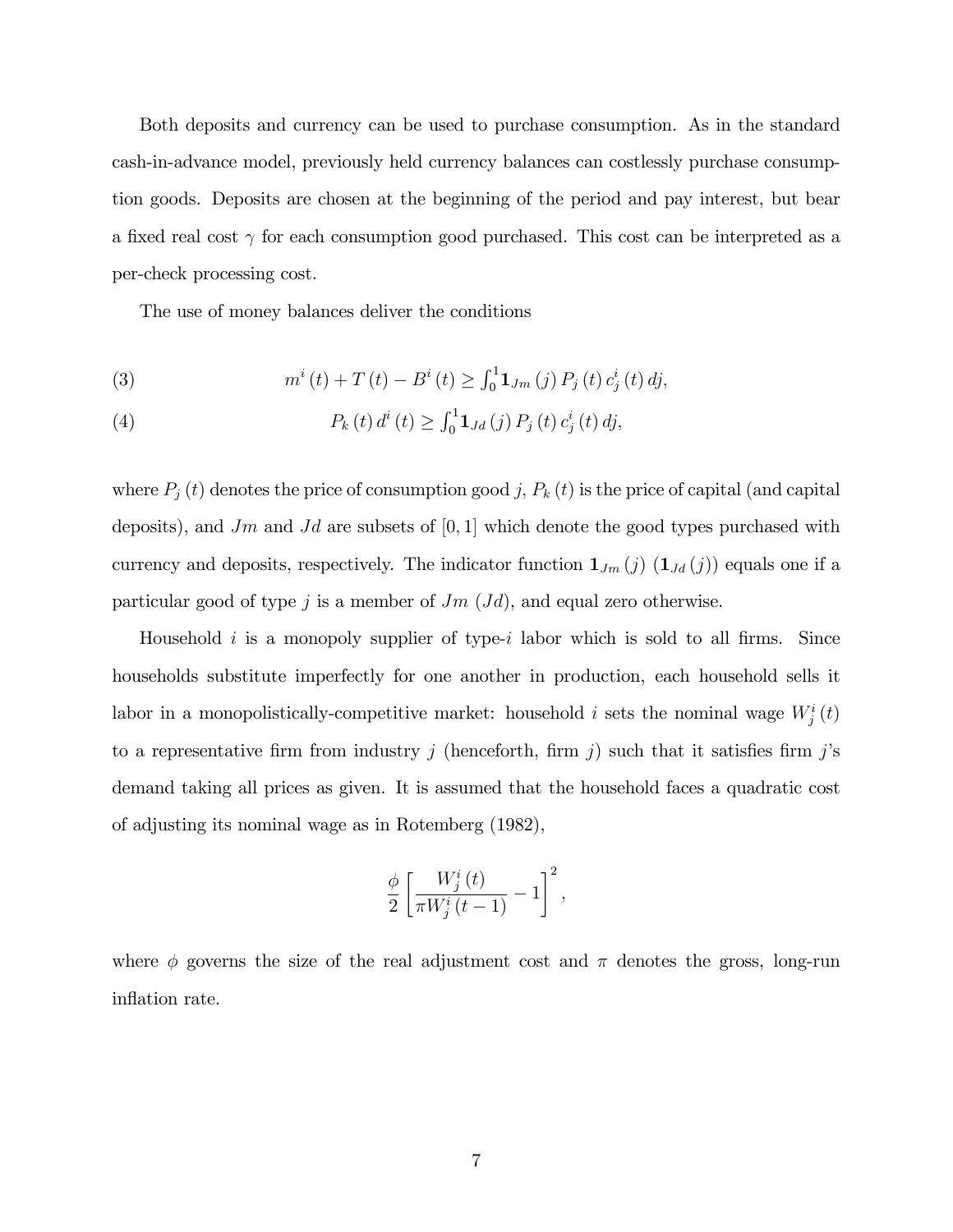The flow budget constraint of household  $i$  is given by

(5)  
\n
$$
\int_0^1 P_j(t) c_j^i(t) dt + m^i(t+1) + P_k(t) k^i(t+1) \le
$$
\n
$$
\int_0^1 W_j^i(t) h_j^i(t) dt + r(t) P_k(t) a^i(t) + r_d(t) P_k(t) d^i(t) + R(t) B^i(t) + m^i(t) + T(t)
$$
\n
$$
-P_k(t) \gamma \left( \int_0^1 \mathbf{1}_{Jd}(j) dj \right) - P_k(t) \int_0^1 \frac{\phi}{2} \left[ \frac{W_j^i(t)}{\pi W_j^i(t-1)} - 1 \right]^2 dj
$$

where  $\gamma\left(\int_0^1 \mathbf{1}_{Jd}(j) \, dj\right)$  denotes the total cost of using deposits.

#### Production

There are j types of output produced, and there exists a large number of perfectlycompetitive firms producing each type. A representative type  $j$  firm hires differentiated labor from every household  $i$  and aggregates these labor services into a homogeneous labor input  $H_j(t)$  using the CES technology:

(6) 
$$
H_j(t) = \left(\int_0^1 h_j^i(t)^{\frac{\xi-1}{\xi}} dt\right)^{\frac{\xi}{\xi-1}},
$$

where  $\xi$  denotes the elasticity of substitution between labor types.<sup>3</sup>

The production technology for type j output is a CRS function of capital and aggregate labor:  $y_j(t) = f(z(t), K_j(t), H_j(t))$ , where  $z(t)$  denotes the exogenous level of total factor productivity identical across firms and evolves according to  $z(t) = \kappa_z + \rho_z z(t-1) + \varepsilon_z(t)$ with  $\varepsilon_z(t) \sim N(0, \sigma_z^2)$ . Profits of a representative type j firm are given by

(7) 
$$
P_j(t) y_j(t) + (1 - \delta - r(t)) P_k(t) K_j(t) - \int_0^1 W_j^i(t) h_j^i(t) dt,
$$

where  $P_i(t)$  is taken as given.

<sup>&</sup>lt;sup>3</sup>One could easily establish an equivalent environment where an additional production sector aggregates heterogeneous labor units and sells homogeneous labor units to good producing firms as in Erceg et al. (2000). Allowing each firm to hire heterogeneous labor is employed here simply to streamline the environment.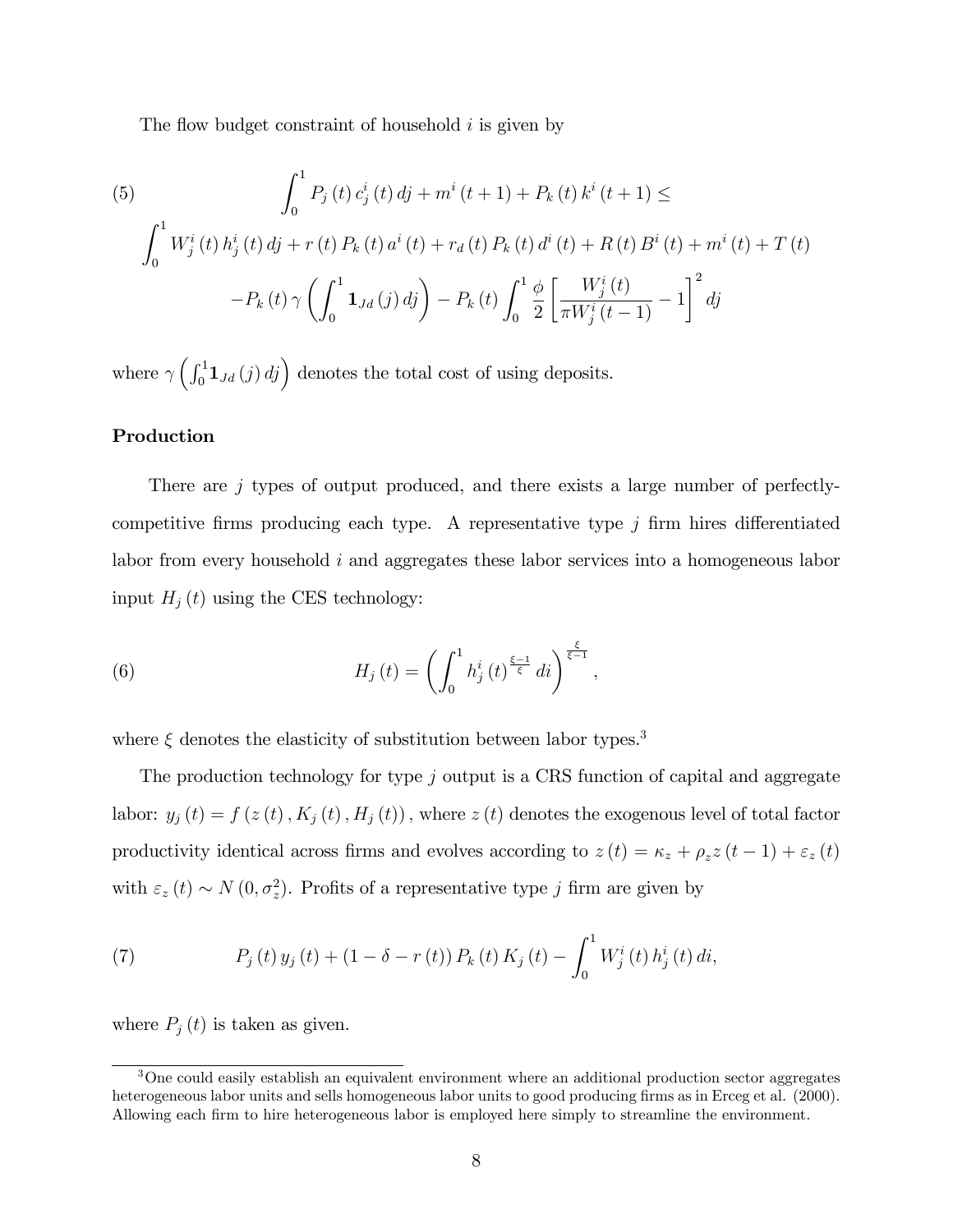#### Financial Intermediaries

The financial intermediary accepts capital deposits from households and grants capital loans to firms. As discussed above, the benefit to saving in the form of deposits rather than currency is the earned interest  $r_d$ , while the benefit to deposits relative to direct capital investment is that deposits can purchase consumption (for a processing cost  $\gamma$ ).

It is assumed that intermediaries have no minimum reserve requirements and therefore lend all of their deposits.<sup>4</sup> The profit function of an intermediary can be expressed as

(8) 
$$
r(t) D(t) - r_d(t) D(t) - C(D(t)),
$$

where  $D(t)$  denotes aggregate real deposits, and  $C(D(t))$  denotes real operating costs.<sup>5</sup> If these costs are marginally decreasing, the intermediary will exhibit ES. Assuming  $C(D(t)) =$  $\Gamma D(t)^{1+\theta}$ , ES arises for any  $\theta \in [-1,0)$ .

There is free entry into intermediation so that if the incumbent intermediary receives positive profits, another intermediary can enter and capture the market. Therefore, zero profits in (8) generates the following average-cost pricing rule

(9) 
$$
r_d(t) = r(t) - \tau(t),
$$

where  $\tau(t) = C(D(t))/D(t) = \Gamma D(t)^{\theta}$  denotes average (per deposit) operating costs.<sup>6</sup>

#### The Monetary Authority

The budget constraint of the monetary authority is given by  $T(t) = M(t+1) - M(t)$ , where  $M(t+1)$  denotes the aggregate stock of currency (the monetary base) available at

<sup>&</sup>lt;sup>4</sup>The results presented below are relatively unchanged if the intermediary is required to keep a minimum, fixed precentage of deposits in reserves.

<sup>&</sup>lt;sup>5</sup>Since the processing costs  $\gamma$  are passed on to the households [see equation (5)] they do not appear in (8).

 $6$ Of course, other decentralizations exist such as nonlinear pricing as in Cooper and Corbae (2002). This would greatly complicate the analysis.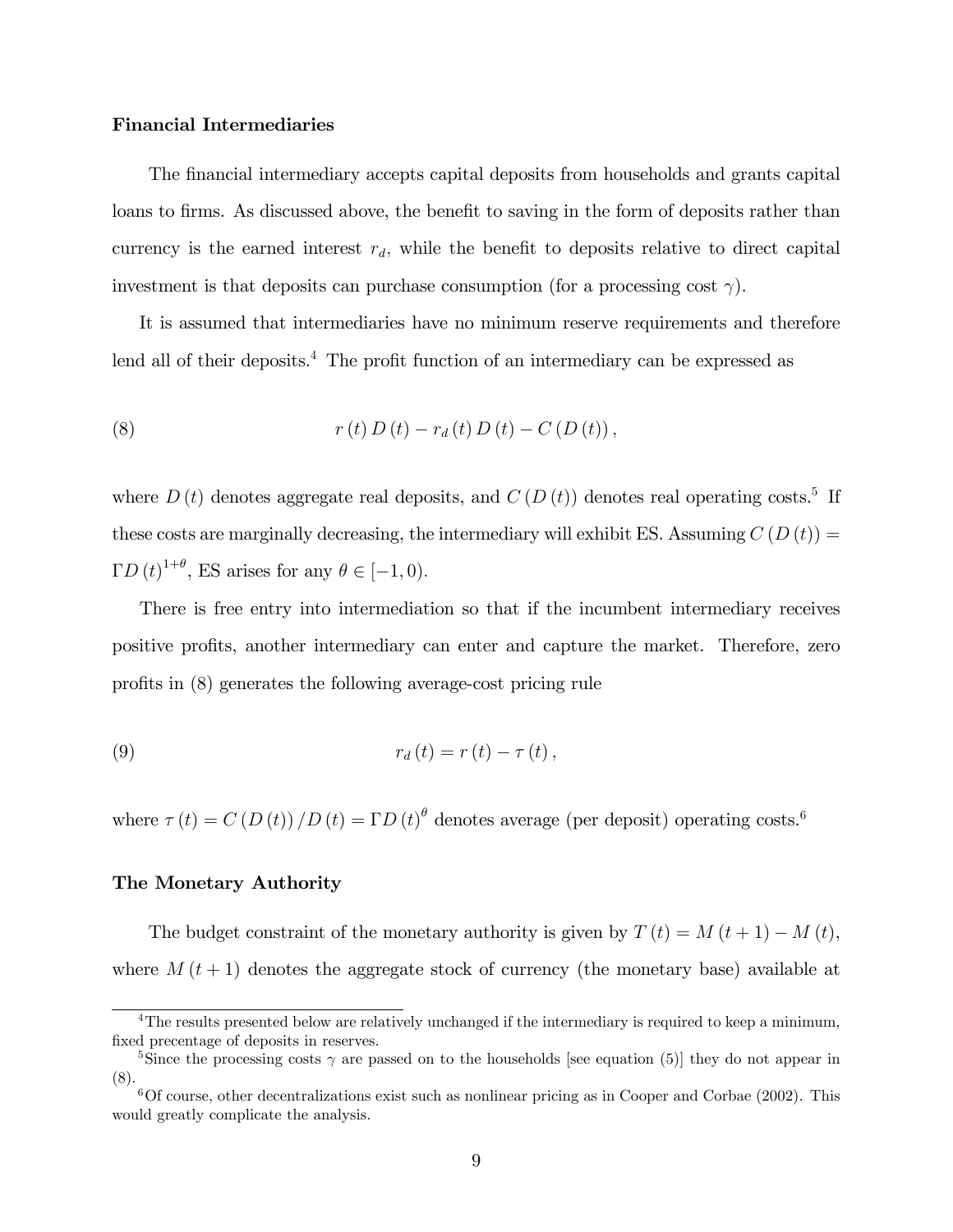each location at the end of period t. The currency base evolves according to  $M(t+1)$  =  $\mu(t) M(t)$  where  $\mu(t)$  denotes the gross growth rate.

The analysis considers several cases of how the monetary authority chooses  $\mu(t)$ . The benchmark case considers exogenous monetary policy where money growth evolves according to

(10) 
$$
\mu(t) = \kappa_{\mu} + \rho_{\mu}\mu(t-1) + \varepsilon_{\mu}(t),
$$

where  $\varepsilon_{\mu}(t) \sim N(0, \sigma_{\mu}^2)$ . Additional cases consider variations of a money growth rule,

(11) 
$$
\mu(t) = E\left[\mu\left(\frac{\pi(t)}{\pi}\right)^{\nu}|\Omega(t)\right],
$$

where  $\pi(t) = P(t)/P(t-1)$ ,  $P(t)$  denotes the aggregate price level (defined below), and variables without a time subscript denote their long-run (steady state) values. By considering alternative values for the inflation elasticity, as well as changing the information available to the monetary authority  $(\Omega(t))$ , the model can examine the full interaction of monetary policy and indeterminacy.

#### 2.2. Equilibrium

#### Firm  $j$ 's Problem

Since households choose  $W_j^i(t)$  taking firm j's demand as given, it is beneficial to establish the model equilibrium by first outlining the firm's problem.

A representative type j firm chooses  $K_j(t)$  and  $h_j^i(t)$   $\forall i$  in order to maximize profits (7) subject to  $(6)$ . A profit-maximizing firm equates the marginal product of each input with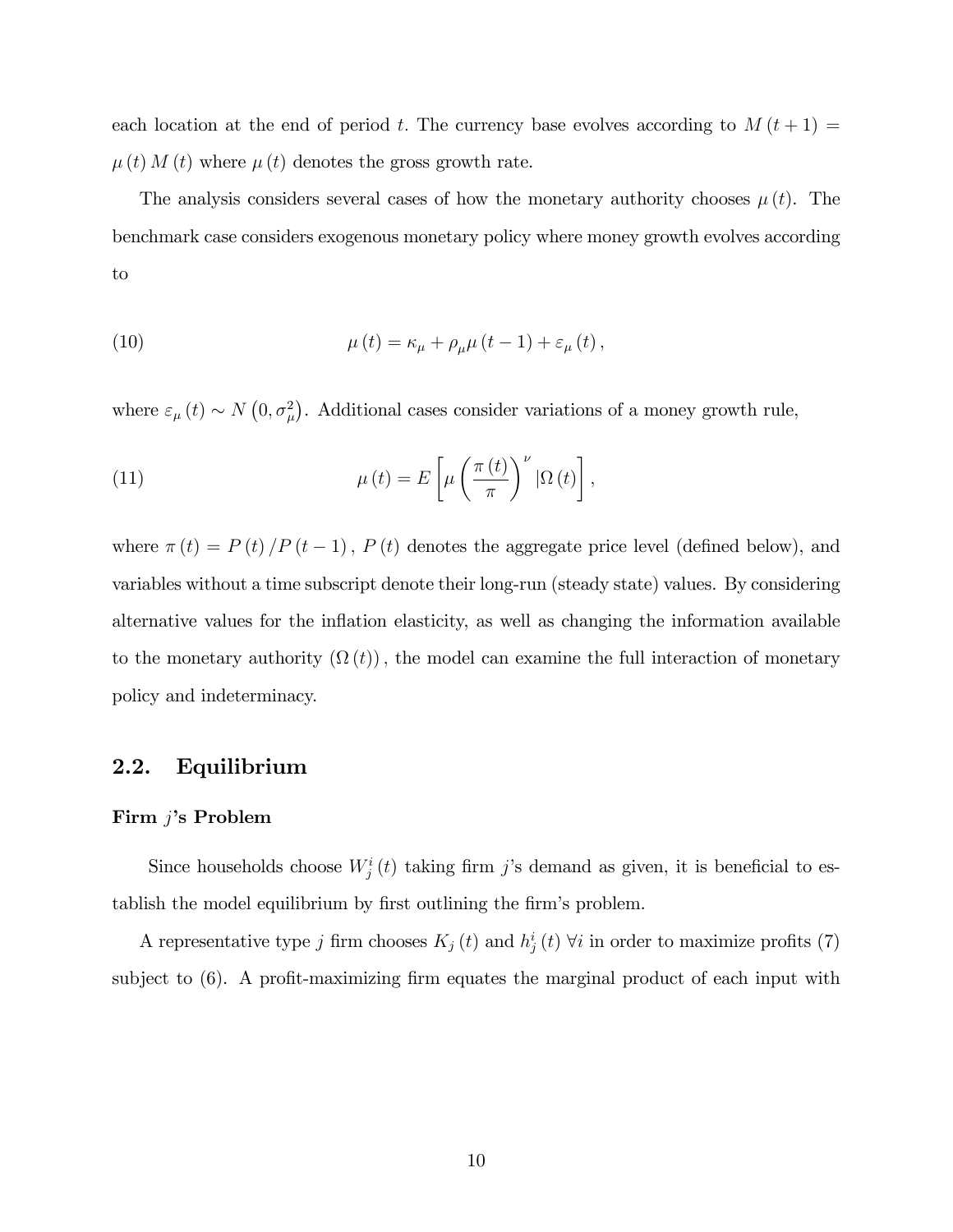its marginal cost.

(12) 
$$
f_{K_j}(z(t), K_j(t), H_j(t)) = (r(t) - 1 + \delta) \frac{P_k(t)}{P_j(t)}
$$

(13) 
$$
f_{H_j}(z(t), K_j(t), H_j(t)) P_j(t) = \left(\frac{h_j^i(t)}{H_j(t)}\right)^{\frac{1}{\xi}} W_j^i(t), \ \forall i
$$

Defining the left-hand side of (13) to be firm j's nominal wage index  $W_j(t)$  illustrates firm  $j$ 's demand for type  $i$ 's labor,

(14) 
$$
h_j^i(t) = \left(\frac{W_j(t)}{W_j^i(t)}\right)^{\xi} H_j(t),
$$

which is a typical result of models featuring nominal-wage rigidity (e.g. Erceg et al., 2000).

#### Household i's Problem

Household *i*'s problem is to maximize  $(1)$  subject to  $(3)$ ,  $(4)$ ,  $(5)$  and  $(14)$  by choosing  $c_j^i(t)$   $\forall j \in Jm$ ,  $c_{j'}^i(t)$   $\forall j' \in Jd$ ,  $m^i(t)$ ,  $a^i(t)$ ,  $d^i(t)$ ,  $B^i(t)$ , and  $W_j^i(t)$   $\forall j$  taking all prices as given. This problem can be simplified by solving an equivalent problem where household i chooses composite consumption  $c^{i}(t)$  taking as given a composite price (or price index)  $P(t)$ . Explicitly, household is problem is equivalent to maximizing the expected discounted value of (1) subject to

(15) 
$$
m^{i}(t) + T(t) - B^{i}(t) \ge P(t) c^{i}(t) \int_{0}^{1} \mathbf{1}_{Jm}(j) \varphi_{j} d j,
$$

(16) 
$$
P_k(t) d^i(t) \ge P(t) c^i(t) \int_0^1 \mathbf{1}_{Jd}(j) \varphi_j dj,
$$

and (5) with  $\int_0^1 P_j(t) c_j^i(t) dt$  replaced by  $P(t) c_i(t)$ . The indicator functions and weights  $\varphi_j$  in (15) and (16) keep track of consumption purchased with currency and deposits. While leaving the details to an appendix, the first order conditions of this equivalent problem can be used to define the price index as a function of weighted good prices, as well as a demand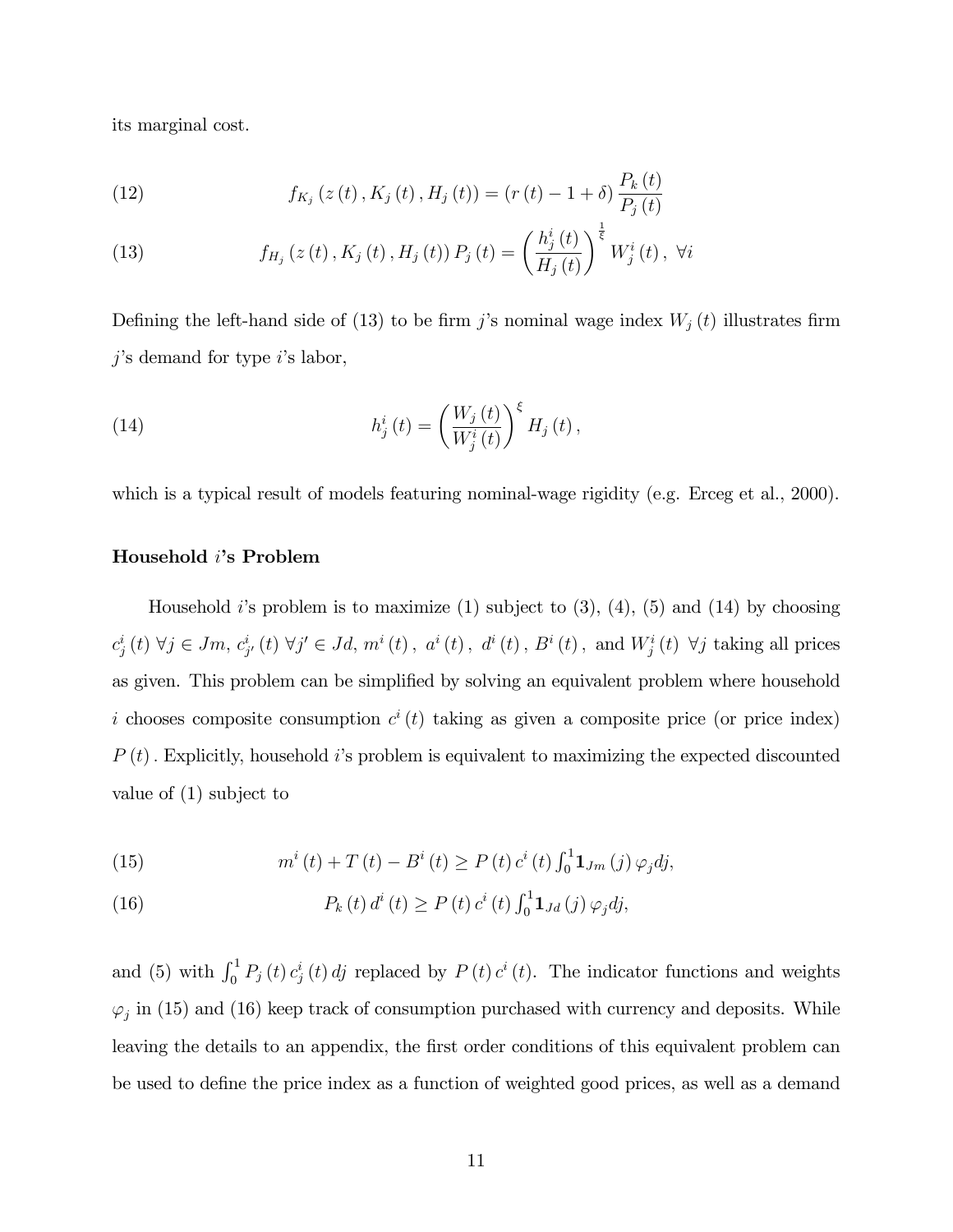for type j consumption given the elasticity of substitution  $\varpi$ .

(17) 
$$
P(t) = \left[ \int_0^1 \varphi_j P_j(t)^{1-\varpi} \right]^{\frac{1}{1-\varpi}}
$$

(18) 
$$
c_j^i(t) = \left(\frac{P(t)}{P_j(t)}\right)^{\omega} \varphi_j c^i(t)
$$

In order to simplify the problem, it is assumed that the differentiated consumption goods are perfect complements (i.e.  $\omega \to 0$ ) and the consumption weights  $\varphi_j$  are chosen to deliver an ordinal ranking of consumption good types. Letting  $\varphi_j = 2j$  so  $\int_0^1 \varphi_j dj = 1$ , equations  $(17)$  and  $(18)$  become

(19) 
$$
P(t) = \int_0^1 (2j) P_j(t) \, dj,
$$

(20) 
$$
c_j^i(t) = (2j) c^i(t).
$$

These assumptions result in the price index being a weighting of differentiated prices, and the demand for each good is its weighted contribution to total consumption. Note the smaller the value of j, the smaller the contribution good  $c_j^i(t)$  is to composite consumption  $c^i(t)$ .

The final step in characterizing household  $i$ 's problem is to address the following question: is it more attractive to purchase  $c_j^i(t)$  with currency or deposits? If a household purchases  $c_j^i(t)$  with deposits, the real end-of-period cost is given by

$$
\left[\left(1+r\left(t\right)-r_{d}\left(t\right)\right)c_{j}^{i}\left(t\right)+\gamma\right]/r\left(t\right),\right.
$$

which illustrates that in addition to purchasing the good, the household gives up the interest spread  $(r(t) - r_d(t))$  by depositing (instead of directly investing) capital and pays the check processing cost. If a household purchases  $c_j^i(t)$  with currency, the real cost is given by

$$
P_j(t) c_j^i(t) / P_j(t-1)
$$
,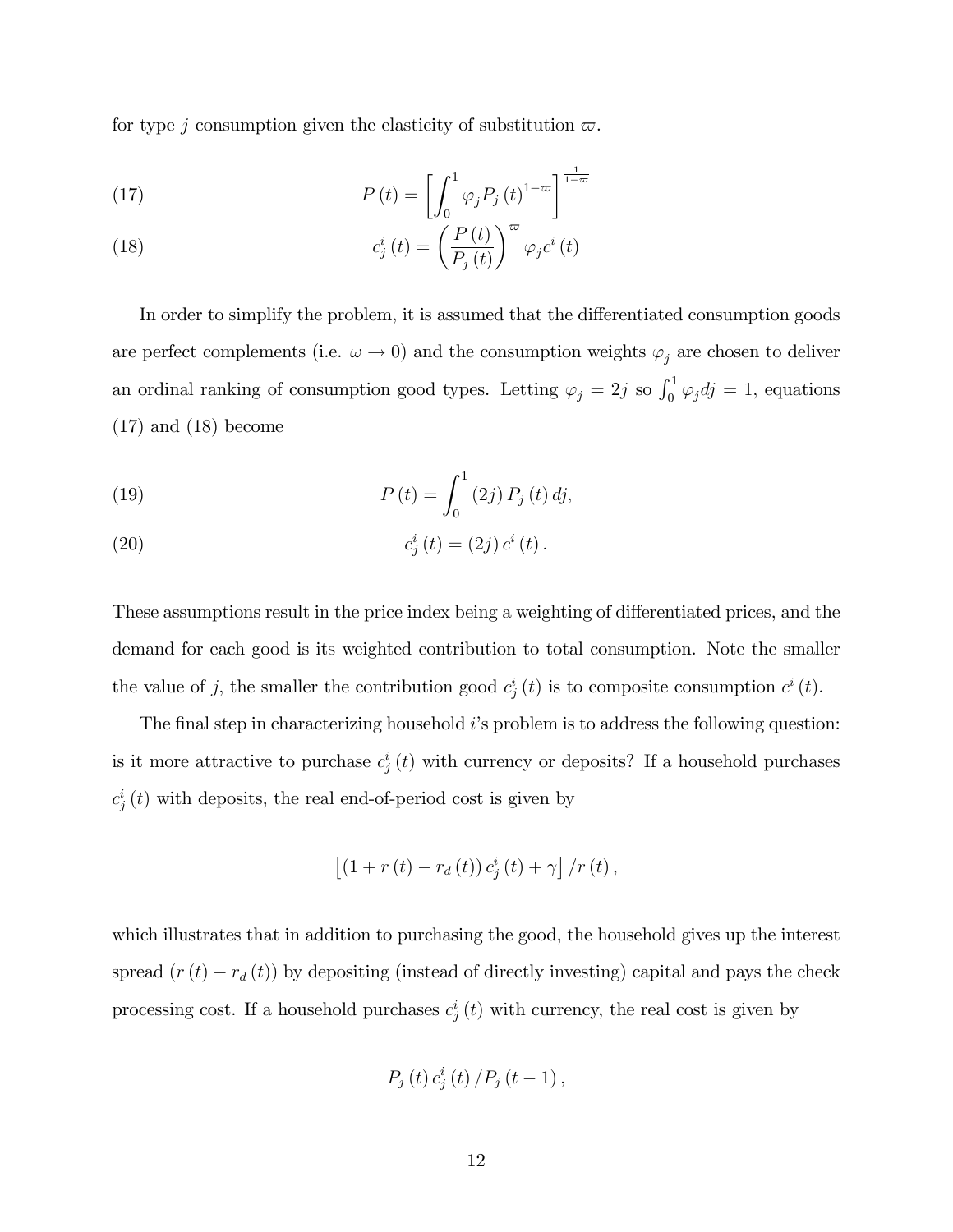which illustrates that the needed currency was acquired last period. Substitution of  $(9)$  and (20) into these costs and comparing them results in

(21) 
$$
\[1 + \tau(t) + \frac{\gamma}{2jc^{i}(t)}\] r(t)^{-1} \geq \frac{P(t)}{P(t-1)}, \ \forall j \in [0,1],
$$

where  $P_j(t)$  is replaced with  $P(t)$ . Equation (21) illustrates that the cost to using deposits approaches infinity as  $j$  approaches zero (all else equal). In other words, some consumption goods are purchased in quantities small enough such that the cost to using deposits  $(\gamma)$ outweighs the return. Therefore, define  $j^{*i}(t)$  to be a critical good type such that household i is indifferent to purchasing  $c_{j^*}^i(t)$  with either currency or deposits because they share the same cost,

(22) 
$$
\left[1 + \tau(t) + \frac{\gamma}{2j^{*i}(t) c^i(t)}\right] r(t)^{-1} = \frac{P(t)}{P(t-1)},
$$

and all goods j above (below)  $j^{*i}(t)$  will be purchased with deposits (currency). This delivers the subsets  $Jm = [0, j^{*i}(t)]$  and  $Jd = [j^{*i}(t), 1]$ .

Household *i*'s constraint set can now be stated in terms of composite consumption  $c^{i}(t)$ , the price index  $P(t)$  and the critical good index  $j^{*i}(t)$ ,

(23) 
$$
\frac{m^{i}(t) + T(t) - B^{i}(t)}{P(t)} \geq j^{*i}(t)^{2} c^{i}(t),
$$

(24) 
$$
d^{i}(t) \geq (1 - j^{*i}(t)^{2}) c^{i}(t),
$$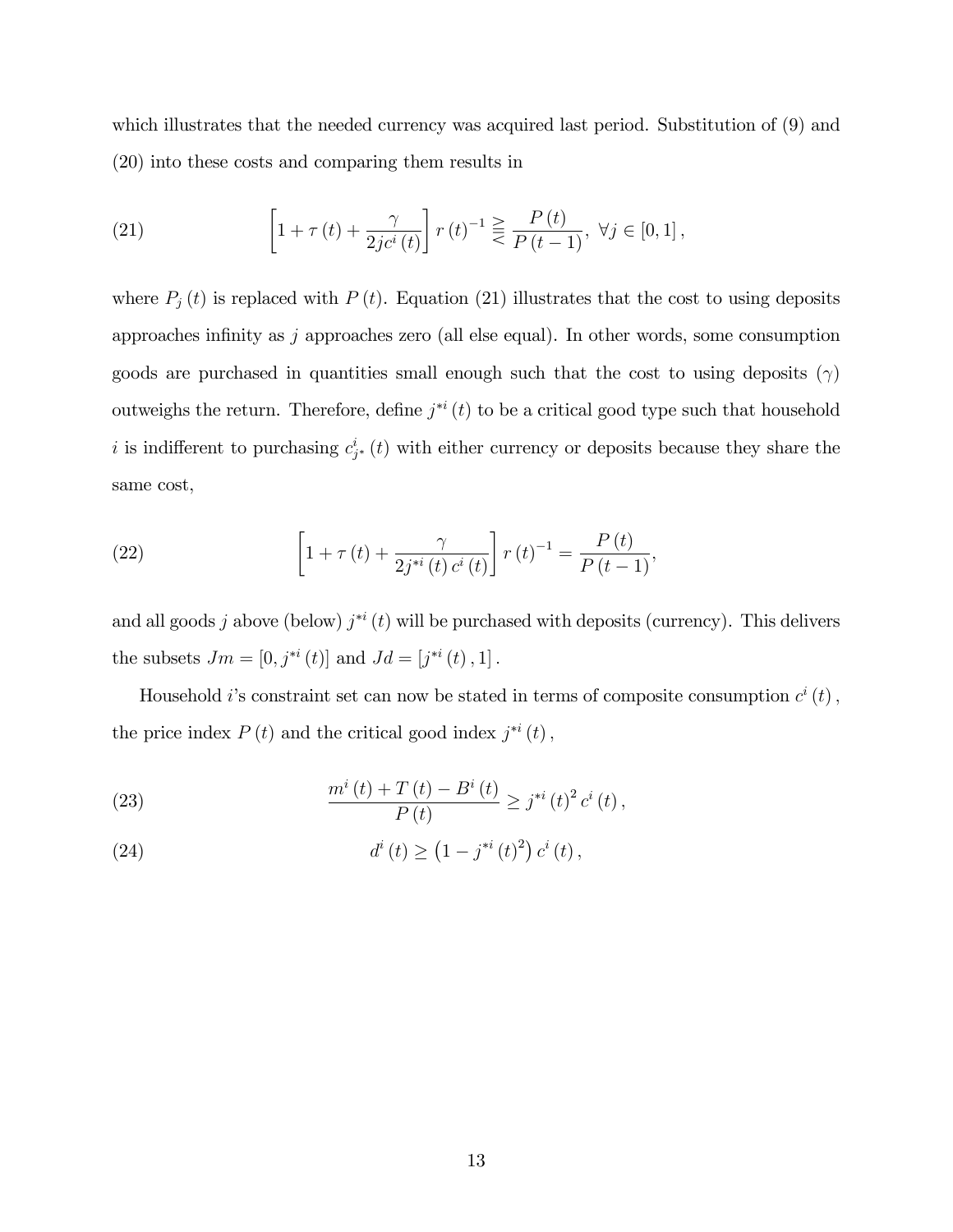and

(25)  

$$
c^{i}(t) + \frac{m^{i}(t+1)}{P(t)} + k^{i}(t+1) \le
$$

$$
\int_{0}^{1} \frac{W_{j}^{i}(t)}{P(t)} h_{j}^{i}(t) dt + r(t) [k^{i}(t) - d^{i}(t)] + r_{d}(t) d^{i}(t)
$$

$$
+ \frac{m^{i}(t) + T(t) + R(t) B^{i}(t)}{P(t)} - \gamma (1 - j^{*i}(t)) - \int_{0}^{1} \frac{\phi}{2} \left[ \frac{W_{j}^{i}(t)}{\pi W_{j}^{i}(t-1)} - 1 \right]^{2} dj
$$

where  $a^{i}(t) = k^{i}(t) - d^{i}(t)$ . Since composite consumption can be transformed into units of investment,  $P_k(t) = P(t)$ .

Household *i* chooses  $c^{i}(t)$ ,  $j^{*i}(t)$ ,  $B^{i}(t)$ ,  $d^{i}(t)$ ,  $m^{i}(t+1)$ ,  $k^{i}(t+1)$ , and  $W_{j}^{i}(t)$ ,  $\forall j$ in order to maximize  $(1)$  subject to  $(14)$ ,  $(23)$ ,  $(24)$ , and  $(25)$  taking all prices and the state of the economy as given. The transformation of the generalized problem to the simplified problem, as well as illustrating that  $(22)$  can be derived from the first-order conditions of the household's optimization problem are detailed in an appendix.

#### Market Clearing and Definition of Equilibrium

Given that all households face the same elasticity regarding their labor demand  $(\xi)$ , and all Örms are perfectly competitive within their respective industry, we can restrict attention to symmetric labor and goods market equilibria and treat household  $i$  as a representative household and firm j as a representative firm. Therefore,  $W_j^i(t) = W_j(t) = W(t)$ ,  $h_j^i(t) =$  $h_j(t) = h(t)$ , and  $c^i(t) = c(t)$ .

Goods market clearing is given by

(26) 
$$
Y(t) = C(t) + I(t) + \Gamma + \gamma (1 - J^*(t)) + \frac{\phi}{2} \left[ \frac{W(t)}{\pi W(t-1)} - 1 \right]^2,
$$

where  $Y(t) = \int_0^1 (2j) y_j(t) dt$  conforms with composite consumption, and  $I(t) = K(t+1)$  $(1 - \delta) K(t)$  denotes aggregate investment. Equation (26) states that aggregate output is distributed amongst consumption, investment, and aggregate financial and wage adjustment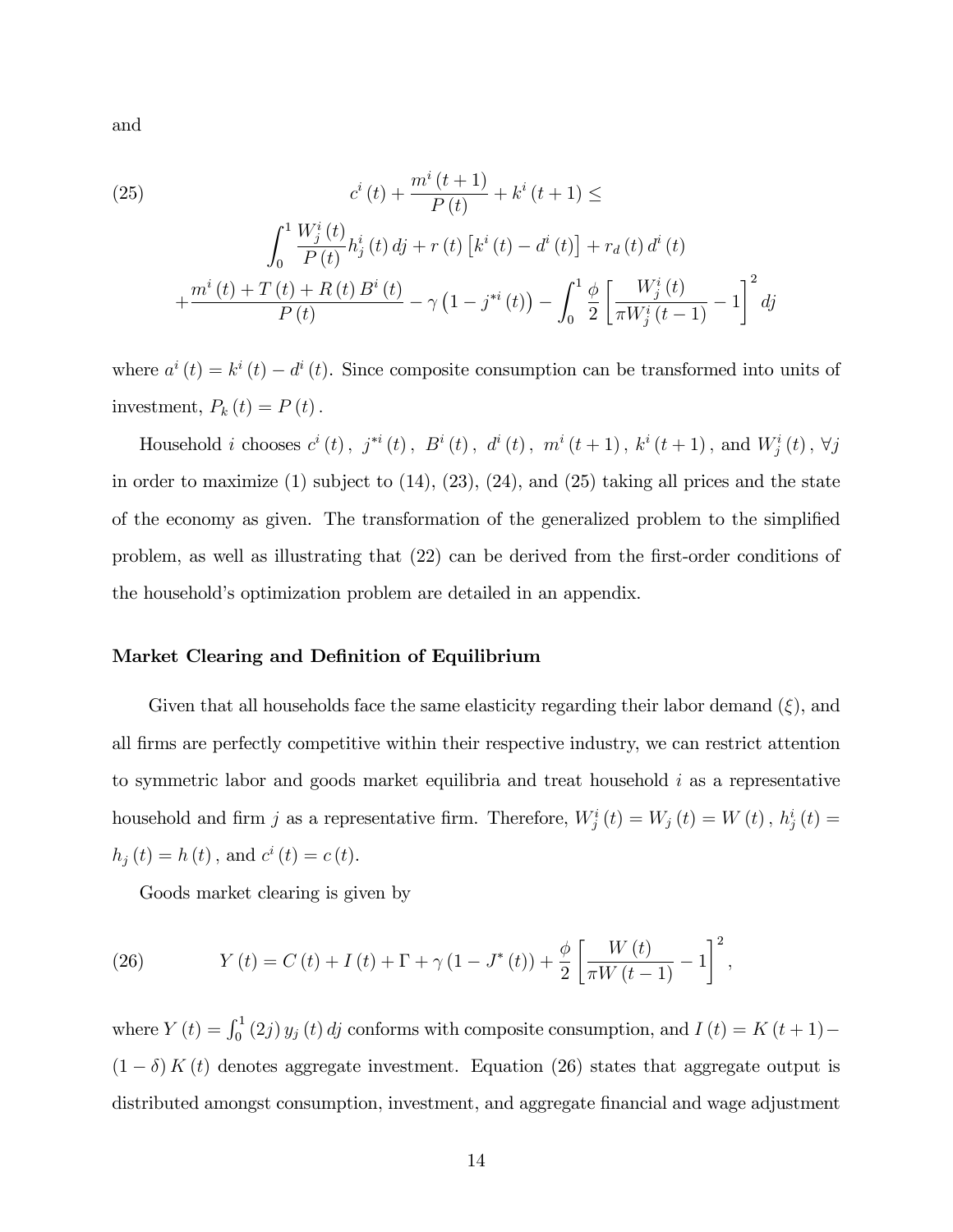costs. Capital market clearing is given by  $K(t) = k(t)$ .

Currency market clearing is given by  $M(t) = m(t)$ . A broader monetary aggregate  $(M1(t))$  is defined as the nominal sum of currency and deposits,

(27) 
$$
M1(t) = M(t) + P(t) D(t) = M(t) \left( 1 + \frac{P(t) D(t)}{M(t)} \right),
$$

where the third equality defines M1 as the product of the currency base and the endogenously determined money multiplier. Zero-net supply in the bond market results in  $B(t) = 0$ .

The decision rules of the households, firms, and pricing functions can now be defined as functions of  $k(t)$ ,  $W(t-1)$ ,  $\mu(t)$  (exogenous or endogenous), and the fundamental shock  $z(t)$ . When ES in the financial intermediary sector delivers equilibrium indeterminacy, it is assumed that agents also base their decisions upon observing a non-fundamental sunspot or confidence shock  $\zeta(t)$ . Therefore, for all  $\{k(t), W(t-1), \mu(t), z(t), \zeta(t)\},$ an equilibrium is defined as a list of prices  $\{P(t), r(t), r_d(t), W(t), R(t)\}\$  and allocations  ${k(t + 1), m(t + 1), h(t), c(t), j^*(t), d(t), B(t)}$  such that: (i) households maximize  $(1)$  subject to  $(23)$ ,  $(24)$ , and  $(25)$ ,  $(ii)$  firms maximize profits,  $(iii)$  labor demand is determined by (14), (iv) the markets for goods (26), currency, bonds, and deposits  $(D(t) = d(t))$ clear, and (v)  $\tau(t) = \Gamma d(t)^{\theta}$ .

### 3. Quantitative Analysis

The quantitative analysis begins with stating the functional form assumptions, model calibration, and alternative monetary policies used throughout the analysis. A search is then conducted over a subset of the parameter space for zones where the model dynamics are either determinate (unique) or indeterminate, and the dynamic properties of the model under indeterminacy are analyzed. The section concludes with a calibration exercise to assess the elimination of the non-fundamental shocks on the observed decline in US volatility during the 1980s (the Great Moderation).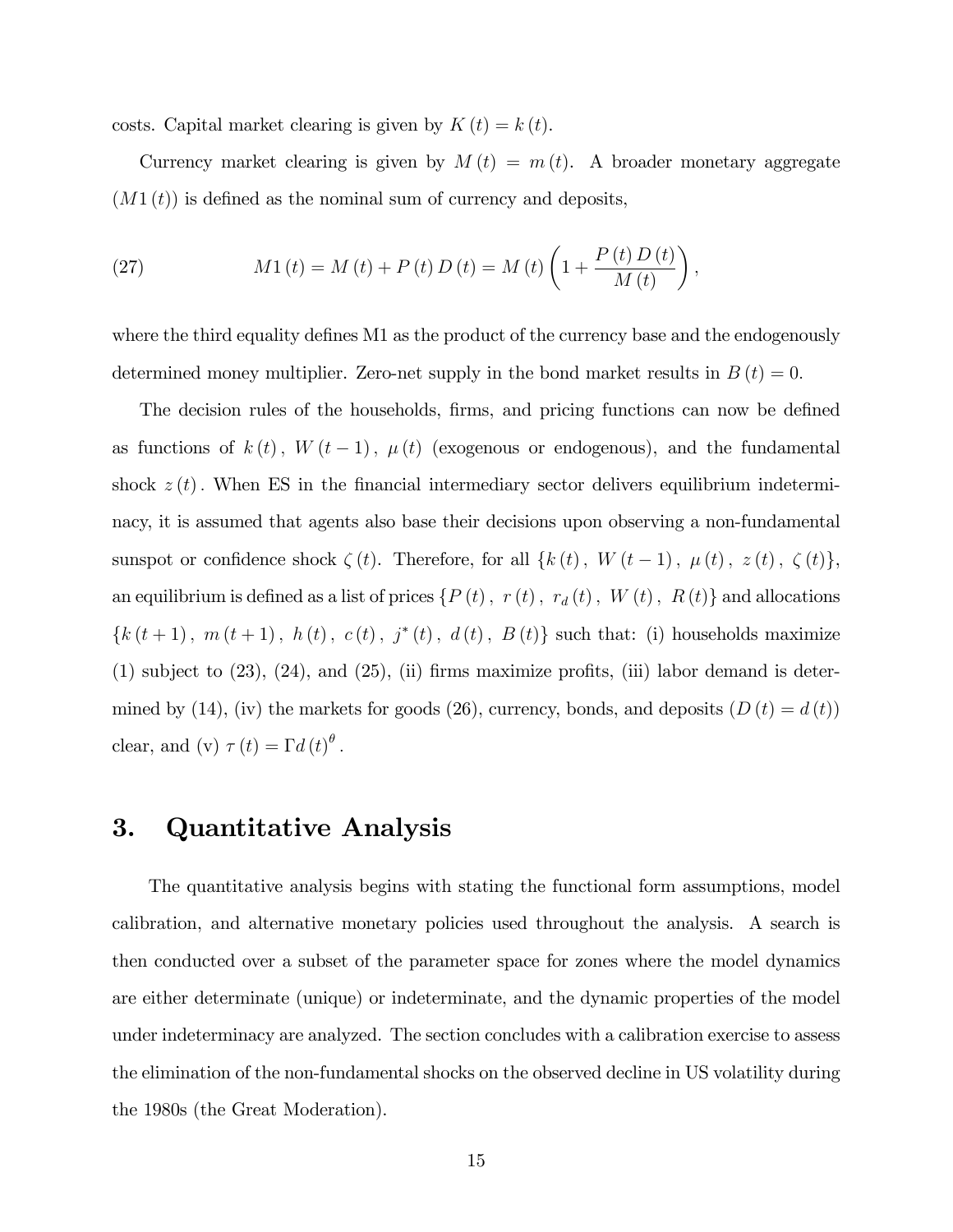#### 3.1. Functional Forms and Calibration

The functional forms and parameter values are determined according to the businesscycle literature (e.g. Cooley and Hansen, 1989) and so the resulting steady state of the model matches particular long-run properties of the US economy.

The money growth rate  $(\mu - 1)$  is set to 3 percent annually, and the discount parameter  $\beta$  is calibrated to 0.99 so the annual real interest rate is roughly 4 percent.

Investment is one quarter of steady state output. With a 10 percent depreciation rate, the capital stock to annual output ratio is 2.5. The production function is assumed to be  $y = zk^{\alpha}h^{1-\alpha}$ , and  $\alpha$  is calibrated so labor's share of national income is roughly two-thirds. The parameters governing the evolution of technology shocks  $(\rho_z, \sigma_z)$  are respectively set to 0:95 and 0:0076 as in Prescott (1986).

The utility function is assumed to be  $\left[c^{\eta}(1-h)^{1-\eta}\right]^{1-V}/(1-V)$ . The parameter  $\eta$  is calibrated so a household's average allocation of time to market activity (net of sleep and personal care) is one-third which is in line with estimates of Ghez and Becker (1975). V is set to 2 which is within the range of results reported by Neely et al. (2001).

The parameter  $\xi$  is calibrated so the average mark-up of type i labor is five percent as in post-war US data (see Christiano et al., 2005). The cost parameter governing nominal wage changes  $(\phi)$  corresponds to an average wage duration of 3 quarters.<sup>7</sup>

The benchmark model assumes exogenous monetary policy given by (10) with  $\rho_\mu$  and  $\sigma_{\mu}$  respectively set to 0.32 and 0.0038 as in Christiano (1991) and Fuerst (1992). Under endogenous monetary policy (11), two cases are considered where the elasticity of the money growth rate to observed changes in inflation  $\left(\frac{\nu}{1-\nu}\right)$  is set to  $-0.5$  and  $-0.999$ , respectively.<sup>8</sup> A third case sets elasticity at  $-0.5$  and assumes that the monetary authority does not initially observe the sunspot shock  $(\zeta(t) \notin \Omega(t)).$ 

Three parameters remaining to be determined are the check-writing cost  $(\gamma)$ , and the

<sup>7</sup>See Chugh (2006) for a mapping from Rotemberg-style costs to Calvo-style rigidity.

<sup>&</sup>lt;sup>8</sup>The normalized monetary policy rule is  $\hat{\mu}(t) = \frac{\nu}{1-\nu}\hat{\pi}(t)$ , where a hat refers to percentage changes and the elasticity is given by  $\frac{\nu}{1-\nu}$ . Therefore, an elasticity of -0.5 (-0.999) results in  $\nu = -1$  (-1000).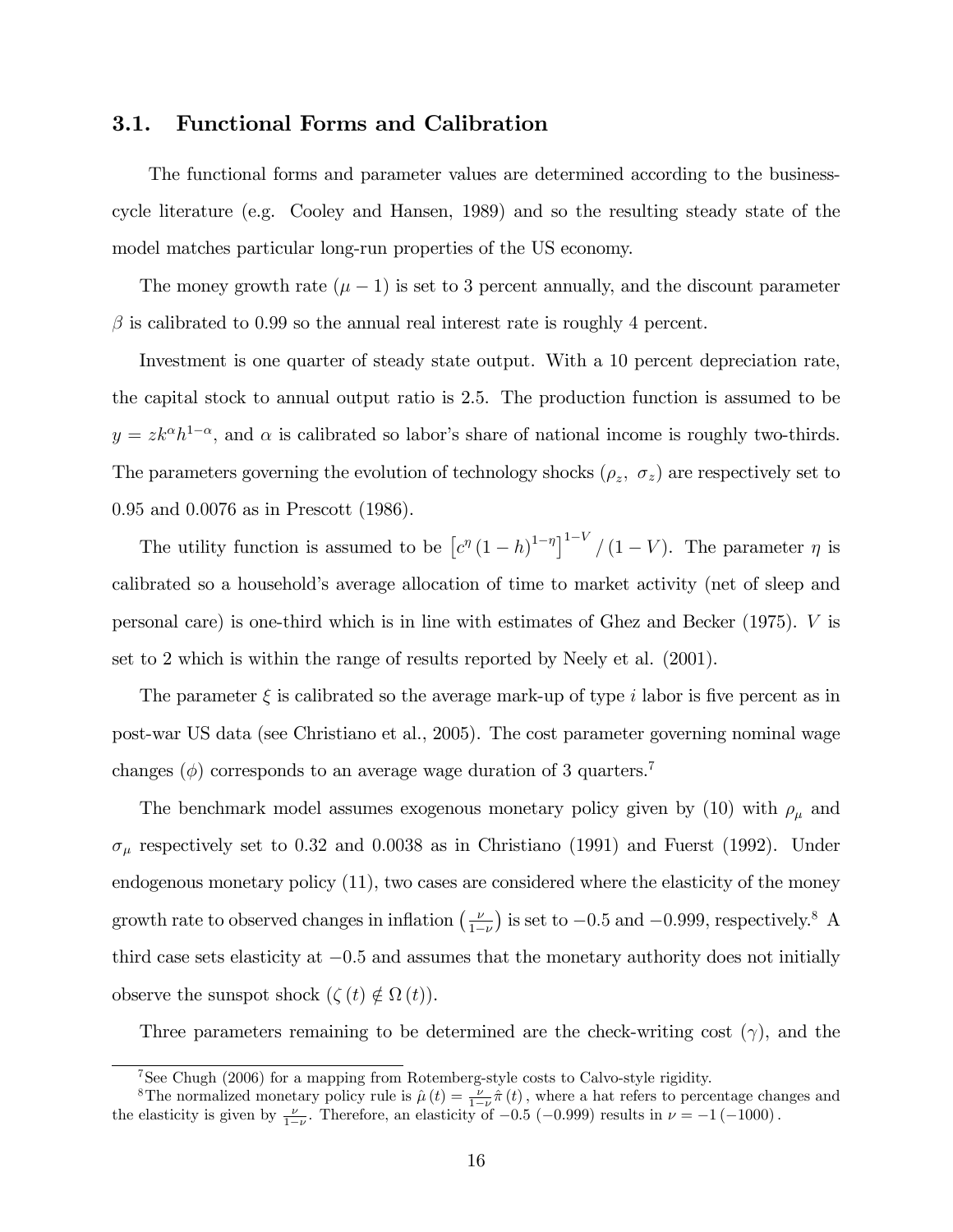parameters defining the cost of managing deposits ( $\Gamma$  and  $\theta$ ). Since  $\theta$  is central to indeterminacy of equilibria in the model, it is treated as a free parameter and analyzed in the following section. The remaining two parameters are pinned down so the model's steady state matches the US deposit-currency ratio and the value added of the financial intermediation sector. The deposit-currency ratio is defined as  $dP/m$  and set to 7. This ratio is close to the post-war minimum considering that two-thirds to three-quarters of the US currency base is held abroad (see Porter and Judson,  $1996$ ).<sup>9</sup> Value added is defined as total banking costs per unit of output  $\left(\left[\tau d + \gamma (1-j^*)\right]/y\right)$ , and serves as a proxy for the size of the intermediation sector. Diaz-Gimenez et al. (1992) compute the value added from ëbanking and credit agencies other than banks' to be 1.8 to 2.7 percent of GNP for the years 1970 to 1989 (Table 3a). While this value added has undoubtedly changed over the last 18 years, it is not clear how much of this measure is represented by the simple structure of financial intermediaries in the model. Still, this information serves as an upper bound for the size of the financial intermediary sector considered here.

#### 3.2. Economies of Scale and Indeterminacy

While a concave cost function is sufficient for banks to exhibit ES in textbook models of banking (e.g. Freixas and Rochet, 1997), it may not be sufficient for equilibrium indeterminacy in the model because the banking sector is small relative to the aggregate economy by construction. The equilibrium properties of the model over values of  $\theta$  and the value added of the intermediary sector are illustrated in Figure 1. The shaded and non-shaded regions correspond to parameter values which deliver determinate and indeterminate equilibria, respectively.<sup>10</sup> The figure illustrates that slight changes to the value added of the intermediation sector effects the minimum (absolute value) of  $\theta$  required for indeterminacy.

<sup>&</sup>lt;sup>9</sup>A similar measure was considered by Freeman and Kydland (2000) and Dressler (2007).

<sup>&</sup>lt;sup>10</sup>This exercise begins with values of  $\theta$  and value added (used to calibrate  $\Gamma$ ) distributed over a fine grid. For each point in this space, the model is solved and the eigenvalues of the system are counted to determine whether the resulting dynamics of the model are either determinate or indeterminate.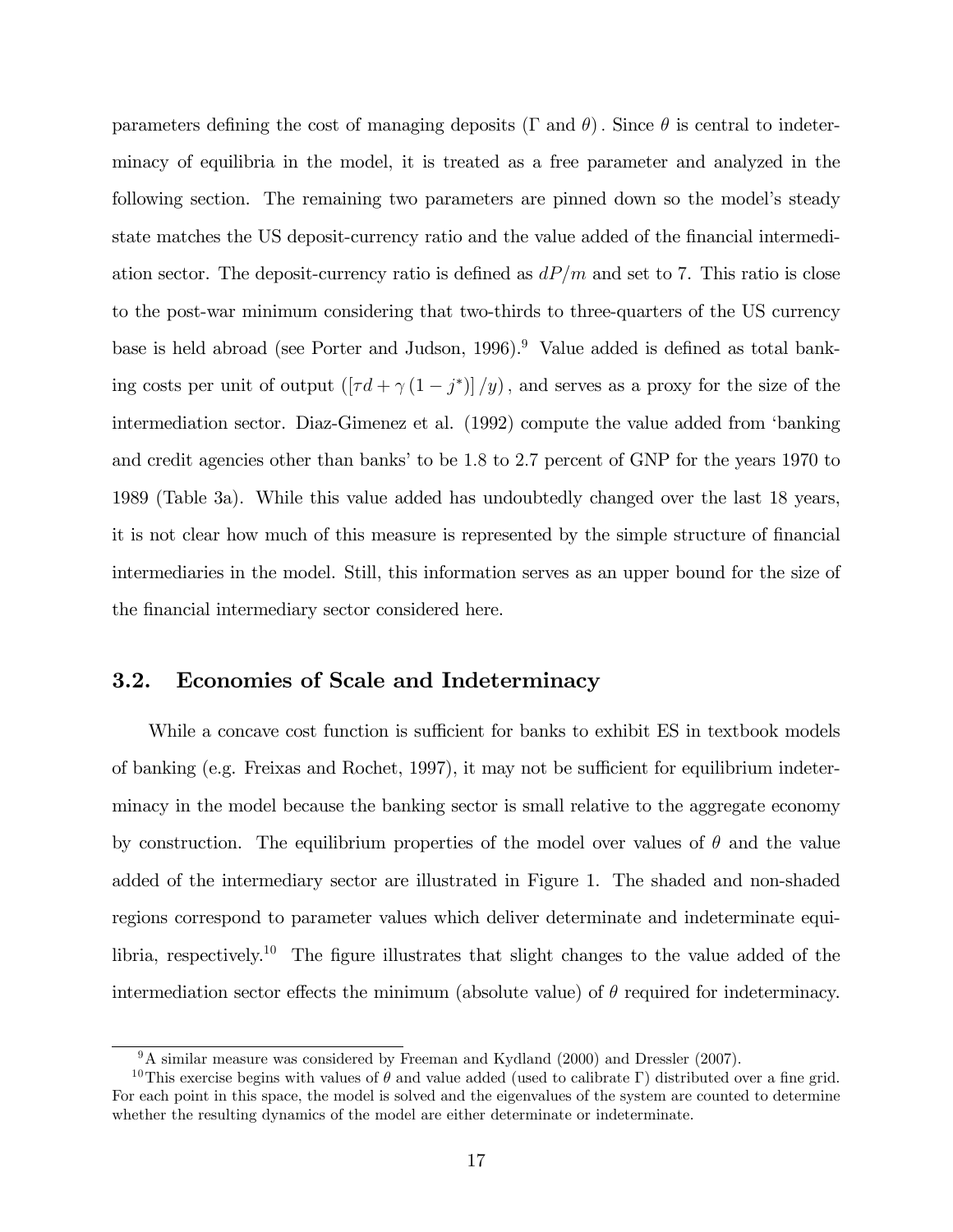| Table 1: Calibrated Parameter Values                   |                                      |                |  |  |  |
|--------------------------------------------------------|--------------------------------------|----------------|--|--|--|
| Symbol                                                 | Description                          | Value          |  |  |  |
| $\alpha$                                               | capital's share                      | 0.3421         |  |  |  |
| β                                                      | discount factor                      | 0.9900         |  |  |  |
| $\delta$                                               | depreciation rate                    | 0.0241         |  |  |  |
| $\varsigma$                                            | consumption's share                  | 0.3783         |  |  |  |
| $\boldsymbol{V}$                                       | risk aversion                        | 2              |  |  |  |
| ξ                                                      | labor elasticity                     | 20             |  |  |  |
| $\phi$                                                 | wage cost parameter                  | 6.03           |  |  |  |
| $\gamma$                                               | check-clearing cost                  | $8.1481e^{-6}$ |  |  |  |
| $\rho_z$                                               | AR coefficient $(z)$                 | 0.95           |  |  |  |
| $\sigma_z$                                             | standard deviation $(z)$             | 0.0076         |  |  |  |
| $\rho_\mu$                                             | exog. AR coefficient $(\mu)$         | $0.32^a$       |  |  |  |
| $\sigma_{\mu}$                                         | exog. standard deviation $(\mu)$     | $0.0038^a$     |  |  |  |
| $\nu$                                                  | endog. policy parameter              | $-1, -1000^b$  |  |  |  |
| $\theta$                                               | banking cost parameter               | $-0.01$        |  |  |  |
| Г                                                      | banking cost parameter               | $1.75e^{-2}$   |  |  |  |
|                                                        | Notes: "Values under benchmark model |                |  |  |  |
| $b$ Values under endogenous monetary policy (see text) |                                      |                |  |  |  |

For value added roughly between 1:0290 and 1:1504 percent, indeterminacy arises for values of  $\theta$  where marginal costs are positive and decreasing.<sup>11</sup> While the indeterminacy zone illustrated here is for the benchmark (exogenous monetary policy) case, it is identical to the models featuring endogenous monetary policy.

The quantitative analysis proceeds with a conservative degree of ES and sets  $\theta = -0.01$ . The minimum value added delivering indeterminacy under this degree of ES is approximately 1:15 percent, which is below the range determined by Diaz-Gimenez et al. (1992). A sensitivity analysis below considers several points within the indeterminacy zone to confirm the robustness of the model predictions.

<sup>&</sup>lt;sup>11</sup>For value added below 1.0290 percent, indeterminacy requires  $\theta < -1$  and delivers negative marginal costs. Value added greater than 1.1504 percent delivers negative values for either  $\gamma$  or  $\Gamma$ . Since the depositcurrency ratio is determined in the previous section, there exists a negative relationship between the size of the bank and the parameters delivering value added.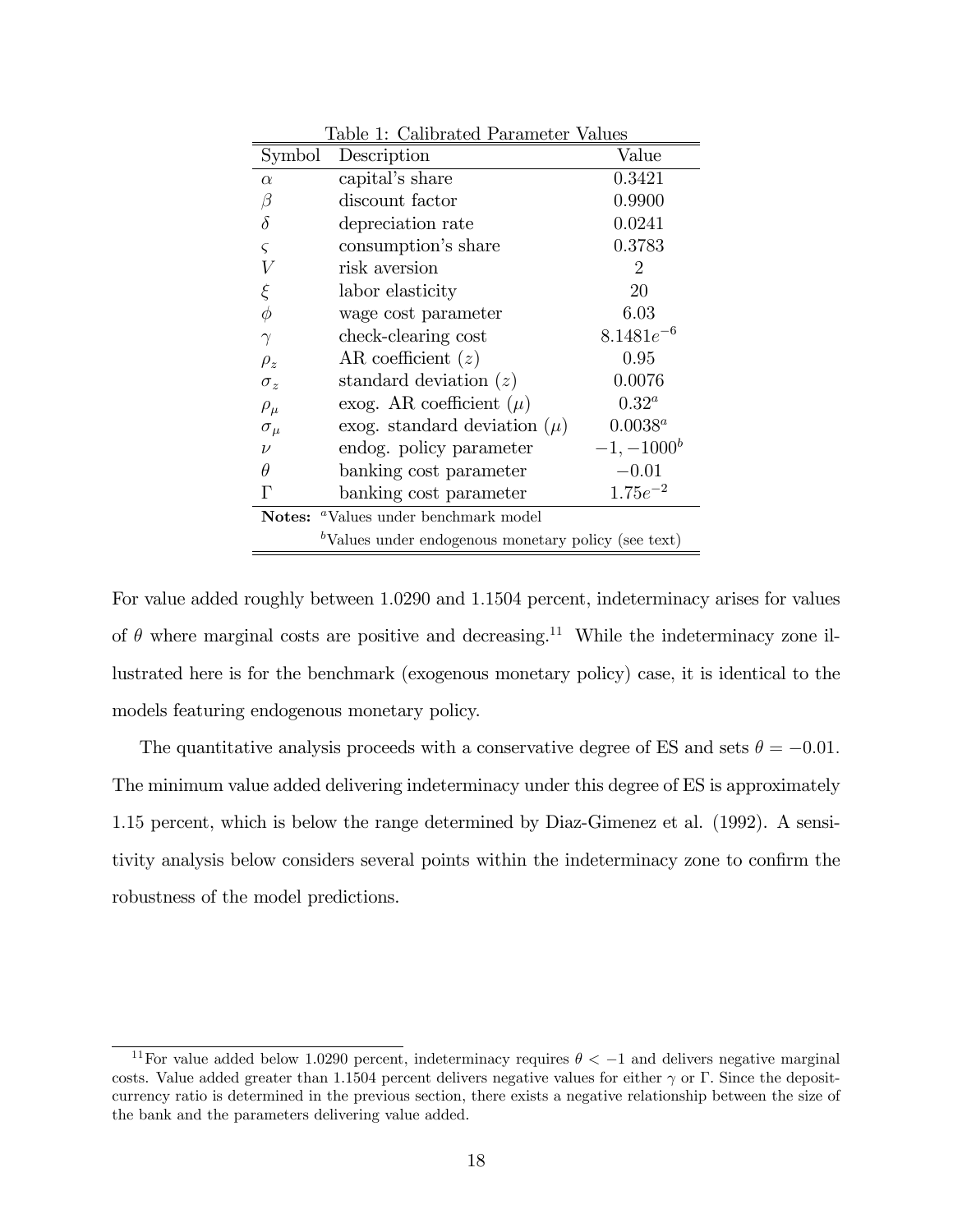

Figure 1: Pairs of value added to financial intermediation and  $\theta$  which deliver indeterminate and determinate equilibria for the benchmark model.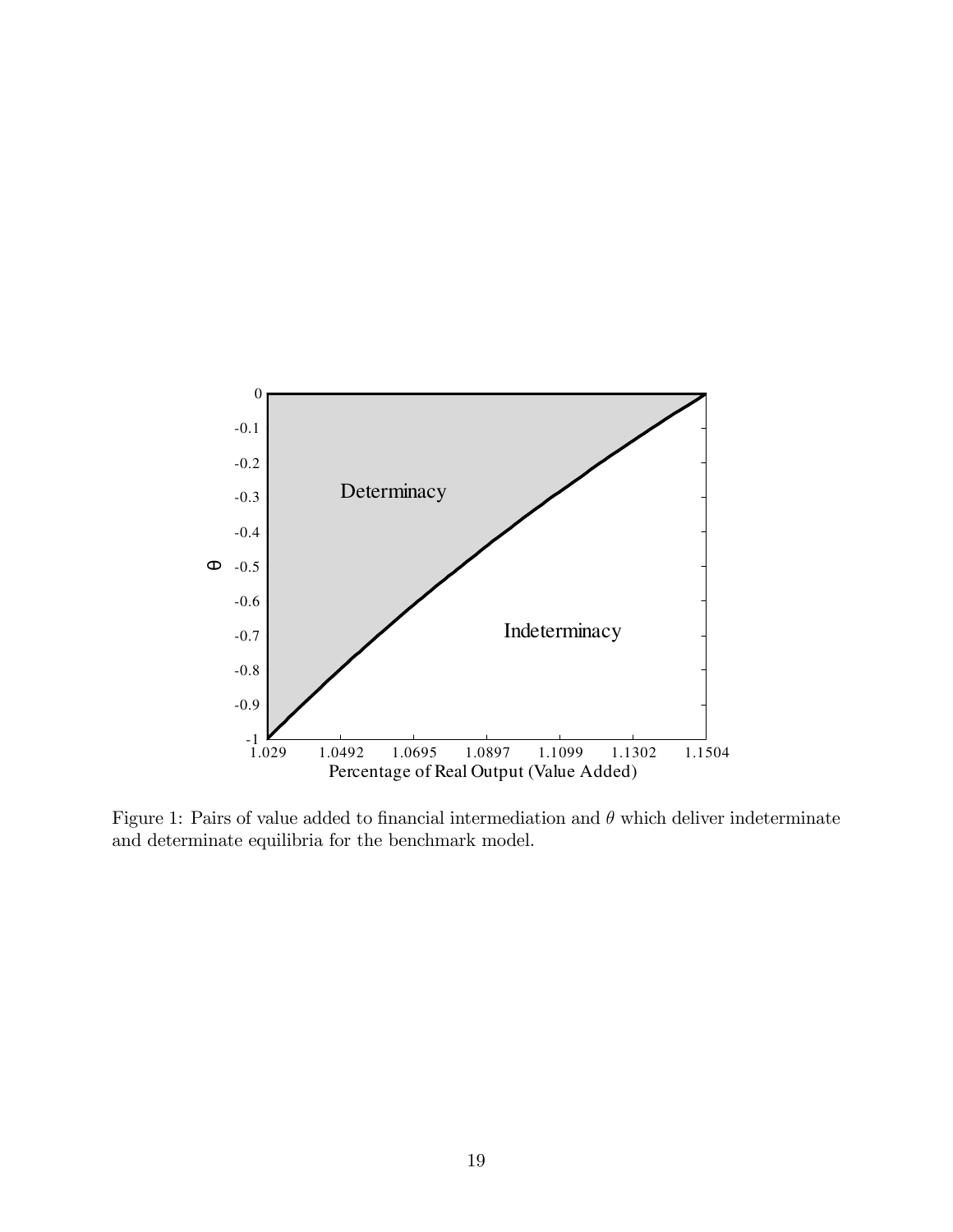#### 3.3. Model Results

All versions of the model presented above are solved following the solution algorithm proposed by Lubik and Schorfheide (2003). They show that when a model exhibits indeterminacy, the rational expectations forecast errors of the economic agents can be decomposed into influences from the fundamental and non-fundamental shocks. However, while the nonfundamental shock can be interpreted as a reduced-form sunspot shock, one needs to make an additional assumption in order to uniquely identify the transmission of the fundamental shocks on the forecast errors. The analysis therefore considers both identification schemes proposed by Lubik and Schorfheide: orthogonality and continuity. Under orthogonality, the influences of the fundamental and non-fundamental shocks are uniquely identified by assuming that they are orthogonal to each other. Under continuity, the fundamental shocks are identified by imposing that their influence on the endogenous forecast errors do not abruptly change when the economy transitions from regions of determinacy to indeterminacy. The benefit of considering the continuity assumption is that the dynamics of the model in response to the fundamental shocks under indeterminacy preserves properties that the model dynamics exhibit under determinacy. Therefore, considering both identification assumptions allows the analysis to assess not only the effect of the sunspot shock on the economy, but how ES in banking influences the impact of the fundamental shocks. The solution algorithm and the use of both identification assumptions are detailed in an appendix.

#### Benchmark Model: Exogenous Monetary Policy

The response of the model to positive (one-percent) monetary and sunspot shocks are illustrated in Figure 2. First consider the events following a monetary shock under the continuity assumption. An injection of currency immediately increases the price level and leads to an increase in the inflation rate. The increase in inflation makes deposits more attractive than currency (i.e.  $j^*(t)$  decreases), and the increase in deposit holdings results in a further increase in prices because more currency is used to purchase a smaller portion of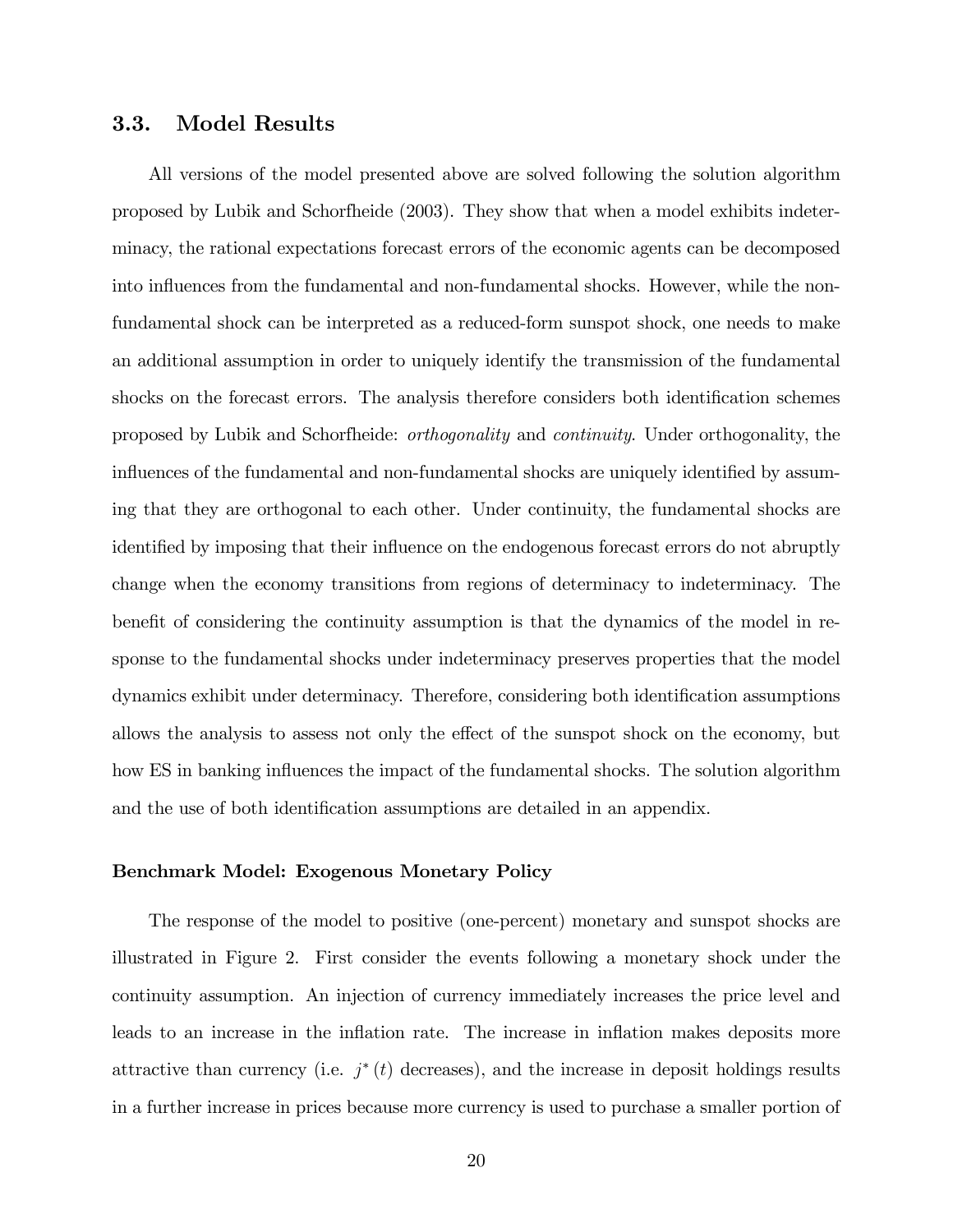consumption. Nominal wage rigidity makes it costly to adjust wages as prices increase, and the decline in real wages results in increases in labor demand and all other real aggregates. In the period following the shock, prices remain above steady state along with the portion of consumption purchased with deposits (i.e.  $j^*(t)$  remains below steady state). Real wages remain below steady state, so real aggregates remain above. Eventually, an increase in the demand for currency returns all nominal variables to their steady state values. Once the paths of prices and nominal wages align, the real wage and all other real aggregates return to steady state.

Under the orthogonality assumption, the initial impact to a monetary shock is qualitatively similar to the impact under continuity. Prices, M1, and  $j^*(t)$  illustrate that deposits become more attractive. ES in the intermediary implies that the shift towards deposits influences the net deposit rate  $(r(t) - \tau(t))$ , and the initial impact of a monetary shock is diminished. In the following period, prices decline below steady state resulting in currency becoming more attractive. As households choose to hold less deposits, the net return to deposits declines. This results in a persistent shift away from deposits, illustrated by the persistent increase in  $j^*(t)$  and the persistent decrease in M1. This persistence is only in nominal variables; the real economy again returns to steady state once nominal wages and prices align.

The final set of impulse responses in Figure 2 illustrates the impact of a positive onepercent sunspot shock. Quantitatively speaking, the real impact of a sunspot shock is approximately one-half the size of a monetary shock calculated under continuity and three-quarters the size under orthogonality. The reason for these similar predictions stems from the fact that both monetary and sunspot shocks impact the economy through the households' liquidity preference and the portfolio choice of cash and deposit holdings. A sunspot shock induces agents to increase deposit holdings due to a perceived decrease in the cost to intermediating assets, resulting in deposits dominating currency for a larger portion of total consumption purchases. The increase in deposit holdings results in an immediate increase in M1 and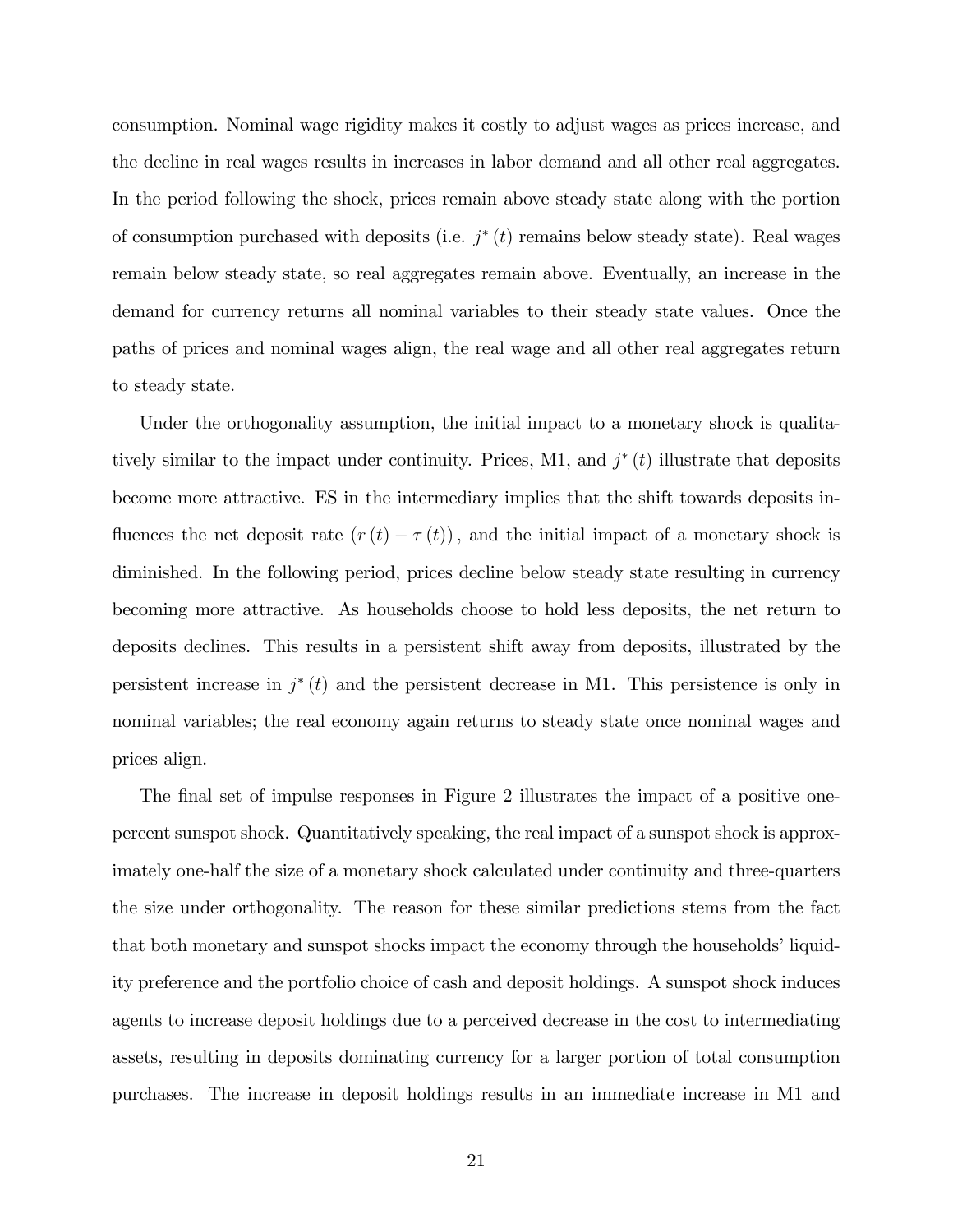prices, while the nominal interest rate declines. The decline in real wages again increases the demand for labor and real aggregates. In the following period, the increase in deposits keeps the net return high and delivers the persistence in Prices, M1, and  $j^*(t)$ . Although nominal aggregates continue to remain far from steady state, nominal wages and prices eventually align so the real economy converges to its pre-shock state.

Figure 3 illustrates the impulse responses of the economy to a positive, one-percent productivity shock under both the continuity and orthogonality assumptions. As is common in business-cycle analyses, a positive productivity shock increases real output as well as real and nominal interest rates. Deposits become more attractive than currency, so there is an endogenous increase in broad monetary aggregates. The real responses of the model under the orthogonality and continuity assumptions are roughly identical. This supports the fact that although indeterminacy is introduced through a real cost, the impact of this mechanism lies in the nominal side of the economy. For nominal variables (the bottom six panels), the continuity and orthogonality assumptions result in different impulse responses. Under orthogonality, ES in banking implies a larger increase in deposits due to decreasing marginal costs. A larger portion of total consumption is purchased with these deposits, resulting in a smaller decline in prices because the household's previously held currency balances are used to purchase a smaller portion of total consumption. Nonetheless, the nominal movements have no noticeable impact on the real aggregates under either assumption. Since the size of the Önancial sector is small relative to the rest of the real economy, ES in the banking sector does not add much to real shocks.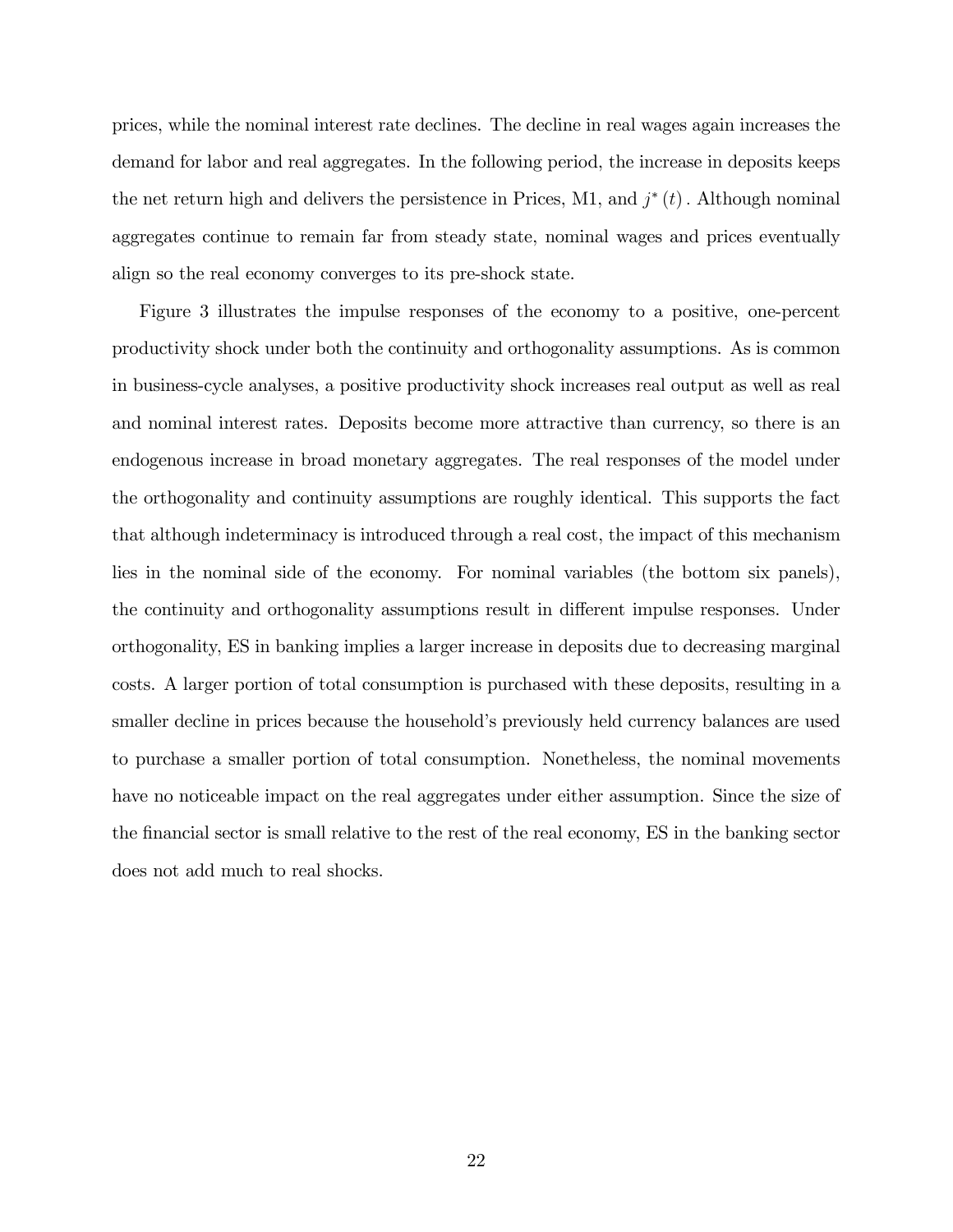

Figure 2: Impulse responses to <sup>a</sup> one percent increase in the monetary base (M Shock) and the reduced-form sunspot shock (S Shock). The Y-axes denote percentage changes from steady state. Impulse responses calculated under the orthogonality (continuity) assumption are denoted with <sup>O</sup> (C).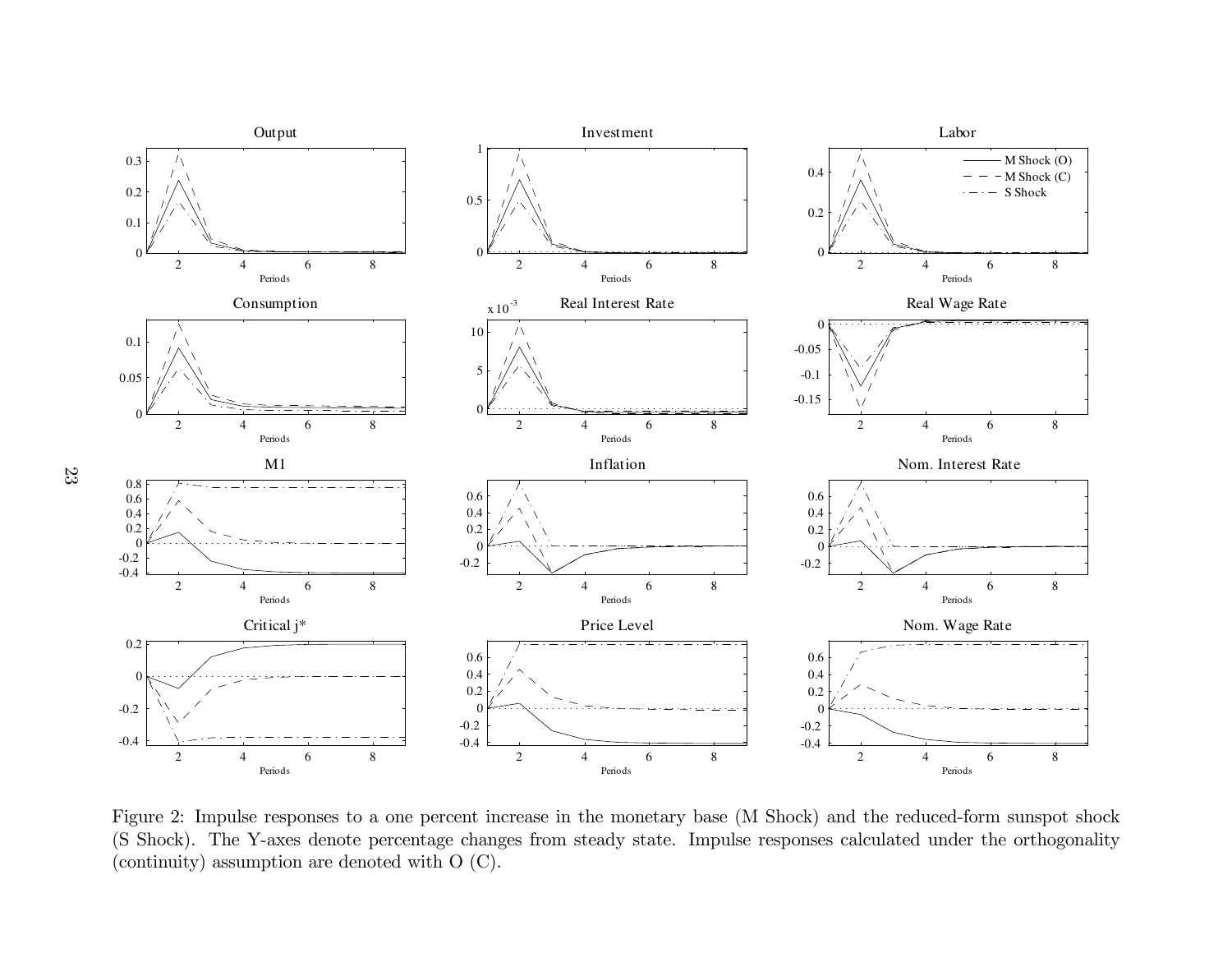

Figure 3: Impulse responses to <sup>a</sup> one percent increase in technology (Z Shock). The Y-axes denote percentage changes fromsteady state. Impulse responses calculated under the orthogonality (continuity) assumption are denoted with <sup>O</sup> (C).

24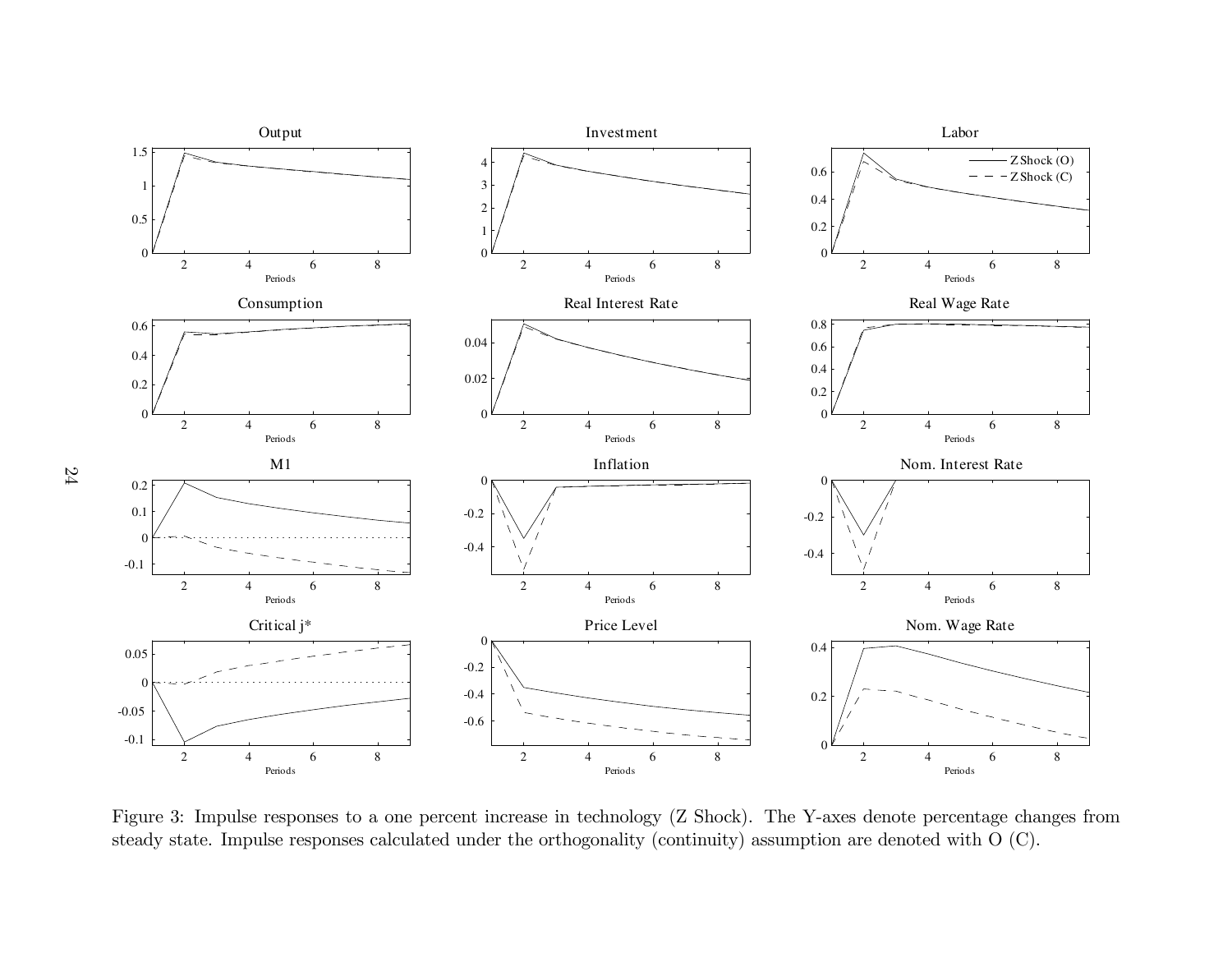#### Endogenous Monetary Policy

The dynamic responses to a sunspot shock under endogenous monetary policy are compared with the benchmark model in Figure 4.<sup>12</sup>

The intuition behind the policy rule  $(11)$  is straightforward: with an inflation elasticity  $(\omega = \frac{\nu}{1-\nu})$  of  $-0.5$  (-0.999), the contractionary response of the monetary authority to an observed increase in ináation is half (roughly equal to) the size of the observed increase in inflation. As the figure illustrates, an elasticity of  $-0.5$  results in the real response of a sunspot shock to be roughly half the size of the benchmark model, while an elasticity of  $-0.999$  results in the real response to be almost entirely diminished. These real responses can be explained by comparing the nominal responses. In the benchmark model, the real impact of a sunspot shock occurs when movements in prices and nominal wages result in a movement in real wages. When the monetary authority observes the response of prices to the sunspot shock, it alters the discrepancy between prices and nominal wages and effectively influences real wages. With an elasticity of  $-0.999$ , the monetary authority can almost entirely stabilize real wages and eliminate the real effects of the shock.

The analysis also considers the case when the monetary authority cannot observe the sunspot shock  $(\zeta(t) \notin \Omega(t))$ . This case is difficult to see in Figure 4 because the response is exactly the same as the response under exogenous monetary policy. Since the sunspot shock has zero persistence, the inflation response is immediate and dies out in the period after the shock. Therefore, the monetary authority has nothing to observe in the period following the shock because inflation has already returned to its long-run level. In other words, the real impact has already been felt and any response would no longer be warranted.

 $12$ Restricting attention to sunspot shocks implies no distinction between the orthogonality or continuity assumptions - the assumption only identifies the effect of fundamental shocks.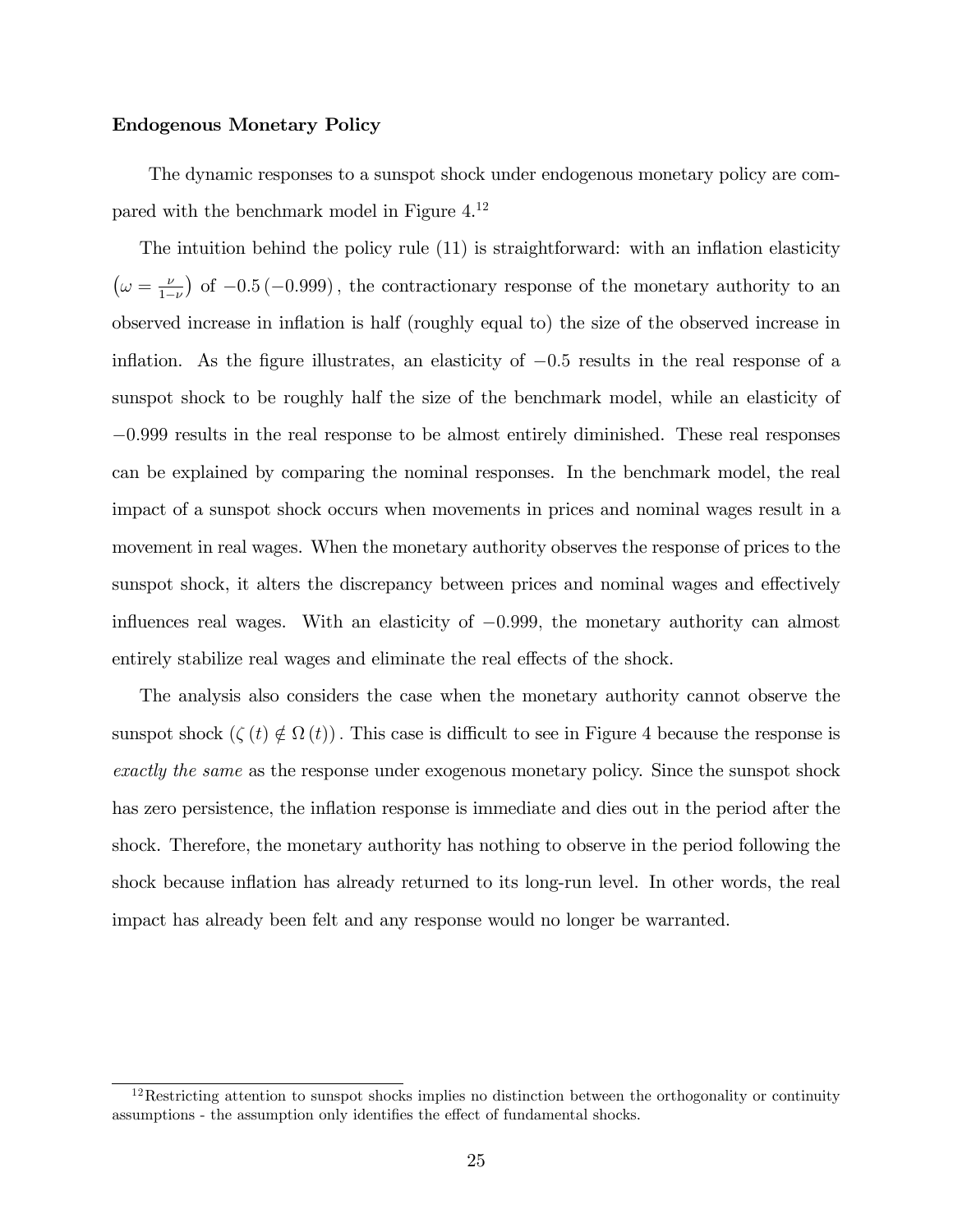

Figure 4: Impulse responses to a one percent increase in the reduced-form sunspot shock under different specifications of monetary policy. The Y-axes denote percentage changes from steady state. Benchmark refers to the model with exogenous<br>monetary policy. monetary policy.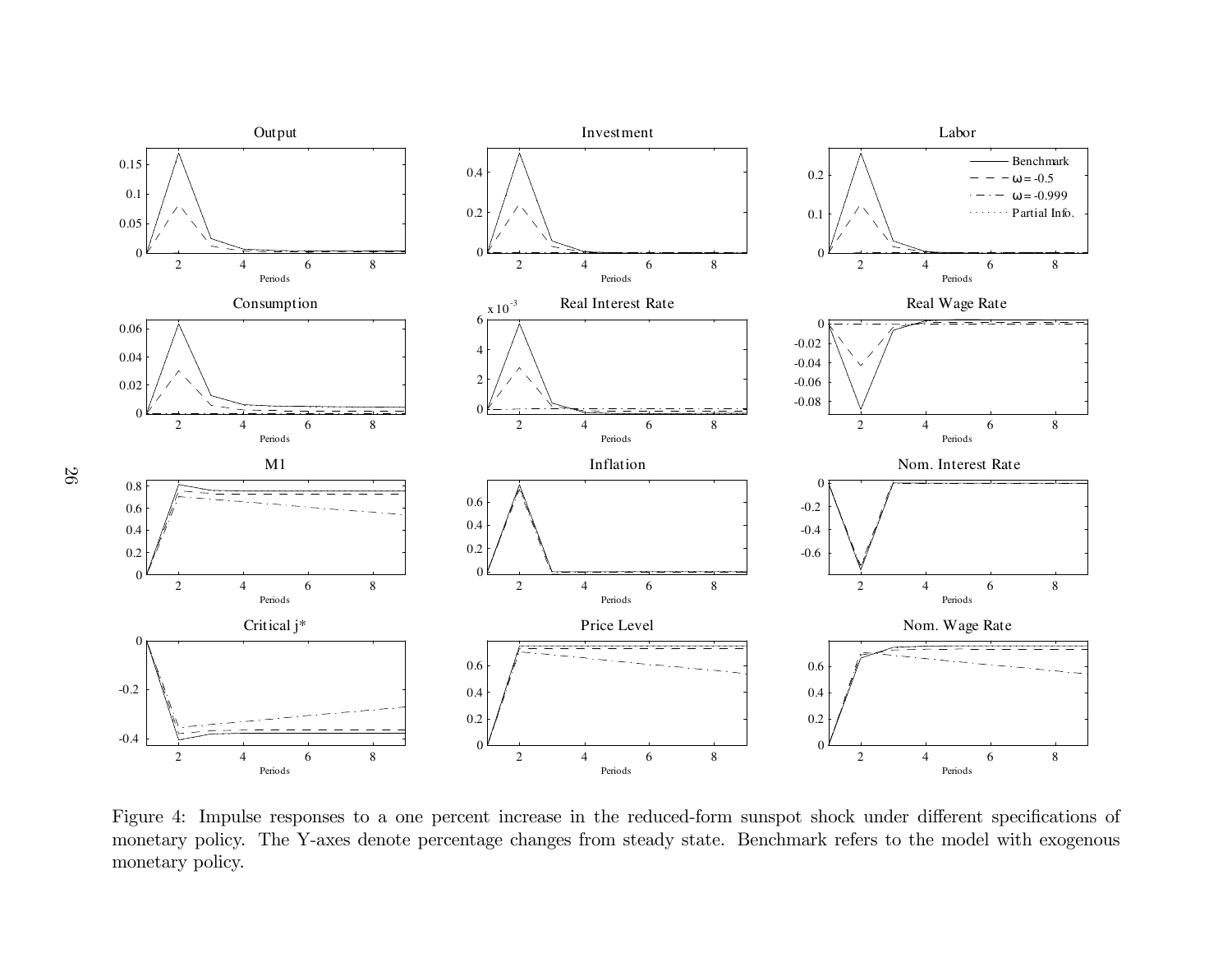#### Sensitivity Analysis

This section briefly assesses the robustness of the above results to two key assumptions: the degree of ES in the intermediary  $(\theta)$ , and the size of the intermediation sector (quantified by value added).

To get some sense of  $\theta$  from the data, taking the log of (9) delivers a regression equation,

(28) 
$$
\log (r(t) - r_d(t)) = \log (\Gamma) + \theta \log (D(t)),
$$

where the left-hand side is the logged spread between real lending and deposit rates, while the right-hand side is the log-linearized version of  $\tau(t)$ . The results for estimating (28) over the full US post-war data and two subsamples are presented in Table 2.<sup>13</sup> Considering up to two lagged dependent variables was sufficient to render white noise residuals for all cases. For the full data sample,  $\theta$  is estimated to be  $-0.87$  and significantly less than zero. The point estimate is lower in the earlier subsample  $(-5.66)$ , but not significantly different than the full-sample estimate at the 95 percent confidence level. The estimate in the later subsample is significantly higher than the full-sample estimate  $(-0.30)$ , but still significantly less than zero at the 90 percent confidence level. While this simple exercise is far from concrete evidence supporting ES in the financial intermediary sector, it provides alternative values of  $\theta$  to assess the sensitivity of the model.

The model was analyzed under two additional points within the indeterminacy zone of Figure 1: (Case 1) the degree of ES estimated for the post-war data sample ( $\theta = -0.8666$ ) with the benchmark value added of 1.15 percent, and (Case 2)  $\theta = -0.8666$  and a value added equal to 1.05 percent. Together with the benchmark result, these three cases roughly

<sup>&</sup>lt;sup>13</sup>The spread between lending and deposit rates was taken to be the spread between the prime lending rate (series name: MPRIME) and the 3 month Tbill rate (series name: TB3MS), while real deposits were defined as the sum of M1: demand deposits and M1: other checkable deposits (series names: DD.US and OCD.US) deáated by the GDP deáator (series name: GDPDEF). The annualized interest rate data was transformed into gross, monthly rates, and trends were removed from all variables using the HP filter. All monthly data was transformed to quarterly by taking three-month averages. The data sample from 1959:1 to 2006:4 is available from the Board of Governors of the Federal Reserve System.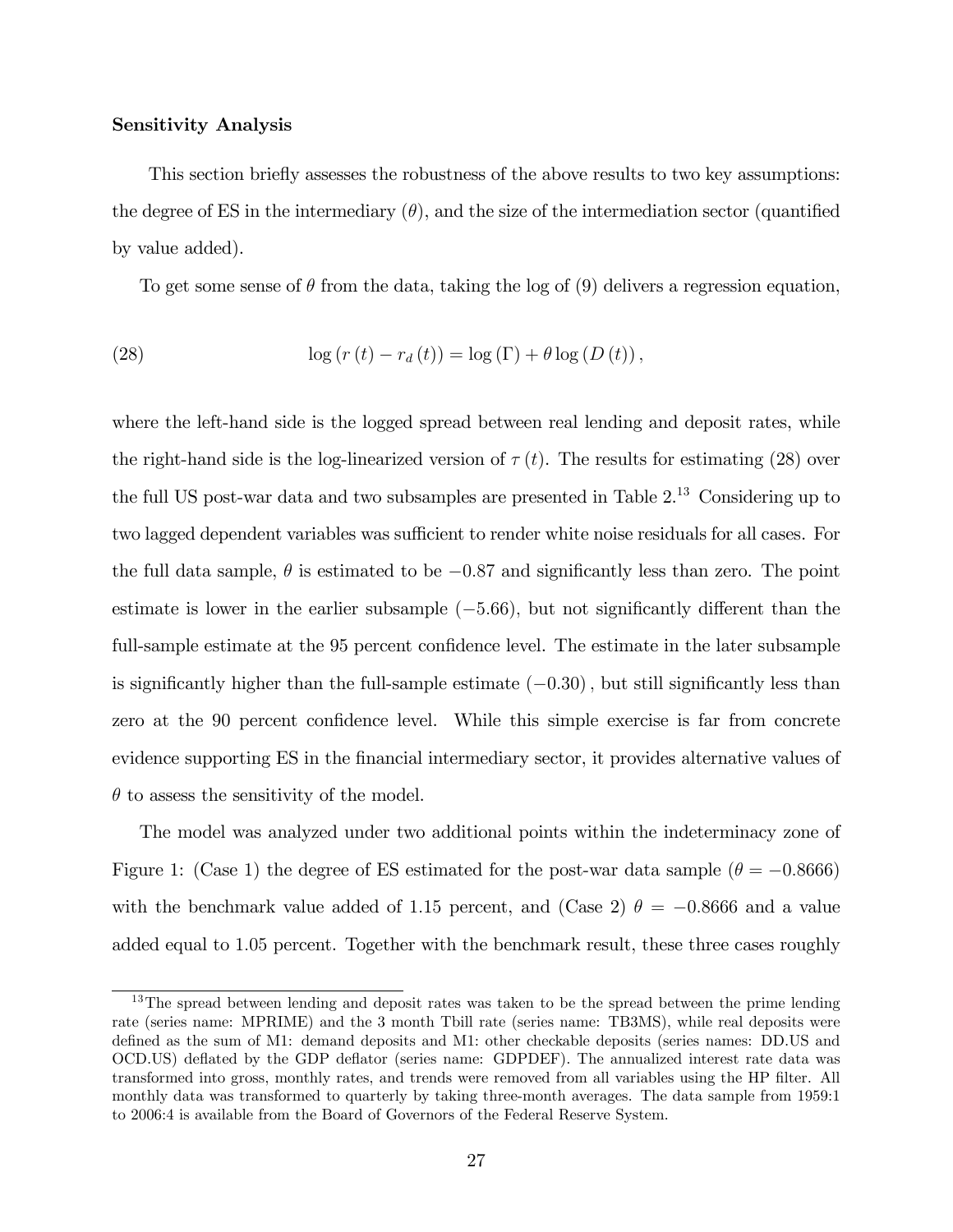| Table 2: Increasing Return Estimates              |                       |       |  |  |  |
|---------------------------------------------------|-----------------------|-------|--|--|--|
| Data.                                             |                       | $R^2$ |  |  |  |
| 1959:1-2006:4                                     | $-0.8666$<br>(0.3139) | 0.42  |  |  |  |
| 1959:1-1979:1                                     | $-5.6641$<br>(2.5143) | 0.57  |  |  |  |
| 1986:1-2006:4                                     | $-0.3024$<br>(0.1574) | 0.36  |  |  |  |
| <b>Notes:</b> Standard errors are in parentheses. |                       |       |  |  |  |

Table 2: Increasing Return Estimates

span the indeterminacy zone.

Figure 5 compares the (orthogonal) impulse responses of several variables to a technology shock (left column), monetary shock (middle column), and sunspot shock (right column). The nominal variables (M1, aggregate prices, and nominal wages) were illustrated because these variables change the most across the three shocks. The figure indicates that there is a large degree of short-run stability in the predicted responses. Across the three cases, there are no noticeable differences in the responses to a monetary or sunspot shock. When looking at the model's response to a productivity shock, there are slight changes in nominal variables in later periods. However, for cases which consider a large degree of ES in financial intermediation, the reduced cost to intermediation results in a continued decline in aggregate prices. The decline in prices is larger than the rise in deposits, which results in the decline in M1 (see  $(27)$ ). The real effect of the persistent decline in prices is offset by an equivalent decline in nominal wages, which explains the equivalence in real output.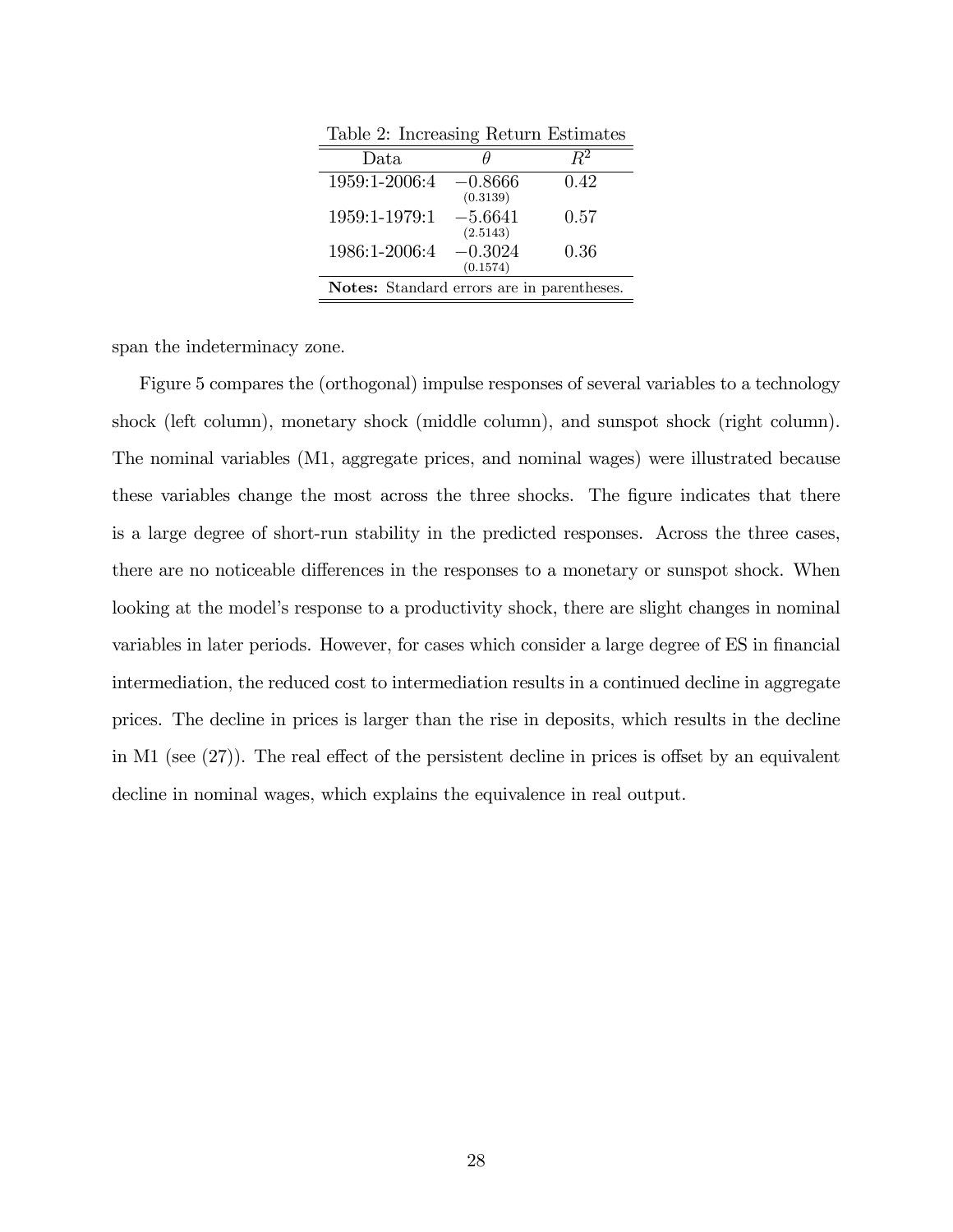

Figure 5: Impulse responses to <sup>a</sup> one percent increase in technology (left column), monetary base (middle column), and reducedform sunspot shock (right column). Y-axes denote percentage changes from steady state. The benchmark model uses  $\theta = -0.01$ and value added (VA) = 1.15 percent. Case 1:  $\theta = -0.8666$  and VA = 1.15 percent. Case 2:  $\theta = -0.8666$  and VA = 1.05 percent.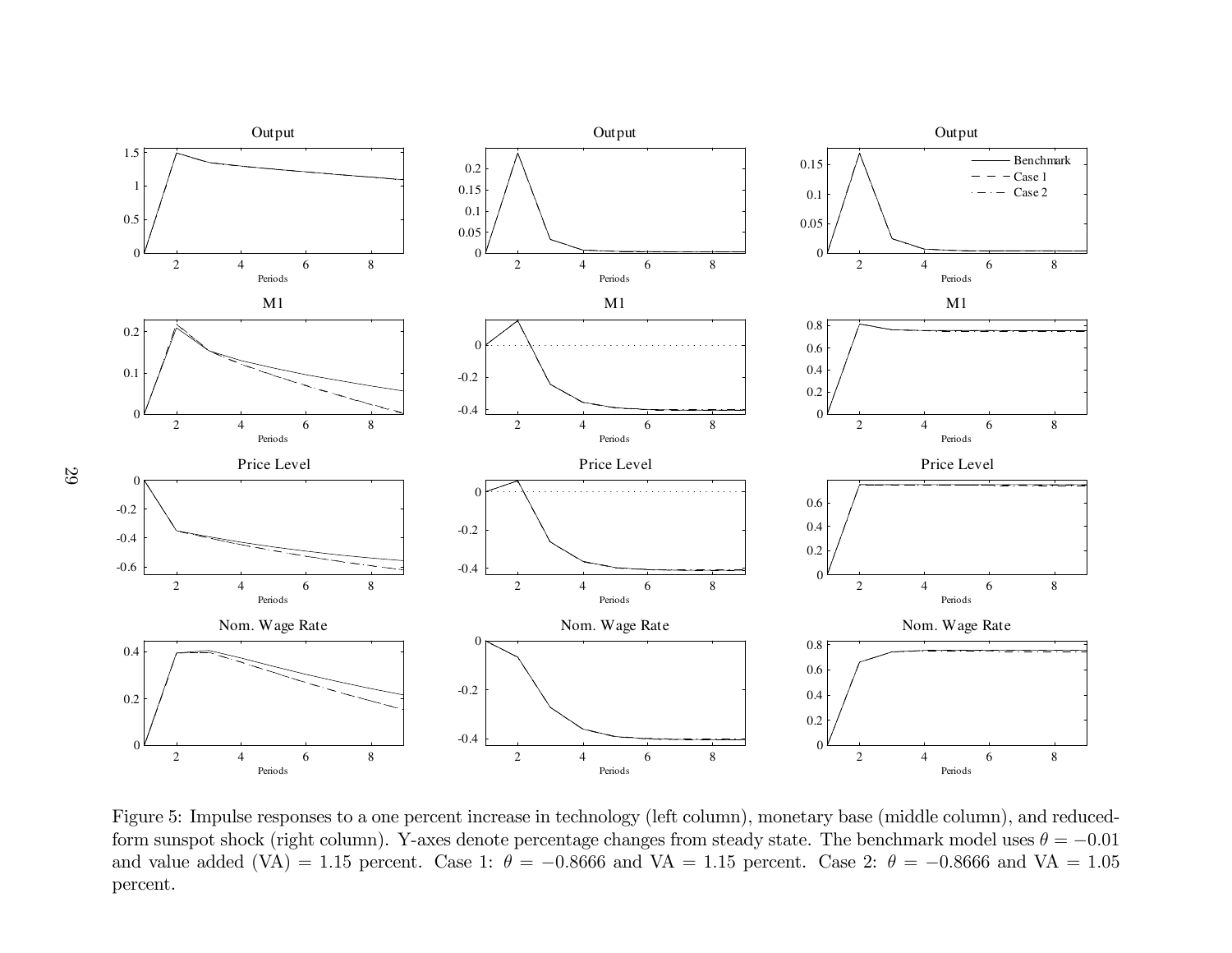#### 3.4. The Great Moderation: A Calibration Exercise

While the above analysis compares the impact of fundamental and nonfundamental shocks of equal size, it fails to consider the relative sizes of these shocks. This issue is addressed here through a calibration exercise concerning the quantitative importance of removing these sunspot shocks on the observed decline in economic volatility observed in the US during the 1980s (termed the Great Moderation).

A brief background of the Great Moderation begins with the observation by Blanchard and Simon (2001) that the variability (standard deviation) of quarterly real output growth and inflation since the mid-1980s has declined by one-half and two-thirds, respectively. While it would be impossible to adequately summarize the various explanations to this unprecedented observation, Stock and Watson (2003) determined that the Great Moderation was attributable to a combination of  $10-25$  percent improved policy,  $20-30$  percent identifiable good luck in the form of productivity and commodity price shocks, and 40-60 percent unknown forms of good luck that manifest themselves as smaller reduced-form forecast errors.

As discussed in the introduction, Dressler (2008) explicitly shows that the equilibrium indeterminacy examined above ceases to exist when the monetary authority follows an explicit interest rate rule. Since monetary policies other that interest rate rules were in use before 1982, this suggests that non-fundamental shocks might have had an impact before 1982, but not after. The present exercise therefore uses the policy adoption as a natural experiment to identify the relative sizes of the fundamental and non-fundamental shocks, and assess their quantitative importance on economic volatility.

The exercise first sets out by identifying the reduction in economic volatility that a model without durable goods, fiscal policies, and international sectors can hope to explain. The first row of Table 3 presents the percentage change in the standard deviation of output (defined as the sum of nondurable consumption, services, and investment) and prices (defined as the CPI) in US data before and after the identified break of the first quarter of  $1984<sup>14</sup>$  Although

 $14$ The data for output was constructed as the sum of (i) Real Personal Consumption Expenditures: Non-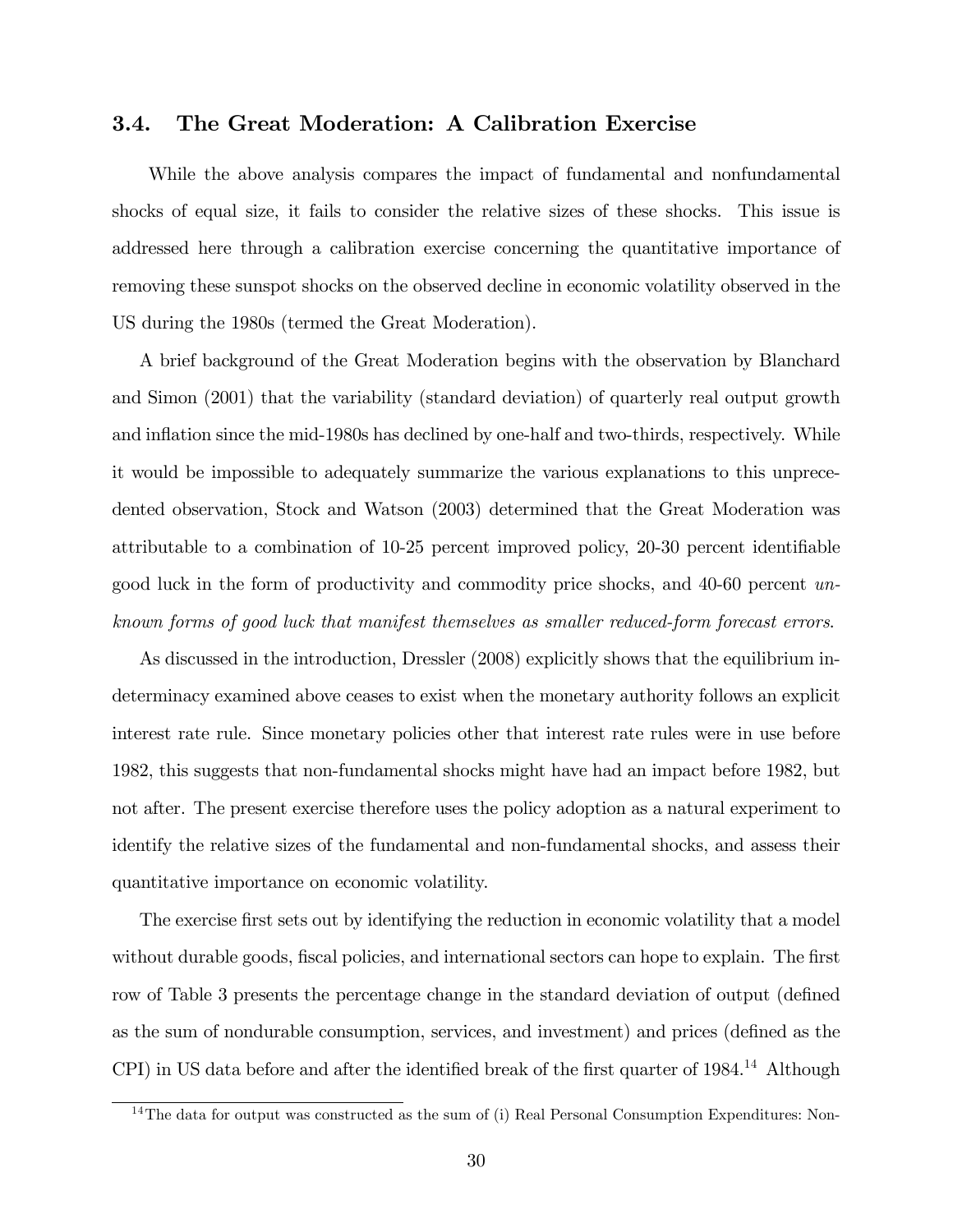the data definitions differ from earlier analyses of the Great Moderation, they indicate a 38 percent decline in output volatility and a 63.5 percent decline in price volatility.

The next step is to use the pre-1984:1 data to calibrate the standard deviations of the three exogenous shocks  $\{\sigma_z, \sigma_{\mu}, \sigma_{\zeta}\}\$  in the benchmark model. These parameters are unidentified in steady state, so they are chosen to minimize the distance between the standard deviations of output  $(1.9287)$ , the monetary base  $(0.8315)$ , and M1  $(1.6176)$  observed in the pre-1984:1 data with simulations of the model.<sup>15</sup> The calibration exercise was performed for two degrees of nominal wage rigidity: the benchmark case ( $\phi = 6.03$ ), and a higher value  $(\phi = 11.65)$  corresponding to a 4 quarter average wage duration. Under the benchmark case, the standard deviations were calibrated to  $\sigma_z = 0.0115$ ,  $\sigma_{\mu} = 0.0048$ , and  $\sigma_{\varsigma} = 0.0147$ . Under the higher  $\phi$ , the calibration resulted in  $\sigma_z = 0.0110$ ,  $\sigma_{\mu} = 0.0048$ , and  $\sigma_{\varsigma} = 0.0136$ . It is interesting to note that the standard deviations for the fundamental shocks are rather close to the benchmark values taken from the literature, and are both smaller than the sunspot shock. Both calibrations achieved the targeted moments within 0.0002.

Using the calibrated standard deviations of the fundamental and non-fundamental shocks, simulations of the model with and without sunspot shocks can be compared in order to isolate the quantitative importance this indeterminacy on the Great Moderation. The results of the exercise are presented in the final two rows of Table 3. Under the benchmark degree of wage rigidity, removing the nonfundamental shocks results in over one half of a percent reduction in the standard deviation in output and almost a 43 percent reduction in the standard deviation of prices. Under the higher wage rigidity, the reduction in output volatility increases to over 1.5 percent. The reduction in price volatility between the two degrees of wage rigidity is virtually unchanged.

durable Goods (PCNDGC96) and Services (PCESVC96), and (ii) Real Gross Private Domestic Investment (GDPIC96). The data for prices is the Consumer Price Index for all items (CPIAUCSL). The data for the monetary base was the currency component of M1 (CURRSL), while M1 was defined to be the currency component of M1 plus demand deposits (CURRDD). All data is seasonally adjusted and available from the Federal Reserve of St. Louis database for the range 1959:1 to 2007:4. Monthly data was made quarterly by taking monthly averages, and trends were removed using the HP filter.

<sup>&</sup>lt;sup>15</sup>These three moments were chosen to best identify the standard deviations of the shocks. The details of the calibration exercise are described in an appendix.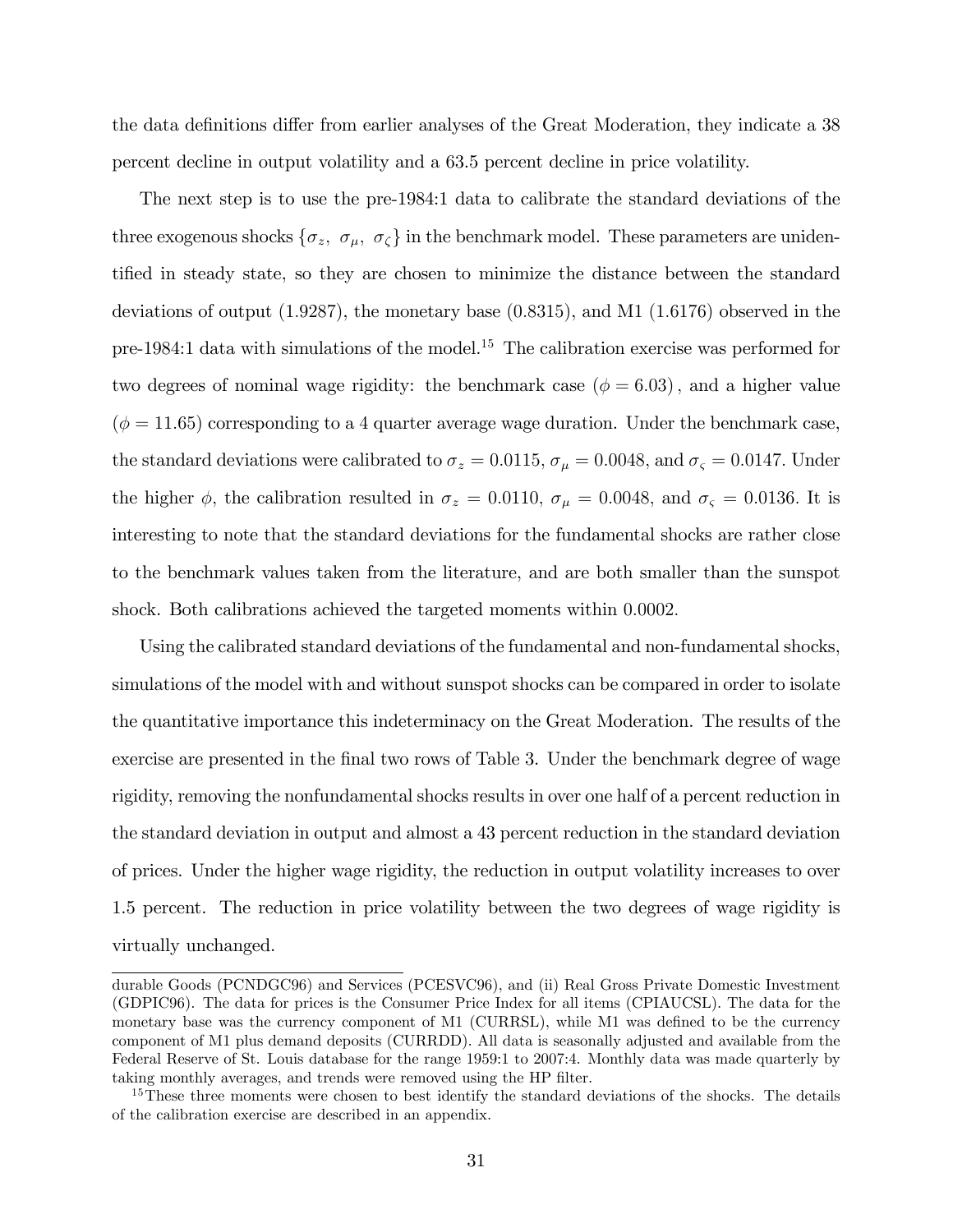| Table 3: Volatility of Output and Prices                  |                                    |            |                                    |            |  |  |  |
|-----------------------------------------------------------|------------------------------------|------------|------------------------------------|------------|--|--|--|
|                                                           | Output                             |            | Prices                             |            |  |  |  |
|                                                           | st. dev. <sup><math>a</math></sup> | $\%\Delta$ | st. dev. <sup><math>a</math></sup> | $\%\Delta$ |  |  |  |
| Data.                                                     | 1.9287/1.1937                      | $-38.12$   | 1.0194/0.3720                      | $-63.51$   |  |  |  |
| Model ( $\phi = 6.03$ )                                   | 1.9289/1.9182                      | $-0.55$    | 1.7092/0.9750                      | $-42.95$   |  |  |  |
| Model ( $\phi = 11.65$ )                                  | $1.9288/1.8993 -1.53$              |            | $1.6507/0.9499$ -42.46             |            |  |  |  |
| Notes: "First (second) entry uses pre (post) 1984:1 data. |                                    |            |                                    |            |  |  |  |

While the calculated decline in output volatility appears small, this simple exercise accounts for 2.5 to 10 percent of the observed decline that Stock and Watson (2003) were unable to explicitly account for (depending on the degree of nominal rigidity). This impact is rather significant considering that the sector giving rise to these sunspot shocks makes up a small part of the economy.

### 4. Conclusion

The goal of this paper was to quantitatively assess the economic effects of indeterminacy resulting from ES in the financial intermediation sector. A monetary model with multiple mediums of exchange is extended to feature financial intermediaries which exhibit economies of scale through decreasing marginal costs to managing deposits. Although the size of the financial intermediary sector is calibrated to match US data, the model illustrates: (i) indeterminacy arises for small degrees of ES and standard parameter assumptions; (ii) confidence shocks have significant effects due to the money multiplier, and qualitatively resemble exogenous monetary shocks; and (iii) endogenous monetary policy can stabilize the real effects of sunspot shocks, but only under complete information. Furthermore, the quantitative importance of these confidence shocks are assessed by asking how much of the decline in economic volatility observed in the 1980s can be accounted for by the removal of these sunspot shocks. Conditional on the degree of wage rigidity, the exercise suggests that the removal of belief shocks by the adoption of an interest-rate targeting monetary policy can explain up to 10 percent of the Great Moderation that Stock and Watson (2003) categorize as "other sources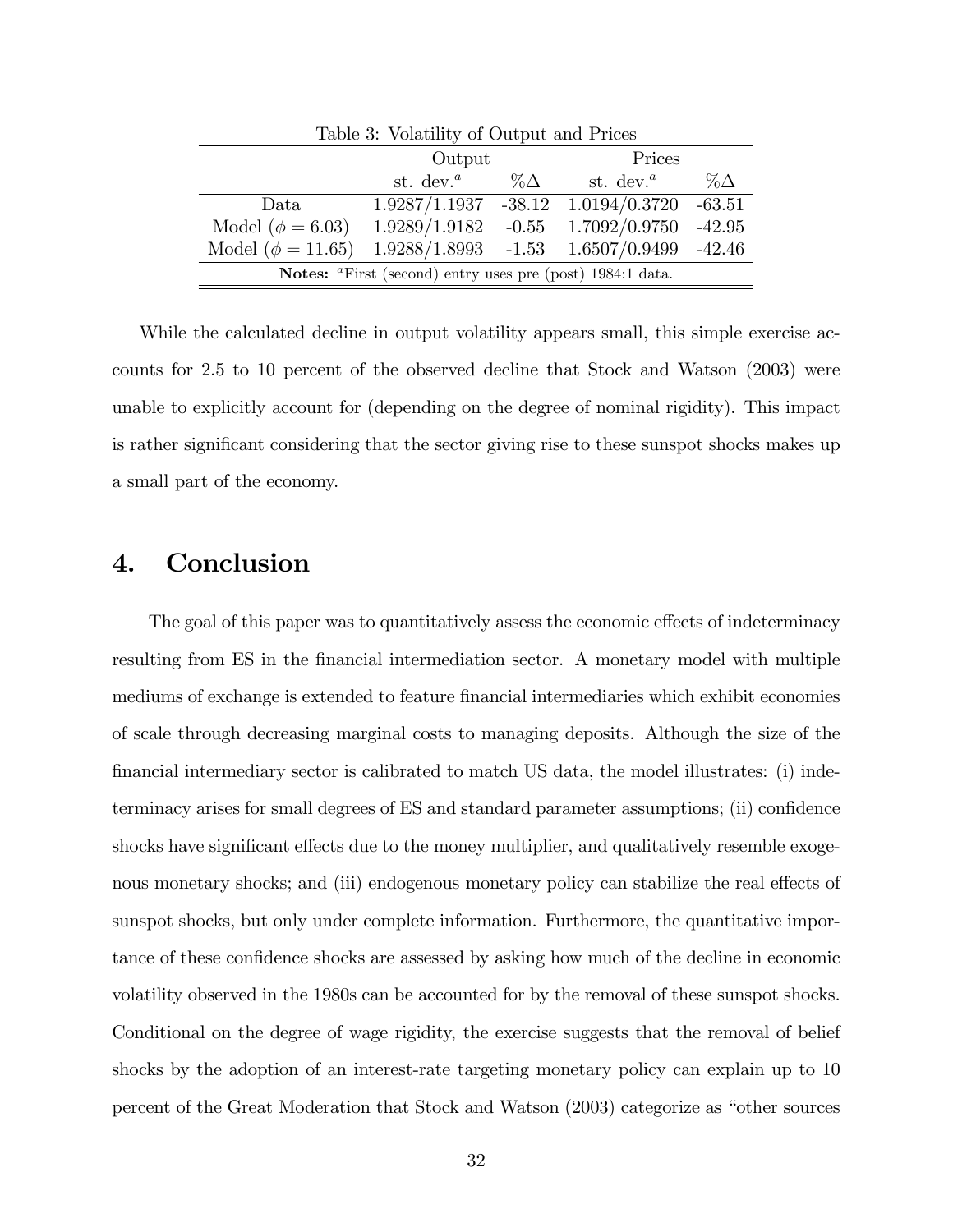of good luck".

These results warrant some discussion. While not directly adding to the controversy in the empirical literature on ES in intermediation, the analysis suggests that the degree of ES required to give rise to equilibrium indeterminacy can be small and therefore may be difficult to empirically estimate. Unfortunately, the stability of the quantitative results with respect to the degree of ES (i.e. the value of  $\theta$ ) - which is desirable for the analysis presented here - makes this model an unsuitable tool for actually estimating  $\theta$ . Nonetheless, the results presented here do suggest that belief-induced shocks to financial intermediation can have large effects under some circumstances. For example, this framework may be useful in explaining the large amount of economic volatility observed in developing nations where monetary policies presently allow intermediaries to give rise to indeterminacy. This application is left for future work.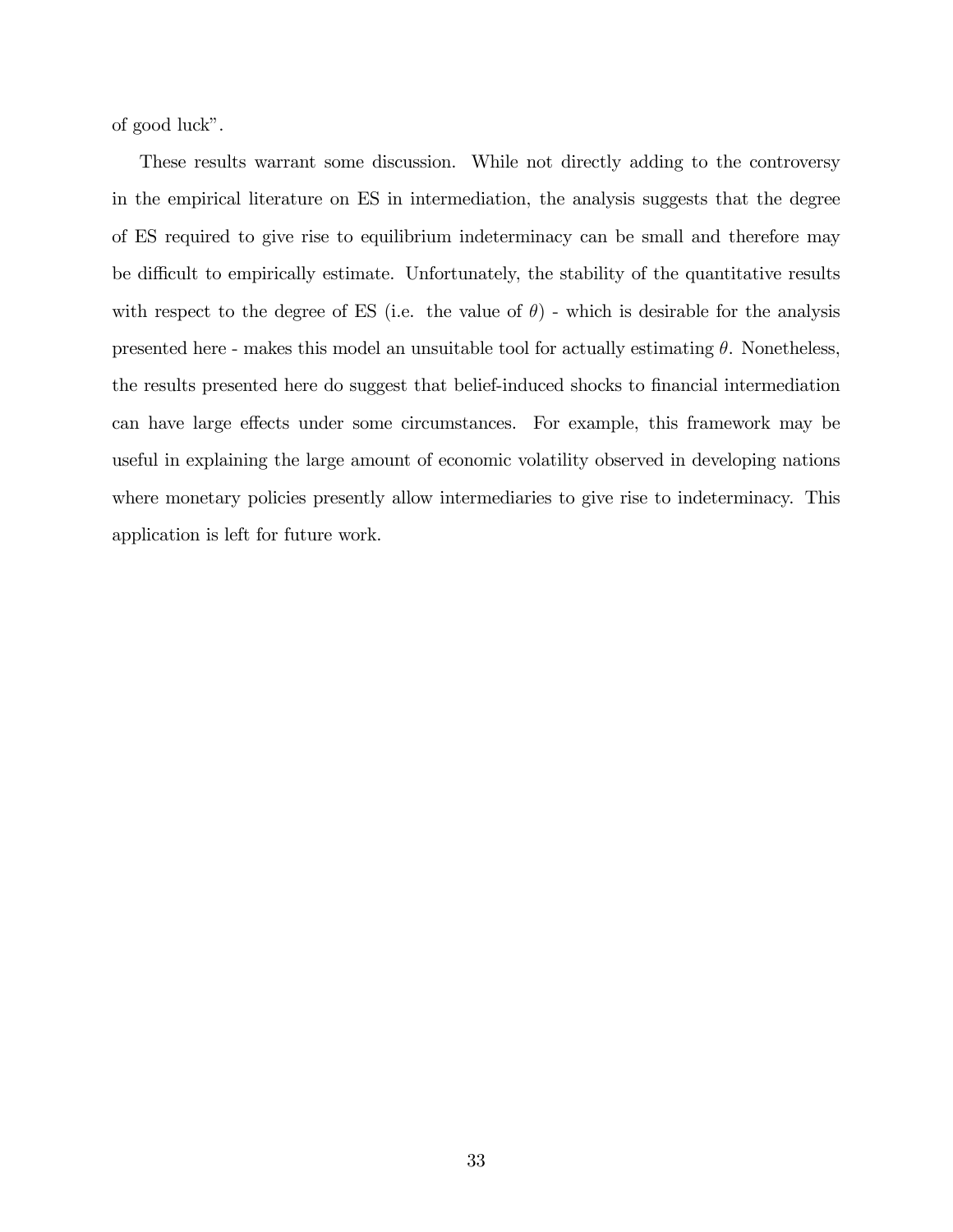## Appendices

## Household i's Generalized and Aggregated Problems

This appendix outlines both the generalized and aggregated problems of the household, and shows that given the assumptions of zero elasticity of substitution between good types and the specific weighting scheme, they are equivalent.

The generalized problem of household i can be stated as

$$
\max \sum_{t=1}^{\infty} \beta^{t} \{ u \left[ c^{i} \left( t \right), h^{i} \left( t \right) \right] \n+ \lambda_{1}^{i} \left( t \right) \left[ m^{i} \left( t \right) + T \left( t \right) - \int_{0}^{1} \mathbf{1}_{Jm} \left( j \right) P_{j} \left( t \right) c_{j}^{i} \left( t \right) d_{j} \right] \n+ \lambda_{2}^{i} \left( t \right) \left[ P_{k} \left( t \right) d^{i} \left( t \right) - \int_{0}^{1} \mathbf{1}_{Jd} \left( j \right) P_{j} \left( t \right) c_{j}^{i} \left( t \right) d_{j} \right] \n+ \lambda_{2}^{i} \left( t \right) \left[ P_{k} \left( t \right) d^{i} \left( t \right) - \int_{0}^{1} \mathbf{1}_{Jd} \left( j \right) P_{j} \left( t \right) c_{j}^{i} \left( t \right) d_{j} \right] \n+ \lambda_{3}^{i} \left( t \right) \left[ m^{i} \left( t \right) + T \left( t \right) + R \left( t \right) B^{i} \left( t \right) - P_{k} \left( t \right) \gamma \left( \int_{0}^{1} \mathbf{1}_{Jd} \left( j \right) d_{j} \right) - P_{k} \left( t \right) \int_{0}^{1} \frac{\phi}{2} \left[ \frac{W_{j}^{i}(t)}{\pi W_{j}^{i}(t-1)} - 1 \right]^{2} d_{j} \right] \n- \int_{0}^{1} P_{j} \left( t \right) c_{j}^{i} \left( t \right) d_{j} - m^{i} \left( t + 1 \right) - P_{k} \left( t \right) k^{i} \left( t + 1 \right)
$$

;

where  $c^i(t) = \int \varphi$  $\frac{1}{\bar{g}}c_j^i(t)^{\frac{\omega-1}{\omega}}dj\Big]^{\frac{\omega}{\omega-1}}$ . The first order conditions for choices of  $c_j^i(t)$   $\forall j \in Jm$ ,  $c_{j'}^{i}(t) \ \forall j' \in Jd, d^{i}(t)$ ,  $B^{i}(t)$ ,  $m^{i}(t+1)$ ,  $k^{i}(t+1)$  and  $W_{j}^{i}(t) \ \forall j$  are given by

(29) 
$$
u_{c_j^i}(t) (c^i(t)\varphi_j)^{\frac{1}{\varpi}} = c_j^i(t)^{\frac{1}{\varpi}} P_j(t) [\lambda_1^i(t) + \lambda_3^i(t)], \ \forall j \in Jm,
$$

(30) 
$$
u_{c_{j'}^i}(t) (c^i(t)\varphi_{j'})^{\frac{1}{\varpi}} = c_{j'}^i(t)^{\frac{1}{\varpi}} P_{j'}(t) [\lambda_2^i(t) + \lambda_3^i(t)], \ \forall j' \in Jd,
$$

(31) 
$$
\lambda_2^i(t) = \lambda_3^i(t) [r(t) - r_d(t)],
$$

(32) 
$$
\lambda_1^i(t) = \lambda_3^i(t) R(t),
$$

(33) 
$$
\lambda_3^i(t) = \beta E(t) \left[ \lambda_1^i(t+1) + \lambda_3^i(t+1) \right],
$$

(34) 
$$
\lambda_3^i(t) = \beta E(t) r(t+1) \lambda_3^i(t+1),
$$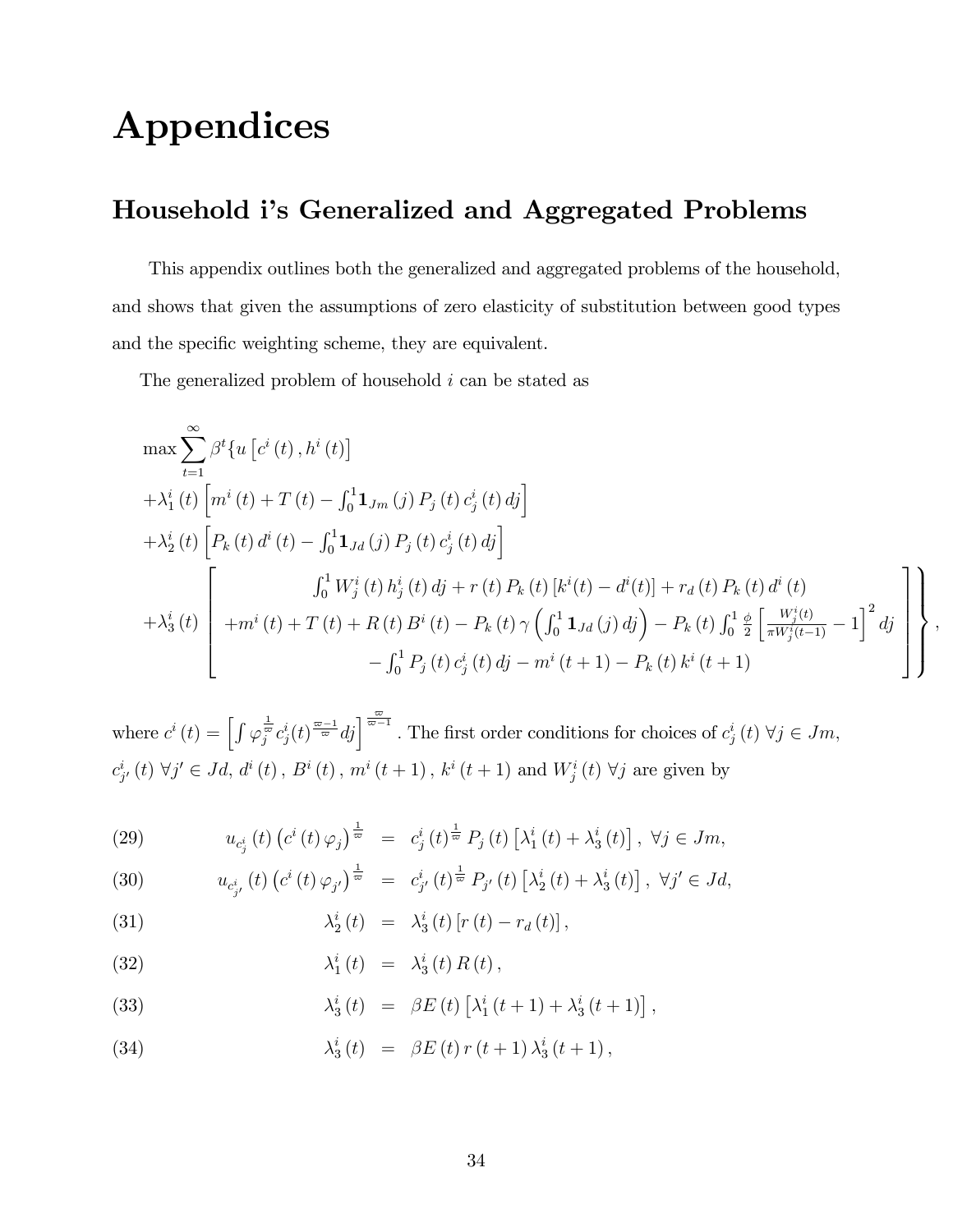and

(35) 
$$
u_{h_j^i}(t) \xi H_j(t) \left(\frac{W_j(t)}{W_j^i(t)}\right)^{\xi} - \lambda_3^i(t) \left[\begin{array}{c} (1-\xi) H_j(t) W_j^i(t) \left(\frac{W_j(t)}{W_j^i(t)}\right)^{\xi} \\ -P_k(t) \phi \left[\frac{W_j^i(t)}{\pi W_j^i(t-1)}\right] \frac{W_j^i(t)}{\pi W_j^i(t-1)} \end{array}\right] \\ = \beta E(t) \lambda_3^i(t+1) \left[P_k(t+1) \phi \left[\frac{W_j^i(t+1)}{\pi W_j^i(t)}\right] \frac{W_j^i(t+1)}{\pi W_j^i(t)}\right], \ \forall j.
$$

The aggregated problem of household  $i$  can be stated as

$$
\max \sum_{t=1}^{\infty} \beta^{t} \{ u \left[ c^{i} \left( t \right), h^{i} \left( t \right) \right] \n+ \hat{\lambda}_{1}^{i} \left( t \right) \left[ m^{i} \left( s_{t-1} \right) + T \left( t \right) - P \left( t \right) c^{i} \left( t \right) \int_{0}^{1} \mathbf{1}_{Jm} \left( j \right) \varphi_{j} d j \right] \n+ \hat{\lambda}_{2}^{i} \left( t \right) \left[ P_{k} \left( t \right) d^{i} \left( t \right) - P \left( t \right) c^{i} \left( t \right) \int_{0}^{1} \mathbf{1}_{Jd} \left( j \right) \varphi_{j} d j \right] \n+ \hat{\lambda}_{3}^{i} \left( t \right) \left[ P_{k} \left( t \right) d^{i} \left( t \right) - P \left( t \right) c^{i} \left( t \right) \int_{0}^{1} \mathbf{1}_{Jd} \left( j \right) \varphi_{j} d j \right] \n+ \hat{\lambda}_{3}^{i} \left( t \right) \left[ + m^{i} \left( t \right) + T \left( t \right) + R \left( t \right) B^{i} \left( t \right) - P_{k} \left( t \right) \gamma \left( \int_{0}^{1} \mathbf{1}_{Jd} \left( j \right) d j \right) - P_{k} \left( t \right) \int_{0}^{1} \frac{\phi}{2} \left[ \frac{W_{j}^{i}(t)}{\pi W_{j}^{i}(t-1)} - 1 \right]^{2} d j \right] \n- P \left( t \right) c^{i} \left( t \right) - m^{i} \left( t + 1 \right) - P_{k} \left( t \right) k^{i} \left( t + 1 \right)
$$

;

and the first order condition for the choice of  $c^i(t)$  is given by

(36) 
$$
u_{c^{i}}(t) = P(t) \left[ \lambda_{3}^{i}(t) + \lambda_{1}^{i}(t) \int_{0}^{1} \mathbf{1}_{Jm}(j) \varphi_{j} d j + \lambda_{2}^{i}(t) \int_{0}^{1} \mathbf{1}_{Jd}(j) \varphi_{j} d j \right].
$$

The remaining first order conditions (with the exception of the multipliers) are identical to the generalized problem.

Deriving the aggregate price and consumption demand equations begins with the claim (and verification) that the problems above are equivalent. This claim implies that the multipliers are equivalent (e.g.  $\hat{\lambda}_3^i = \lambda_3^i$  $_3^i$ ). Use (29) and (30) to solve for  $\lambda_1^i$  $i_{1}^{i}\left(t\right)$  and  $\lambda_{2}^{i}$  $\frac{1}{2}(t)$ . This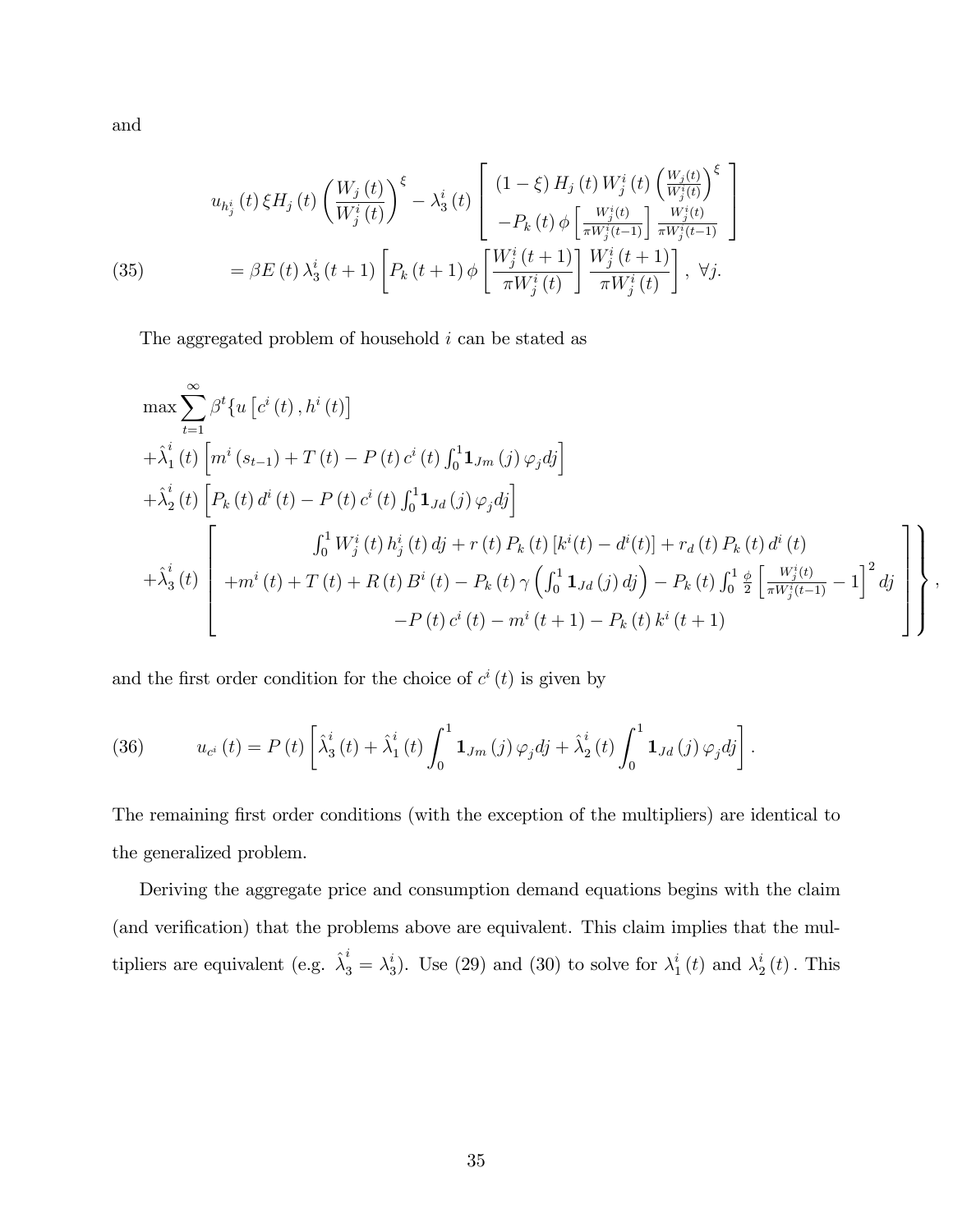requires repeated use of  $(2)$  and integrating both sides with respect to j.

(37) 
$$
\lambda_1^i(t) = u_{c_j^i}(t) \left[ \int_0^1 \varphi_j P_j(t)^{1-\varpi} d j \right]^{\frac{1}{\varpi-1}} - \lambda_3^i(t), \ \forall j \in Jm
$$

(38) 
$$
\lambda_2^i(t) = u_{c_{j'}^i}(t) \left[ \int_0^1 \varphi_{j'} P_{j'}(t)^{1-\varpi} d j \right]^{\frac{1}{\varpi-1}} - \lambda_3^i(t), \ \forall j' \in Jd
$$

Substitution of these multipliers into (36) results in

(39) 
$$
u_{c^{i}}(t) = P(t) \left[ \begin{array}{c} \lambda_{3}^{i}(t) + \left[ u_{c_{j}^{i}}(t) \left[ \int_{0}^{1} \varphi_{j} P_{j}(t)^{1-\varpi} d j \right]_{\varpi}^{\frac{1}{\varpi-1}} - \lambda_{3}^{i}(t) \right] \int_{0}^{1} \mathbf{1}_{J_{m}}(j) \varphi_{j} d j \\ + \left[ u_{c_{j}^{i}}(t) \left[ \int_{0}^{1} \varphi_{j} P_{j}(t)^{1-\varpi} d j \right]_{\varpi}^{\frac{1}{\varpi-1}} - \lambda_{3}^{i}(t) \right] \int_{0}^{1} \mathbf{1}_{J d}(j) \varphi_{j} d j \end{array} \right].
$$

Since  $Jm$  and  $Jd$  span the set of goods,  $\lambda_3^i$  $\frac{i}{3}(t)$  and  $u_{c^i}(t)$  drops out leaving

(40) 
$$
P(t) = \left[ \int_0^1 \varphi_j P_j(t)^{1-\varpi} d_j \right]^{\frac{1}{1-\varpi}}
$$

Verifying that the multipliers are equal (and the problems are equivalent) can be done by verifying that  $P(t) c^{i}(t) = \int_{0}^{1} P_{j}(t) c^{i}(t) dt$ . Using only the generalized problem, replacing either  $\lambda_1^i$  $i_{1}^{i}(t)$  in (29) with its expression in (37) or  $\lambda_{2}^{i}$  $t_2^i(t)$  in (30) with its expression in (38) results in

:

$$
\left(c^{i}\left(t\right)\varphi_{j}\right)^{\frac{1}{\omega}}=c_{j}^{i}\left(t\right)^{\frac{1}{\omega}}P_{j}\left(t\right)\left[\int_{0}^{1}\varphi_{j}P_{j}\left(t\right)^{1-\omega}dj\right]^{\frac{1}{\omega-1}}.
$$

Raising both sides to the power  $\varpi$ , rearranging terms, integrating both sides with respect to  $j$ , and using (40) verifies the result and delivers (18).

Under the aggregated problem, household optimization is characterized by the binding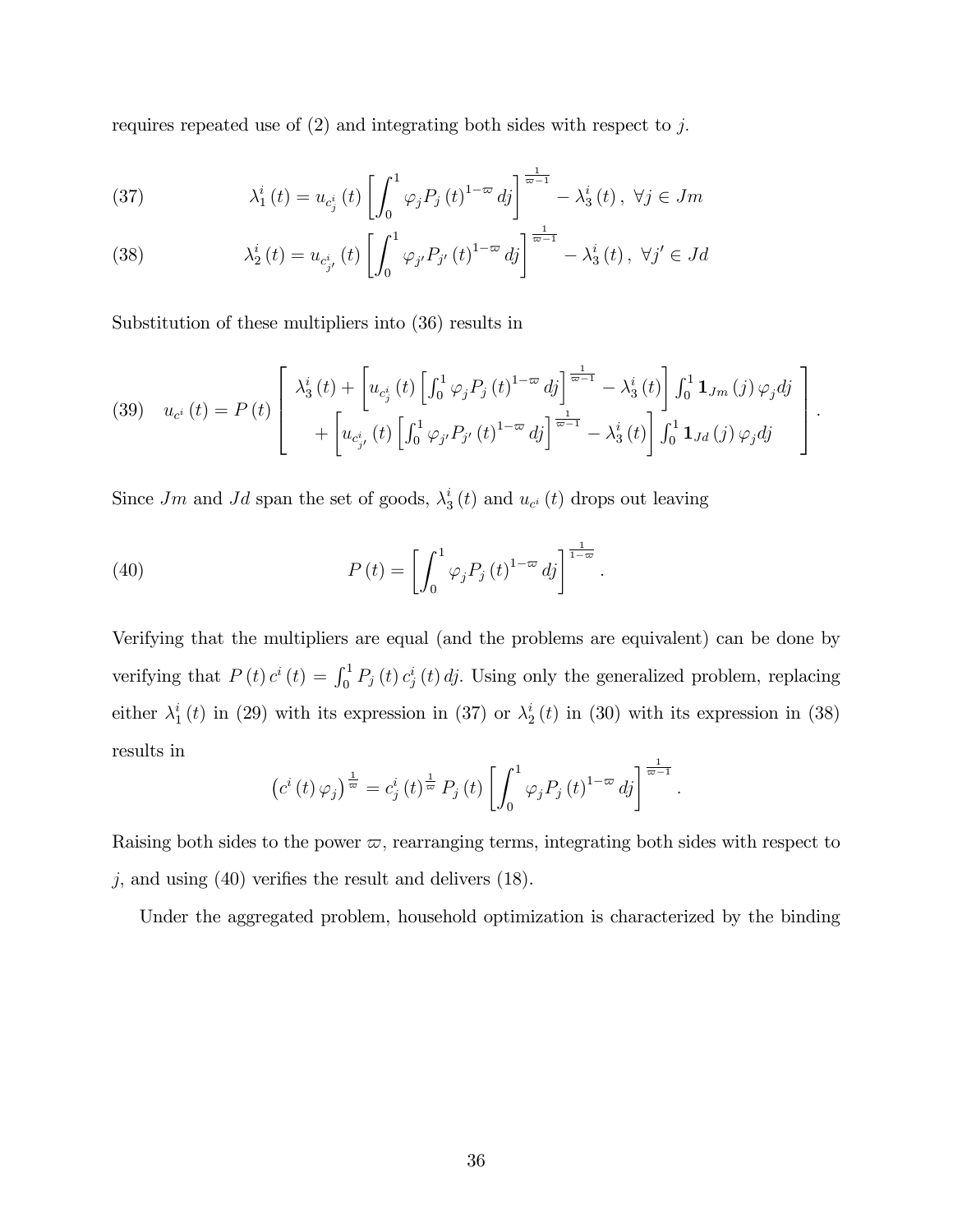constraint set and the Euler equations

(41) 
$$
u_{c^{i}}(t)\Psi^{i}(t) = \beta E(t) r(t+1) u_{c^{i}}(t+1) \Psi^{i}(t+1),
$$

(42) 
$$
u_{c^{i}}(t)\Psi^{i}(t) = \beta E(t)\frac{1+R(t+1)}{\pi(t+1)}u_{c^{i}}(t+1)\Psi^{i}(t+1),
$$

(43) 
$$
u_{h_j^i}(s_t) \xi H_j(s_t) \left(\frac{W_j(s_t)}{W_j^i(s_t)}\right)^{\xi} = u_{c^i}(t) \Psi^i(t) \left[\begin{array}{c} (1-\xi) H_j(s_t) \frac{W_j^i(s_t)}{P(s_t)} \left(\frac{W_j(s_t)}{W_j^i(s_t)}\right)^{\xi} \\ -\phi \left[\frac{W_j^i(s_t)}{\pi W_j^i(s_{t-1})}\right] \frac{W_j^i(s_t)}{\pi W_j^i(s_{t-1})} \end{array}\right] + \beta E_t u_{c^i}(t+1) \Psi^i(t+1) \left[\phi \left[\frac{W_j^i(s_{t+1})}{\pi W_j^i(s_t)}\right] \frac{W_j^i(s_{t+1})}{\pi W_j^i(s_t)}\right], \ \forall j
$$

and

(44) 
$$
R(t) = (r(t) - r_d(t)) + \frac{\gamma}{2j^{*i}(t) c^i(t)},
$$

where

(45) 
$$
\Psi^{i}(t) = \left[1 + j^{*i}(t)^{2} R(t) + \left(1 - j^{*i}(t)^{2}\right) \left(r(t) - r^{d}(t)\right)\right]^{-1}.
$$

Using (9) and  $r(t) \pi(t) = 1 + R(t)$ , it is easy to show that the first-order condition for the household's choice of  $j^{*i}(t)$  is equivalent to (22), suggesting that the optimal choice for the composition of money balances is chosen such that their costs of use are equated.

## Model Solution

The solution methodology described in this appendix follows Lubik and Schorfheide  $(2003)$  and their extension of Sims  $(2001)$ . After removing all multipliers from the household's first-order conditions and imposing symmetry, the normalized system of equations comprising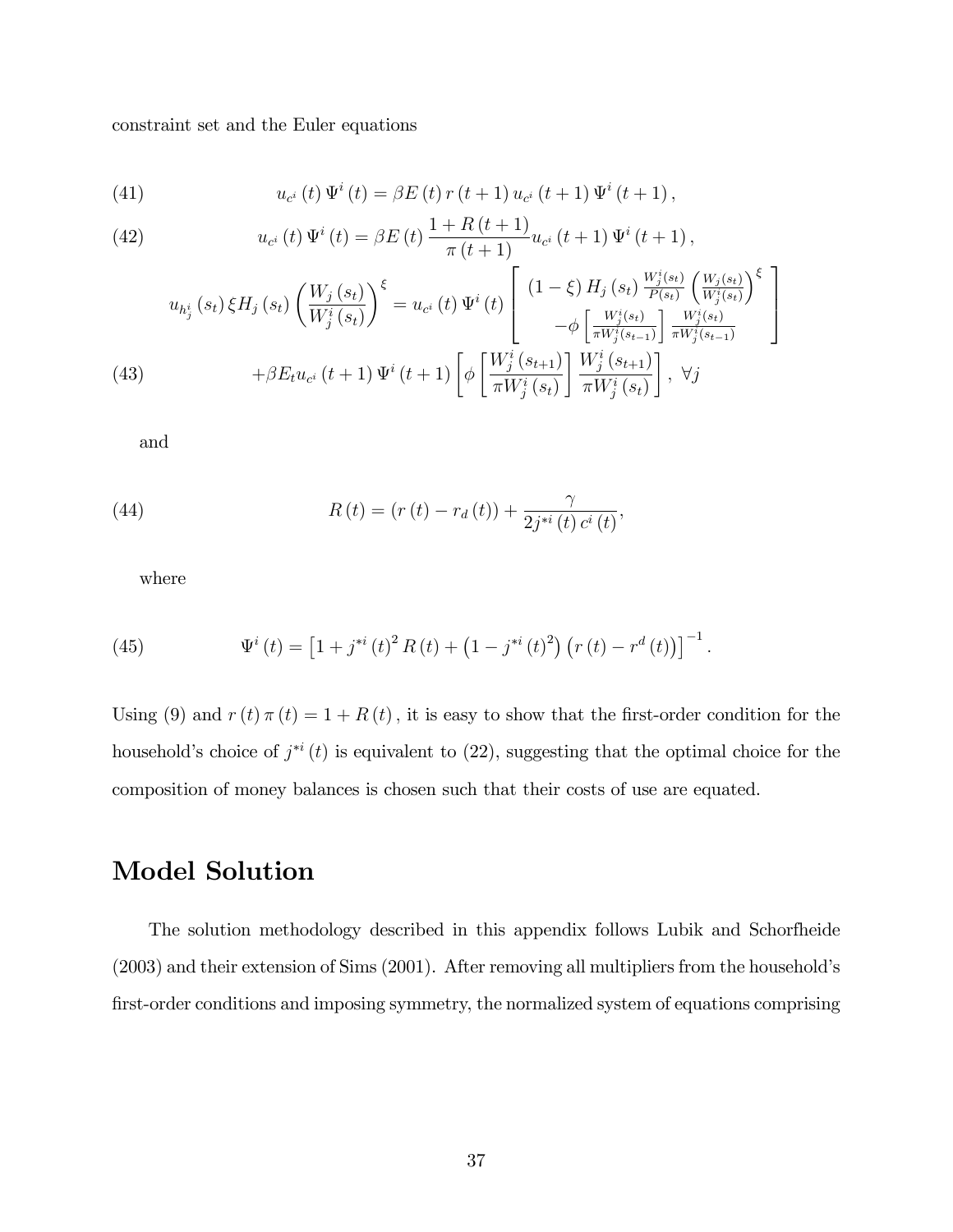the dynamic solution are given by

$$
u_{c}(t) \Psi(t) -
$$
\n
$$
\beta E(t) \frac{P(t)}{P(t+1)\mu(t+1)} u_{c}(t) \left(1 + \frac{\gamma}{2j^{*}(t+1)} \frac{\gamma}{c(t+1)} + \Gamma d(t+1)^{\theta}\right) \Psi(t+1) = 0
$$
\n
$$
u_{c}(t) \Psi(t) - \beta E(t) r(t+1) u_{c}(t+1) \Psi(t+1) = 0
$$
\n
$$
u_{h}(t) \xi h(t) + u_{c}(t) \Psi(t) \left[(1 - \xi) \frac{W(t) h(t)}{P(t)} - \phi \left(\frac{\mu(t) W(t)}{\pi W(t-1)} - 1\right) \frac{\mu(t) W(t)}{\pi W(t-1)}\right] - \dots
$$
\n
$$
\beta E(t) \Psi(t+1) \phi \left(\frac{\mu(t+1) W(t+1)}{\pi W(t)} - 1\right) \frac{\mu(t+1) W(t+1)}{\pi W(t)} = 0
$$
\n
$$
z(t) = \kappa_{z} + \rho_{z} z(t-1) + \varepsilon_{z}(t)
$$
\n
$$
\mu(t) = \kappa_{\mu} + \rho_{\mu} \mu(t-1) + \varepsilon_{\mu}(t)
$$
\n
$$
z(t) k^{\alpha}(t) h^{1-\alpha}(t) + (1 - \delta) k(t) =
$$
\n
$$
c(t) + k(t+1) + \phi \left(\frac{\mu(t) W(t)}{\pi W(t-1)} - 1\right)^{2} + \Gamma d(t)^{1+\theta} + \gamma (1 - j^{*}(t))
$$
\n
$$
\frac{1}{P(t)} = j^{*}(t)^{2} c(t)
$$
\n
$$
d(t) = (1 - j^{*}(t)^{2}) c(t)
$$
\n
$$
r(t) = \alpha z(t) \left(\frac{h(t)}{k(t)}\right)^{1-\alpha} + 1 - \delta
$$
\n
$$
\frac{W(t)}{P(t)} = (1 - \alpha) z(t) \left(\frac{k(t)}{h(t)}\right)^{\alpha}
$$

where  $\Psi(t) = \left[1 + \frac{\gamma j^*(t)}{2c(t)} + \Gamma d(t)^{\theta}\right]^{-1}$ . After the above system is log-linearized around the model's steady state, the dimension of the system is reduced by using the bottom five equations to remove  $\{c(t), h(t), j^*(t), r(t), d(t)\}.$  The remaining five equations (and six identities) comprise the linear rational expectations model and can be represented in the canonical form:

(46) 
$$
\Xi_0 s(t) = \Xi_1 s(t-1) + \Upsilon \varepsilon(t) + \Pi \vartheta(t)
$$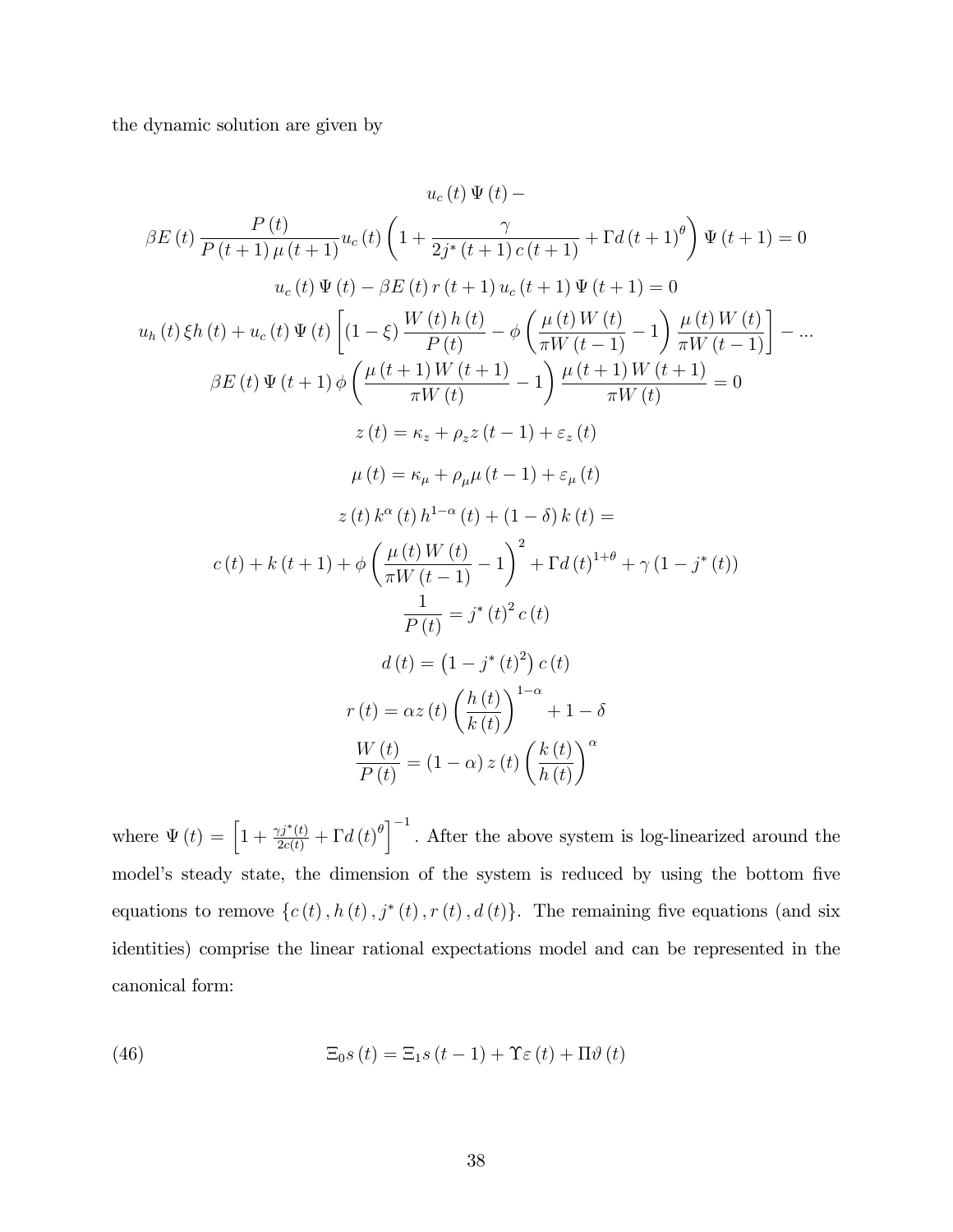where

$$
s(t) = [k(t+1), W(t), P(t), z(t), \mu(t), E(t)k(t+2), E(t)W(t+1), E(t)P(t+1)]'
$$
  
\n
$$
\varepsilon(t) = [\varepsilon_z(t), \varepsilon_{\mu}(t)]'
$$
  
\n
$$
\vartheta(t) = [k(t+1) - E(t-1)k(t+1), W(t) - E(t-1)W(t), P(t) - E(t-1)P(t)]'
$$

Solving the model requires the use of the generalized Schur decomposition (QZ) of  $\Xi_0$ and  $\Xi_1$ . This results in matrices Q, Z,  $\Lambda$  and  $\Omega$  such that  $QQ' = ZZ' = I_n$ ,  $\Lambda$  and  $\Omega$  are upper triangular, and  $\Xi_0 = Q'\Lambda Z$  and  $\Xi_1 = Q'\Omega Z$ . Defining  $\varpi_t = Z's(t)$ , premultiplying (46) by Q results in

$$
\begin{bmatrix}\n\Lambda_{11} & \Lambda_{12} \\
0 & \Lambda_{22}\n\end{bmatrix}\n\begin{bmatrix}\n\varpi_{1t} \\
\varpi_{1t}\n\end{bmatrix} =\n\begin{bmatrix}\n\Omega_{11} & \Omega_{12} \\
0 & \Omega_{22}\n\end{bmatrix}\n\begin{bmatrix}\n\varpi_{1t-1} \\
\varpi_{1t-1}\n\end{bmatrix} +\n\begin{bmatrix}\nQ_1 \\
Q_2\n\end{bmatrix} (\Upsilon \varepsilon(t) + \Pi \vartheta(t))
$$

where, without loss of generality, the system has been partitioned such that the lower blocks of  $\Lambda$ ,  $\Omega$  and  $Q$  correspond to the portion of the system delivering unstable eigenvalues. In other words, the lower block contains all equations in which the ratio between the diagonal elements of  $\Omega$  and  $\Lambda$  are greater than unity.

This 'explosive' block is written as

$$
\varpi_2(t) = \Lambda_{22}^{-1} \Omega_{22} \varpi_{2t-1} + \Lambda_{22}^{-1} Q_{2} \left( \Upsilon \varepsilon(t) + \Pi \vartheta(t) \right).
$$

A non-explosive solution of the model requires  $\varpi_2 (t) = 0 \forall t \geq 0$ . This is accomplished by choosing  $\varpi_2 (0) = 0$  and for every vector  $\varepsilon (t)$  the endogenous forecast error  $\vartheta (t)$  that satisfies

(47) 
$$
\Upsilon^* \varepsilon(t) + \Pi^* \vartheta(t) = 0
$$

where  $\Upsilon^* = Q_2 \Upsilon$  and  $\Pi^* = Q_2 \Pi$ . If the number of endogenous forecast errors is equal to the number of unstable eigenvalues, then (47) uniquely determines  $\vartheta(t)$ . If the number of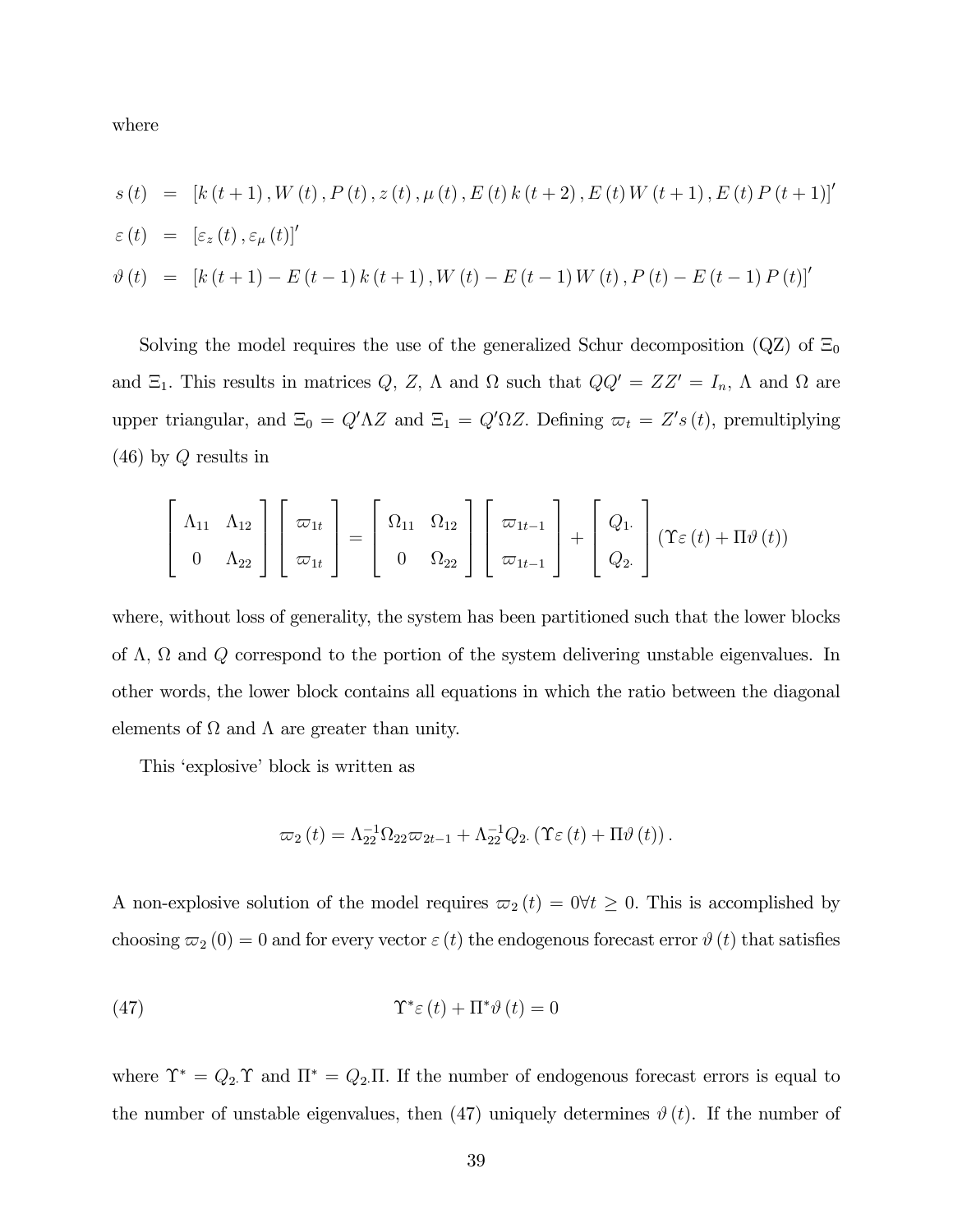endogenous forecast errors exceeds the number of unstable eigenvalues, then the system is undetermined and sunspot fluctuations can arise.

Using the singular value decomposition  $\Pi^* = UDV'$ , a general solution for the endogenous forecast errors is given by

$$
\vartheta(t) = \left(-V_{1}D_{11}^{-1}U_{1}'\Upsilon^{*} + V_{2}M_{1}\right)\varepsilon(t) + V_{2}M_{2}\zeta(t)
$$

where  $M_1$  and  $M_2$  govern the influence of the sunspot shock.

Assuming  $\Xi_0^{-1}$  exists, the solution of the model takes the form of a law of motion for the endogenous variables

$$
(48)
$$

$$
s(t) = \Xi_0^{-1} \Xi_1 s(t-1) + \left[ \Xi_0^{-1} \Upsilon^* - \Xi_0^{-1} \Pi^* V_{\cdot 1} D_{11}^{-1} U'_{\cdot 1} \Upsilon^* \right] \varepsilon(t) + \Xi_0^{-1} \Pi^* V_{\cdot 2} \left( M_1 \varepsilon(t) + M_2 \zeta(t) \right).
$$

Setting  $M_2 = 1$  results in the interpretation of  $\zeta(t)$  as a reduced-form sunspot shock. Determining the value for  $M_1$  requires choosing one of two alternative identification schemes. If one assumes that the effects of fundamental and non-fundamental shocks on the forecast error are *orthogonal* to each other, then  $M_1 = 0$ . Otherwise,  $M_1$  is chosen such that the impulse responses of the model  $(\partial s(t)/\partial \varepsilon(t))$  are *continuous* at the boundary between the determinacy and indeterminacy regions. Under indeterminacy, the impulse response is given by

$$
B_1 + B_2 M_1 = \left(\Xi_0^{-1} \Upsilon^* - \Xi_0^{-1} \Pi^* V_{\cdot 1} D_{11}^{-1} U_{\cdot 1}' \Upsilon^*\right) + \Xi_0^{-1} \Pi^* V_{\cdot 2} M_1.
$$

For a corresponding determinacy solution, the impulse response is given by

$$
\tilde{B}_1 = \tilde{\Xi}_0^{-1} \tilde{\Upsilon}^* - \tilde{\Xi}_0^{-1} \tilde{\Pi}^* \tilde{V}_1 \tilde{D}_{11}^{-1} \tilde{U}'_1 \tilde{\Upsilon}^*
$$

where a tilde denotes that a different point in the parameter space is needed to alter the model dynamics. To get the indeterminate impulse responses as close as possible to the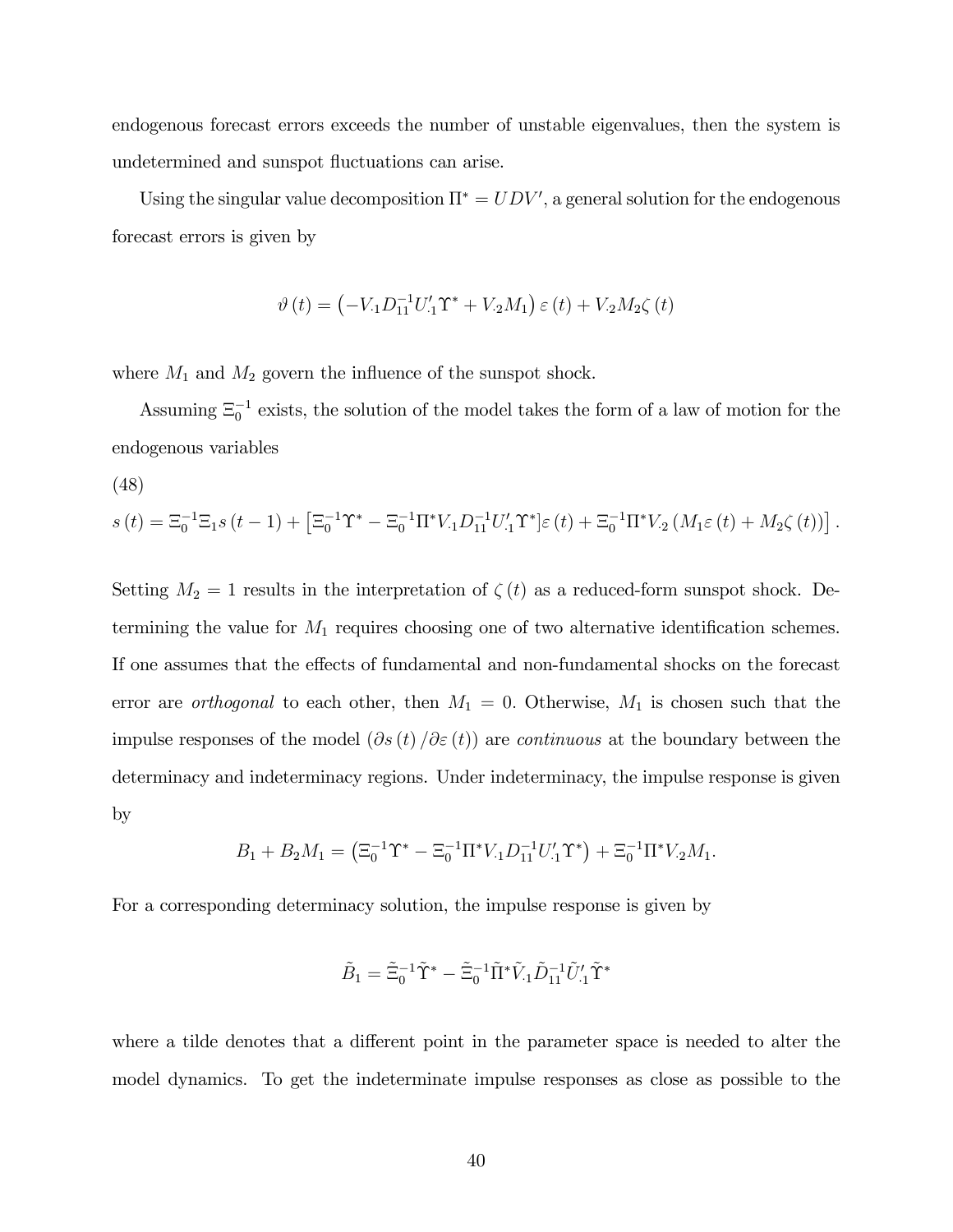determinate ones,  $M_1$  is computed by applying the least squares criterion

$$
M_1 = [B_2' B_2]^{-1} B_2' [\tilde{B}_1 - B_1].
$$

This result is substituted in (48) while maintaining  $M_2 = 1$ .

## Calibration Exercise

Let  $\Phi$  denote a vector of standard deviations calculated from data, and  $\Phi(\Theta)$  denote the corresponding calculations from a simulation of the model where  $\Theta$  denotes the vector of parameters to be calibrated. The parameter vector delivered by the calibration exercise is that which minimizes

$$
\left(\Phi\left(\Theta\right)-\Phi\right)'\Sigma\left(\Phi\left(\Theta\right)-\Phi\right),\,
$$

where  $\Sigma$  is an identity matrix.

The calibration exercise chooses  $\Phi$  to be a 3  $\times$  1 vector consisting of the pre-1984:1 standard deviations of real output, the monetary base and M1 (the data), and  $\Theta$  is a  $3 \times 1$ vector of standard deviations of the exogenous shocks of the model (the parameters). Note that minimizing the above expression would be equivalent to a simulated method of moments exercise if  $\Sigma$  were replaced by a weighting matrix that corresponds to the inverse of the variance-covariance matrix of  $\Phi$ .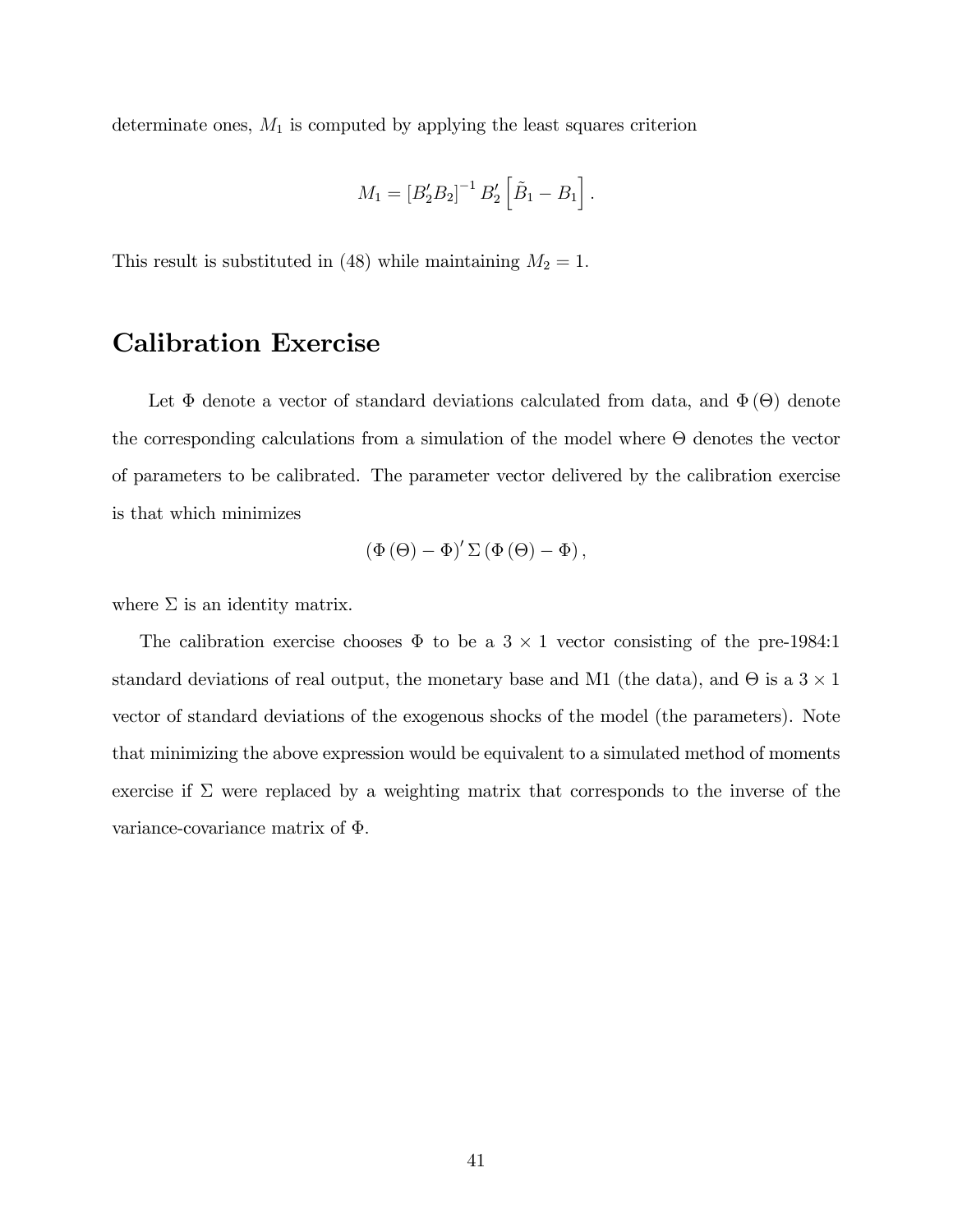## References

- [1] Allen J. J., and Liu, Y., "Efficiency and Economies of Scale of Large Canadian Banks," Canadian Journal of Economics 40(1) (February 2007), 225-244.
- [2] Basu, S., and Fernald, J.G., "Returns to scale in U.S. production: estimates and implications," Journal of Political Economy 105 (1997), 249-283.
- [3] Benhabib, J., and Farmer, R.E.A., "Indeterminacy, and sector specific externalities," Journal of Monetary Economics 37 (1996), 421-443.
- [4] Berger, A., and Mester, L., "What Explains the Dramatic Changes in Cost and Profit Performances of the U.S. Banking Industry," Working Paper #1999-13, Board of Governors of the Federal Reserve System (1999).
- [5] Blanchard, O. and Simon J., "The Long and Large Decline in U.S. Output Volatility," Brookings Papers on Economic Activity 1 (2001), 135-64.
- [6] Christiano, L.J., "Modeling the Liquidity Effect of a Monetary Shock," Federal Reserve Bank of Minneapolis Quarterly Review 15(1) (Winter 1991), 3-34.
- [7] Christiano, L.J., Eichenbaum, M., and Evans, C., "Nominal Rigidities and the Dynamic Effects of a Monetary Policy Shock," Journal of Political Economy 113(1) (February 2005), 1-45.,
- [8] Chugh S.K., "Optimal Fiscal and Monetary Policy with Sticky Wages and Sticky Prices," Review of Economic Dynamics 9 (2006), 683-714.
- [9] Cooley, T.F. and Hansen, G.D., "The Inflation Tax in a Real Business Cycle Model," American Economic Review 79(4) (September 1989), 733-748.
- $[10]$  Cooper, R. and Corbae, D., "Financial Collapse: A Lesson from the Great Depression," Journal of Economic Theory 107(2) (December 2002), 159-190.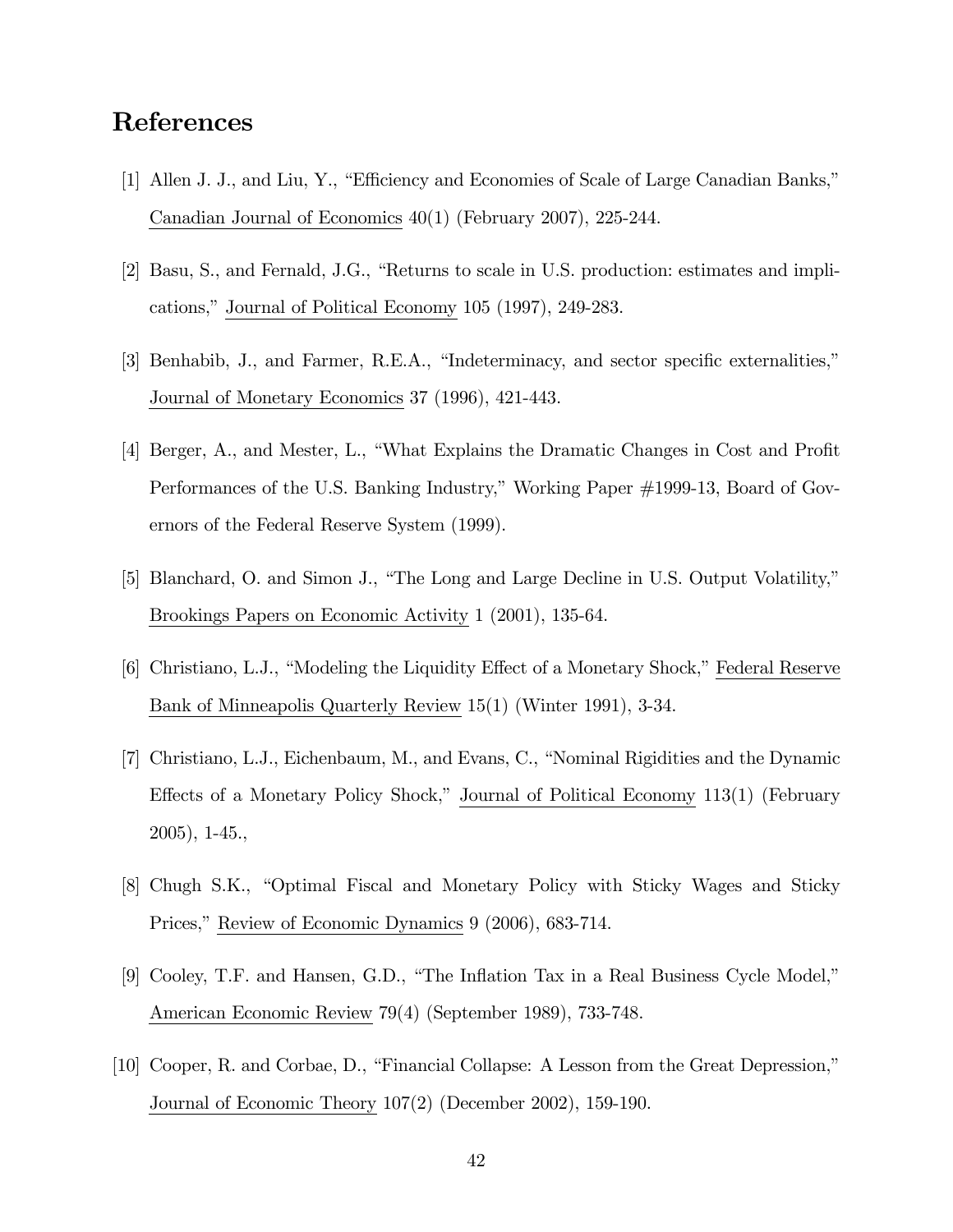- [11] Corbae, D. and Dressler, S.J., "Financial Fragility and the Great Depression: a Quantitative Analysis," mimeo  $(2007)$ .
- [12] Diaz-Gimenez, J., Prescott, E.C., Fitzgerald, T., and Alvarez, F., "Banking in Computable General Equilibrium Models," Journal of Economic Dynamics and Control 16(3-4) (July-October 1992), 533-339.
- [13] Dressler, S.J., "The Cyclical Effects of Monetary Policy Regimes," International Economic Review 48(2) (May 2007), 551-573.
- [14] Dressler, S.J., "Economies of Scale in Banking, Ideterminacy, and Monetary Policy," working paper, Villanova University (2008).
- [15] Erceg, C.J., Henderson, D.W., and Levin, A., "Optimal Monetary Policy with Staggered Wage and Price Contracts," Journal of Monetary Economics 46 (2000), 281-313.
- [16] Farmer, R.E.A., 1993. The Macroeconomics of Self-Fulfilling Prophecies. MIT Press, Cambridge.
- [17] Farmer, R.E.A., and Guo, J.T., "Real Business Cycles and the Animal Spirits Hypothesis," Journal of Economic Theory  $63$  (1994),  $42$ -72.
- [18] Freeman, S. and Kydland, F.E., "Monetary Aggregates and Output," American Economic Review 90(5) (December 2000), 1125-1135.
- [19] Freixas, X. and Rochet, J.C., The Microeconomics of Banking, (Boston: MIT Press, 1997).
- [20] Fuerst, T.S., "Liquidity, Loanable Funds, and Real Activity," Journal of Monetary Economics 29(1) (February 1992a), 3-24.
- [21] Gali, J., "Monopolistic competition, business cycles and the composition of aggregate demand," Journal of Economic Theory 63 (1994), 73-96.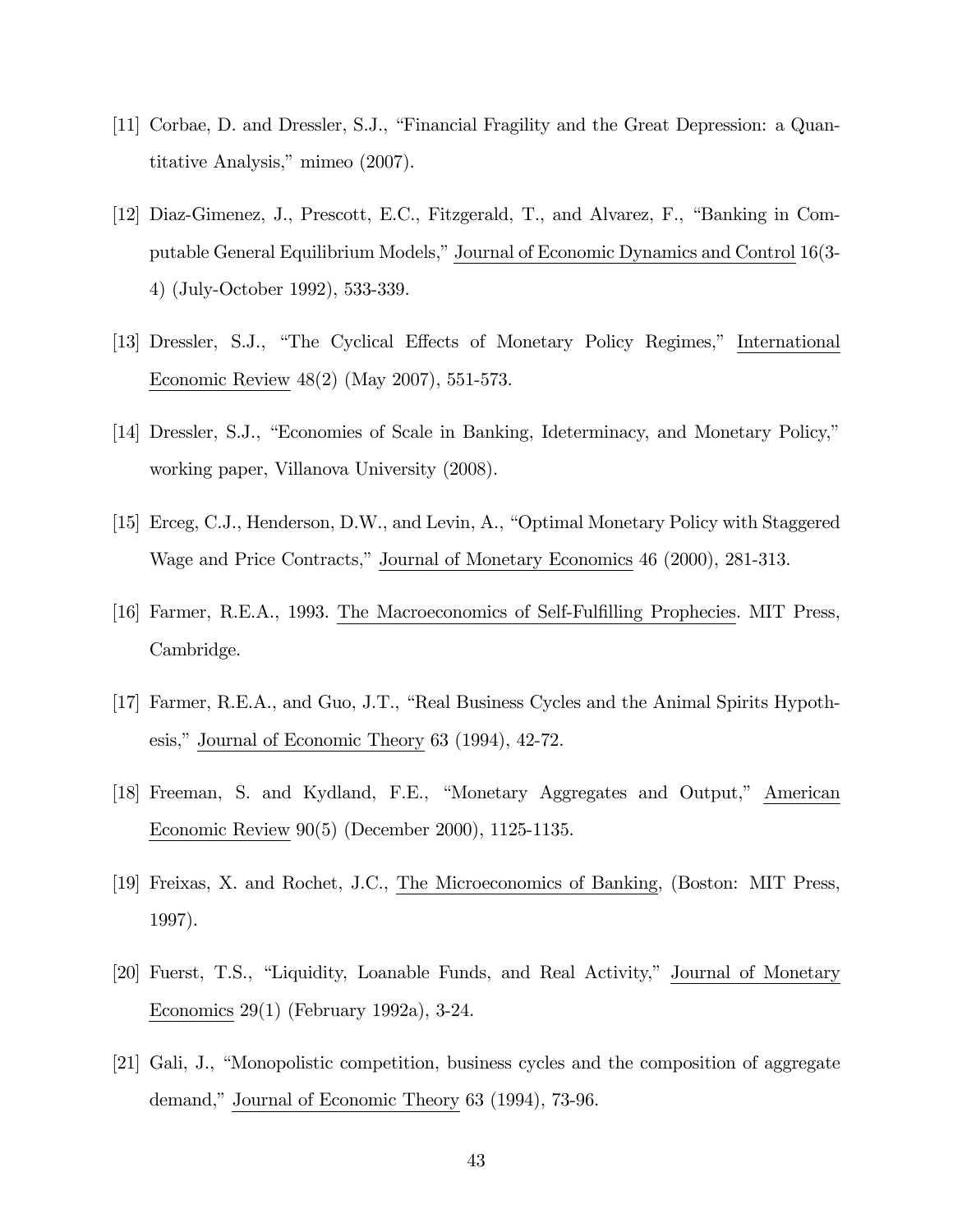- [22] Ghez, G.R. and Becker, G.S., The Allocation of Time and Goods over the Life Cycle, (New York: Columbia University Press, 1975).
- [23] Hughes, J. and Mester, L., "Bank Capitalization and Cost: Evidence of Scale Economies in Risk Management and Signaling," Review of Economics and Statistics 80 (1998), 314-325.
- [24] Lubik T.A. and Schorfheide, F., "Computing Sunspot Equilibria in Linear Rational Expectations Models,î Journal of Economic Dynamics and Control 28 (2) (November 2003), 273-285.
- [25] McCallum, B.T., "Discretion versus Policy Rules in Practice: Two Critical Points, a Comment," Carnegie-Rochester Conference Series on Public Policy 39 (1993), 197-205.
- [26] Meulendyke, A-M., U.S. Monetary Policy and Financial Markets: New York: Federal Reserve Bank of New York (1989).
- [27] Neely, C.J., Roy, A. and Whiteman, C.H., "Identification Failure in the Intertemporal Consumption CAPM," Journal of Business and Economic Statistics 19 (October 2001), 395-403.
- [28] Porter, R.D. and Judson, R.A., "The Location of US Currency: How Much is Abroad?" Federal Reserve Bulletin 82(10) (1996), 883-903.
- [29] Prescott, E.C., "Theory Ahead of Business Cycle Measurement." Federal Reserve Bank of Minneapolis Quarterly Review (Fall 1986), 9-22.
- [30] Rotemberg, J.J., "Sticky Prices in the United States," Journal of Political Economy 90, 1187-1211.
- [31] Stock, J.H. and Watson, M.W., "Has the Business Cycle Changed and Why?" prepared for the Federal Reserve Bank of Kansas City symposium, "Monetary Policy and Uncertainty," Jackson Hole, Wyoming, August 28-30.